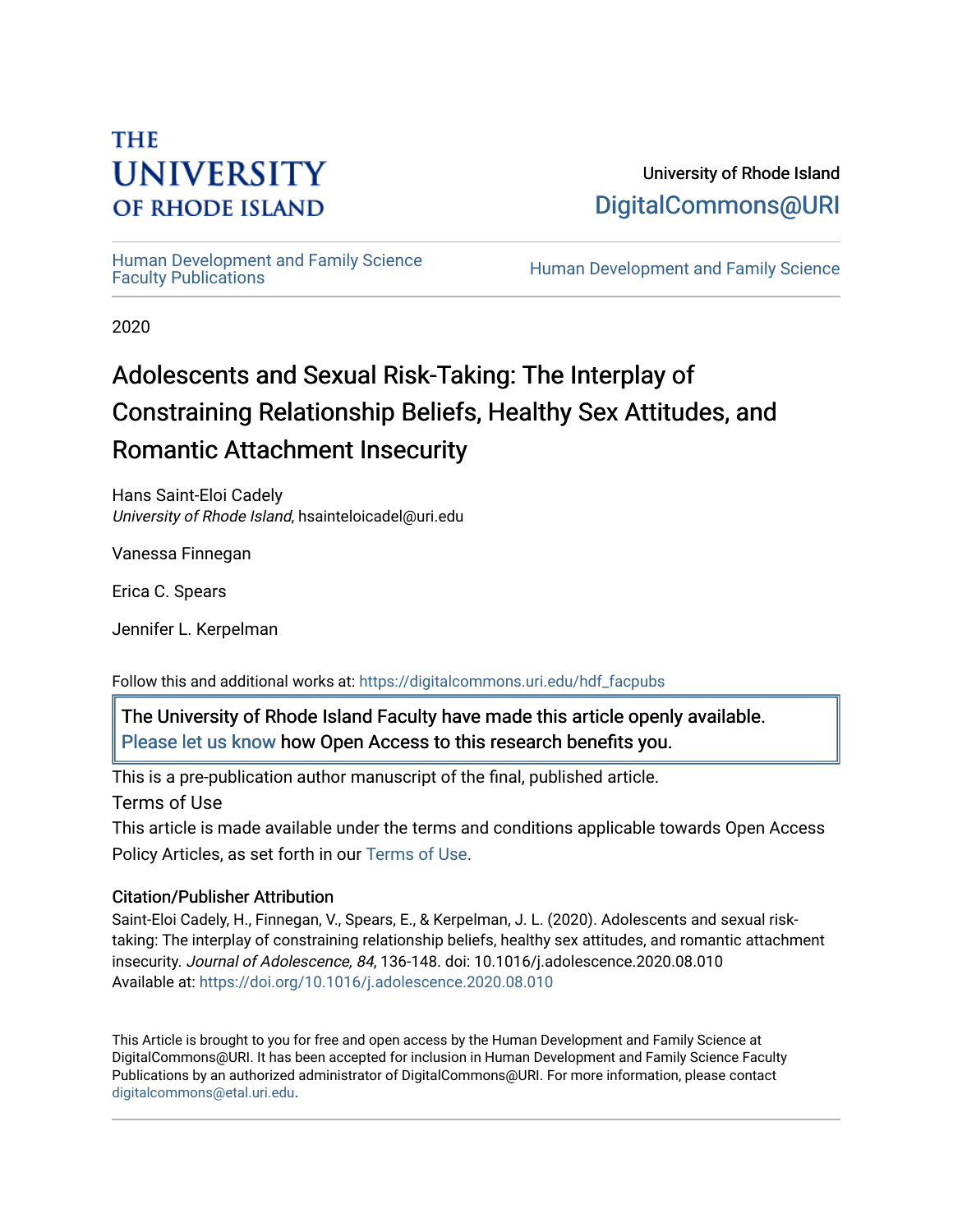Adolescents and Sexual Risk-Taking: The Interplay of Constraining Relationship Beliefs,

Healthy Sex Attitudes, and Romantic Attachment Insecurity

Hans Saint-Eloi Cadely Vanessa Finnegan Erica C. Spears Jennifer L. Kerpelman University of Rhode Island Auburn University University of North Texas Health Science Center

#### Author Note

Hans Saint-Eloi Cadely, Department of Human Development and Family Studies,

University of Rhode Island; Vanessa Finnegan, Department of Human Development and Family Studies, Auburn University; Erica C. Spears, School of Public Health, University of North Texas Health Science Center; Jennifer L. Kerpelman, Department of Human Development and Family Studies, Auburn University.

This study was supported through grants from the U.S. Department of Health and Human Services, Office of Planning Research and Evaluation (90OJ2017) and the Alabama Department of Child Abuse and Neglect Prevention/Children's Trust Fund (CFFS 2006-301).

Correspondence concerning this article should be addressed to Hans Saint-Eloi Cadely, Department of Human Development and Family Studies, University of Rhode Island, Kingston, RI 02881. E-mail: [hsainteloicadel@uri.edu.](mailto:hsainteloicadel@uri.edu)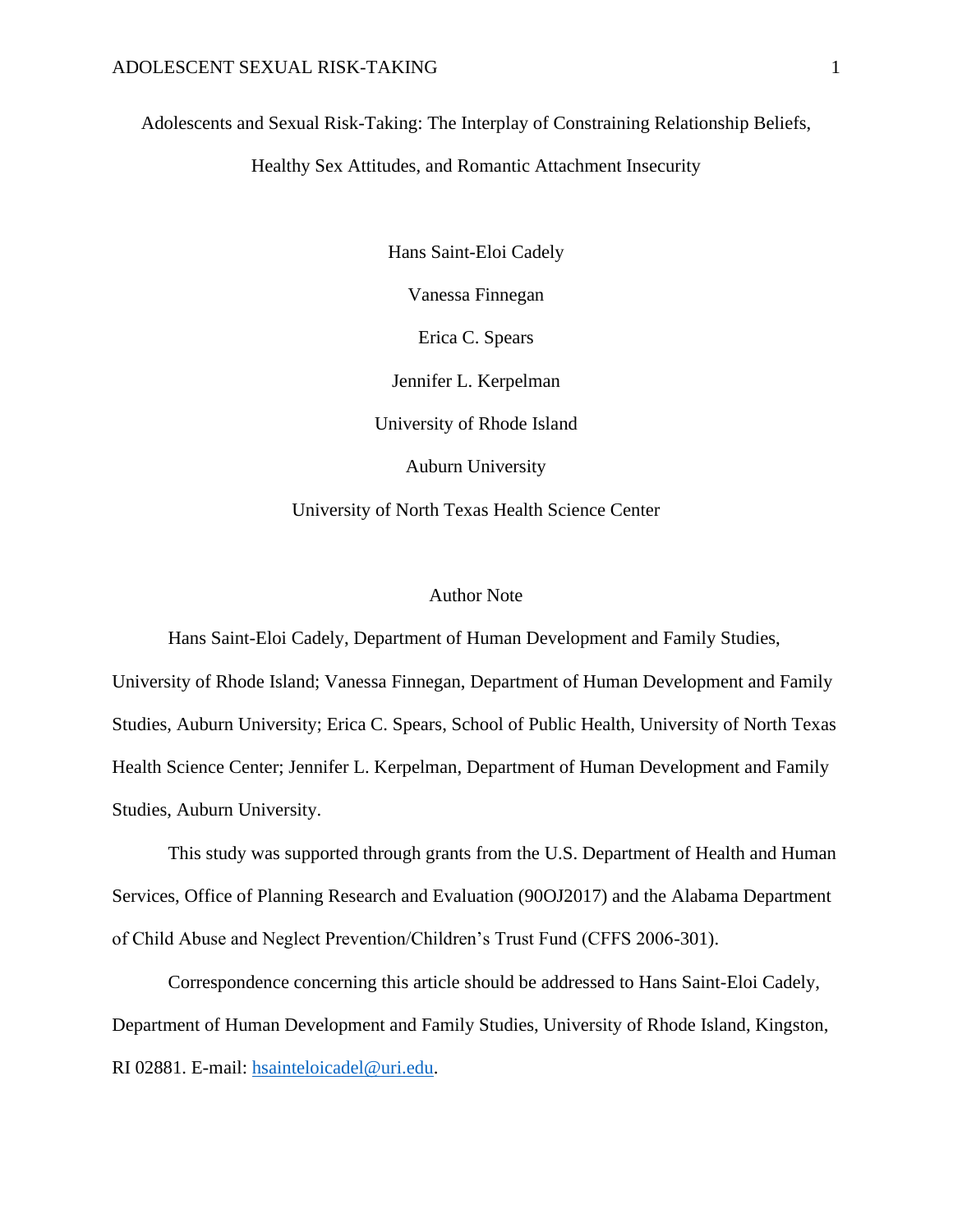#### **Abstract**

**Introduction:** Although sexual exploration during adolescence may be perceived as normative, many adolescents who are sexually active are likely to engage in risky sexual behaviors detrimental to their well-being. The present study examined the influence of insecure attachment (anxious and avoidant dimensions), healthy sex attitudes, and constraining relationship beliefs on the following sexual risk indicators: age at first sex, number of sexual partners, condom use, length of time knowing sexual partners, seriousness of relationship, and frequency of sex. **Methods:** Cross-sectional data from two cohorts recruited one year apart for a five-year project were analyzed. Adolescents were public high school students from a Southern state in the USA (cohort 1: *N* = 878, 51.1% females, *M* = 16.50 years old; cohort 2: *N* = 759, 46.9% females, *M* = 15.78 years old).

**Results:** Across both cohorts, healthy sex attitudes were related to having sex for the first time at an older age, having less sexual partners in a lifetime, and knowing one's sexual partner longer. High scores on the avoidant attachment dimension were related to less commitment to the relationship. This dimension also was related to holding lower scores on healthy sex attitudes, which in turn was related to having more sexual partners and knowing one's sexual partner for a shorter time. Although not replicated, higher endorsement of constraining relationship beliefs was associated with inconsistent condom use and greater sex frequency.

**Conclusion:** Findings suggests that attachment insecurity, healthy sex attitudes, and constraining relationship beliefs work together to influence adolescent sexual risks.

*Keywords*: adolescence, constraining relationship beliefs, healthy sex attitudes, insecure attachment, sexual risk indicators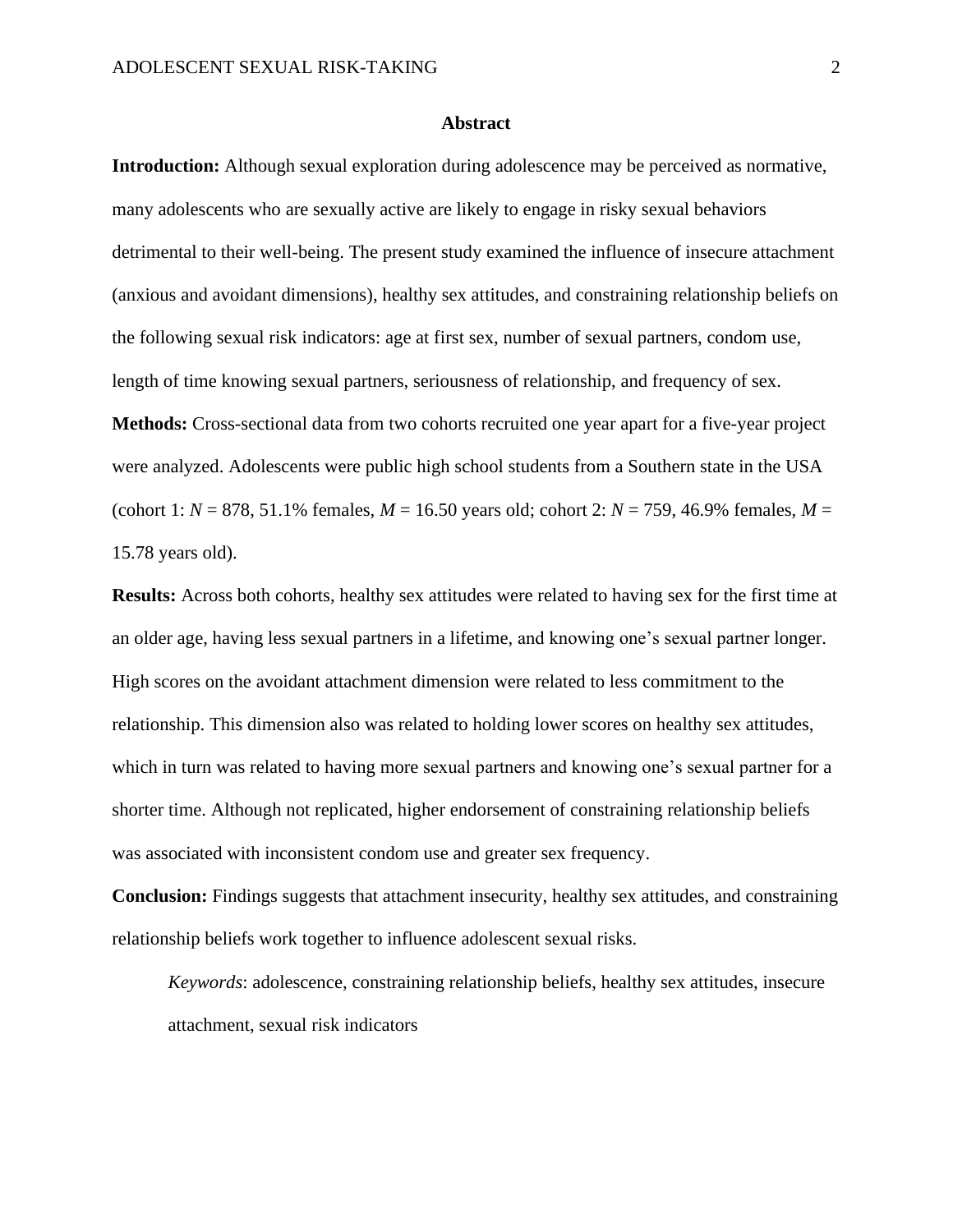# **Adolescents and Sexual Risk-Taking: The Interplay of Constraining Relationship Beliefs, Healthy Sex Attitudes, and Romantic Attachment Insecurity**

Although moral debate continues, sexual exploration during adolescence is considered normative (Tolman & McClelland, 2011) with over 40% of adolescents (ages 15-19 years old) during the period of 2011-2015 having had vaginal sexual intercourse (Centers for Disease Control and Prevention, 2018). What remains a concern for scholars of adolescent development and practitioners who work with adolescents is sexual risk-taking. Examples of sexual risktaking include beginning sexual activity in early adolescence, having multiple sexual partners, engaging in a high frequency of sexual activity, and inconsistent condom use (e.g., Costa et al., 2017; Feeney et al., 2000; Letcher & Slesnick, 2014; Tracy et al., 2003). These risks can affect adolescents' physical and emotional health and the quality of their future adult relationships. For example, Kahn and Halpern (2018) in their examination of  $7<sup>th</sup>$  through 12<sup>th</sup> graders found that having fewer sexual partners was related to lower likelihood of being diagnosed with a sexually transmitted infection (STI), lower odds of unplanned pregnancies, and higher odds of better romantic relationship quality in young adulthood. Understanding variability in sexual risk-taking among high school-age adolescents who have had vaginal sexual intercourse is the primary focus of the current study.

Scholarly efforts have begun to identify factors that exacerbate or mitigate adolescents' risky sexual activity; however, much of the research has focused on young adult (college) populations (Olmstead, 2020). Past research indicates that adolescents' romantic attachment insecurity, as well as their attitudes about sex and beliefs about relationships may be particularly important for understanding their risky sexual engagement (McElwain et al., 2015; Mitchell et al., 2004; Gebhardt et al., 2003; Tracy et al., 2003). Although romantic attachment insecurity and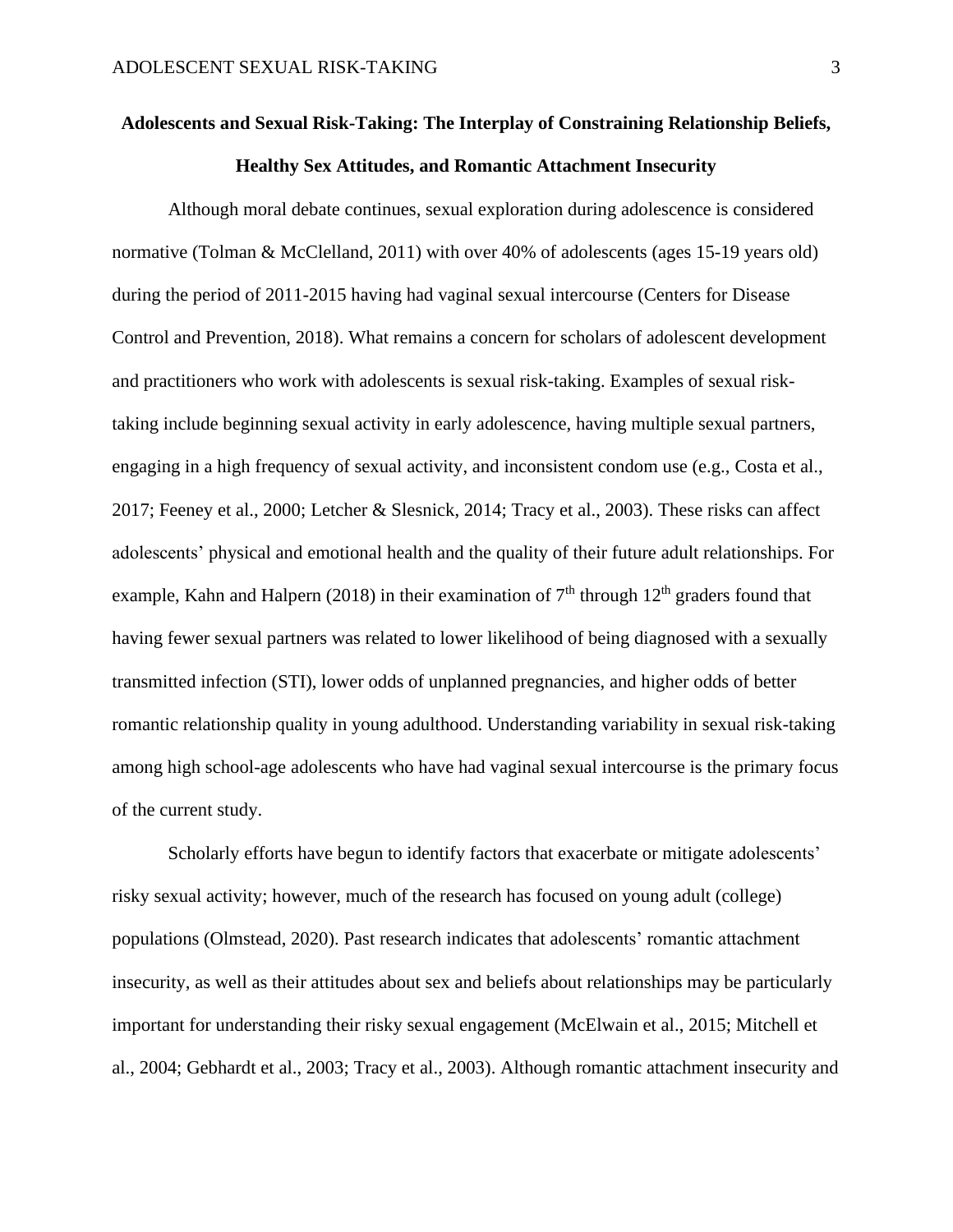attitudes about sex have been shown to influence cumulative sexual risk-taking (McElwain et al., 2015), it remains to be seen how these factors along with adolescents' beliefs about relationships collectively and uniquely influence different aspects of sexual risk-taking. The present study used a test-replication approach to address this gap in the literature. Specifically, romantic attachment insecurity, relationship beliefs, and attitudes about sex were examined together to ascertain their relative influence on distinct indicators of adolescents' sexual risk-taking. We tested the model with two separate cohorts of sexually experienced adolescents, where replication of findings across cohorts increased confidence in the results.

# **Theoretical Frameworks for Understanding Adolescents' Sexual Risk-Taking** *Problem Behavior Theory and the Theory of Planned Behavior*

Problem Behavior Theory (Jessor, 1991) offers a risk/protective factor model (see Manning et al., 2005) to examine influences on different indicators of sexual risk. According to Problem Behavior Theory, in order to reduce risks, it is crucial to understand factors associated with greater probability of risky sexual engagement (Bingham & Crockett, 1996; Jessor, 1991). Problem Behavior Theory also suggests that cognitive factors may serve as predictors of later engagement in risk behaviors (Jessor, 1991). Thus, we integrate Problem Behavior Theory with the Theory of Planned Behavior to consider cognitive factors associated with higher or lower sexual risk-taking among sexually experienced adolescents. Theory of Planned Behavior offers a social cognitive perspective of health behavior motivation and indicates that perceptions and attitudes affect individuals' motivations and subsequent engagement in behavior (Ajzen, 1985; Stevens et al., 2019). Cognitive factors expected to be associated with greater sexual risk-taking include adolescents' romantic attachment insecurity (i.e., orientation toward relationship intimacy; Brennan et al. 1998), constraining relationship beliefs (i.e., unrealistic beliefs about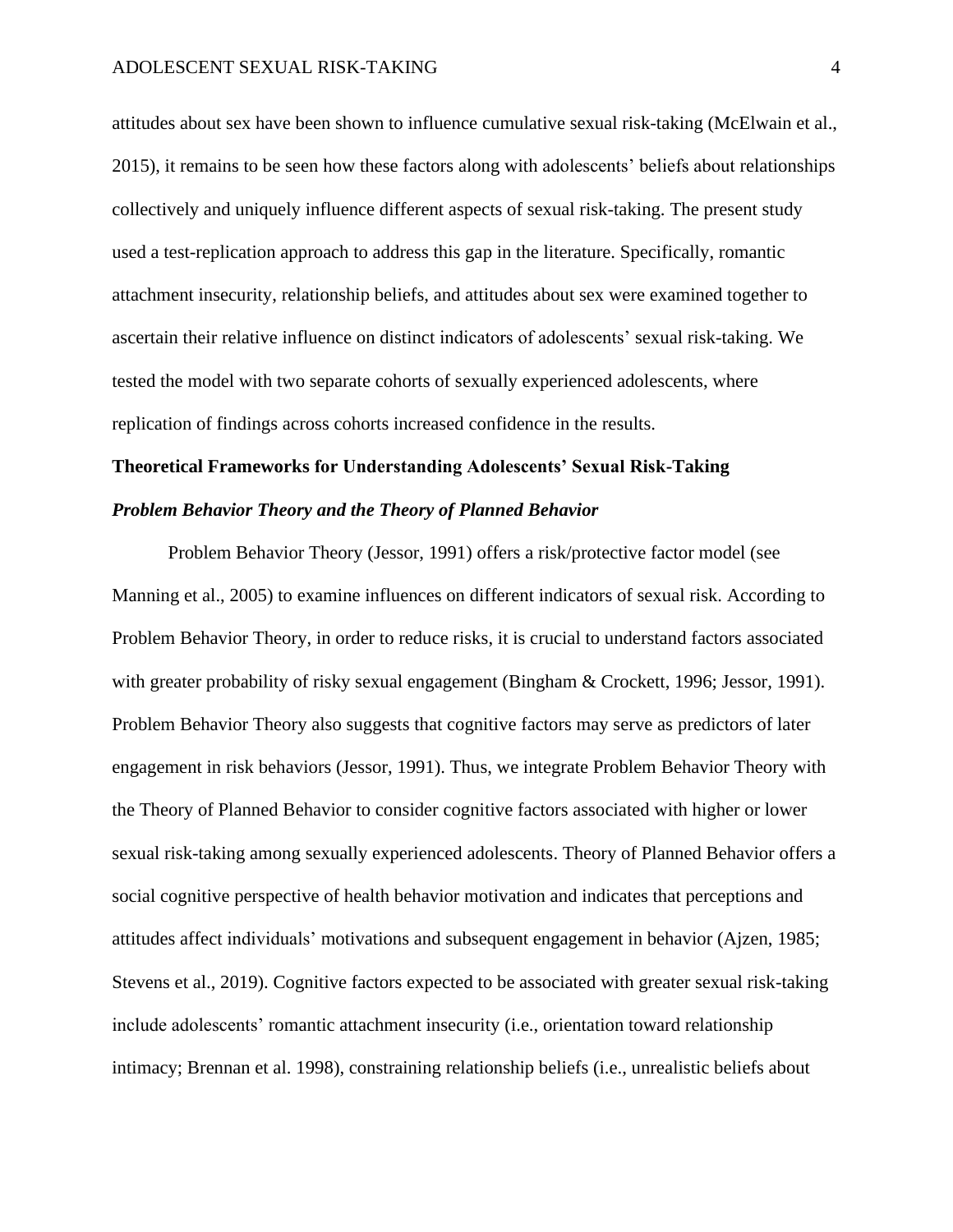romantic relationships and mate selection; Cobb et al., 2003; Larson, 1992), and attitudes about sexual behavior (i.e., what makes sexual activity healthier; Gardner et al., 2004). Past research points to the importance of assessing beliefs and attitudes about relationships and sex, as well as romantic attachment insecurity to understand risk-taking in adolescence (Kerpelman et al., 2009, 2010; Kim & Miller, 2020; McElwain et al., 2015; McNeill et al., 2020; Olmstead, 2020; Saint-Eloi Cadely et al., 2018). The present study builds on this literature by examining whether such insecurities, beliefs, and attitudes work together to explain variability in different indicators of sexual risk-taking.

The sexual risk indicators assessed in the present study were identified from prior research and include age at first sex, number of sexual partners, condom use, length of knowing sexual partner, seriousness of relationship, and frequency of sex (e.g., Bogaert & Sadava, 2002; Feeney et al., 2000; Kahn & Halpern, 2018; Letcher & Slesnick, 2014; Tracy et al., 2003). Such risks are shown to be related to adverse outcomes. For instance, adolescents and young adults who become sexually active at a young age and/or have multiple sexual partners are more likely to be diagnosed with an STI (Kahn & Halpern, 2018), engage in behaviors that increase the likelihood for an STI diagnosis (Cubbins & Tanfer, 2000), experience intimate partner violence (Manning et al., 2014), or experience an unintended pregnancy (Prendergast et al., 2019). Risks of unplanned pregnancies, STIs, and/or HIV diagnosis also increases among adolescents and young adults who fail to use a condom during sex or who have sex before being committed to their partner (Claxton & van Dulmen, 2013; Misovich et al., 1997). A high frequency of sexual intercourse during adolescence and young adulthood also increases the likelihood for unprotected sex (Strachman & Impett, 2009). Moreover, adolescents who are nonexclusive with their sexual partners may be more likely to experience negative mental health outcomes such as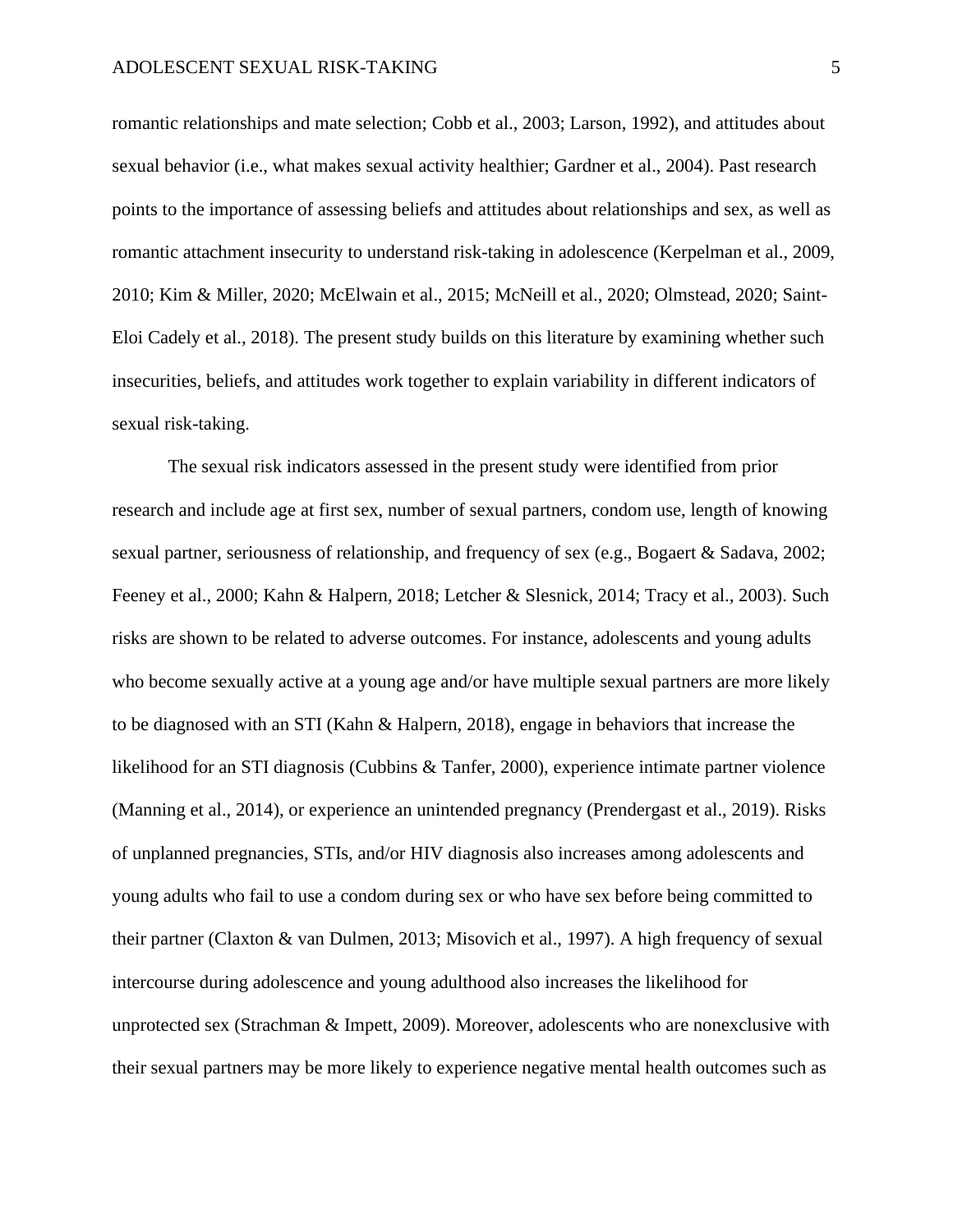depression and low self-esteem (Claxton & van Dulmen, 2013; Manning et al., 2014). Sexual non-exclusivity also shows positive associations with gambling, substance use, and truancy (Fortunato et al., 2010).

#### *Insecurities, Beliefs and Attitudes*

**Romantic Attachment Insecurity.** Adolescents' romantic relationships have been documented to be distinct and important contributors to adolescent development (Collins, 2003; Collins et al., 2009). Romantic attachment in adolescence evolves from earlier attachment security with caregivers and is further shaped by close relationship experiences in childhood and adolescence (Kochendorfer & Kerns, 2017; 2020; Jones et al., 2018; Pittman et al., 2011; Roisman et al., 2009). Adult Attachment Theory holds that individuals may have trouble forming intimacy in their romantic relationships due to worries or discomfort with such unions. Individuals may devalue or avoid intimacy out of fear of rejection or losing their independence (i.e., avoidant attachment) or they may become enmeshed in the relationship to the point of overdependence on their partner (i.e., anxious attachment) (Bartholomew, 1990; Bartholomew & Horowitz, 1991; Brennan et al., 1998). Recent research shows that attachment insecurity is associated with a broad range of romantic relationship problems in early adulthood (Muetzelfeld et al., 2020), but develops well before that time (Pittman et al., 2011). Prior to adulthood, anxious and avoidant attachment affect how adolescents think about sex (Davis et al., 2004; McElwain et al., 2015; Schachner & Shaver, 2004) which, in turn, is associated with their sexual engagement (Feeney et al., 1999; 2000; Tracy et al., 2003). Romantic attachment insecurity also has direct links to various sexual behaviors seen in adolescence, including frequent sexual activity (Tracy et al., 2003) and low condom use (Feeney et al., 1999; 2000).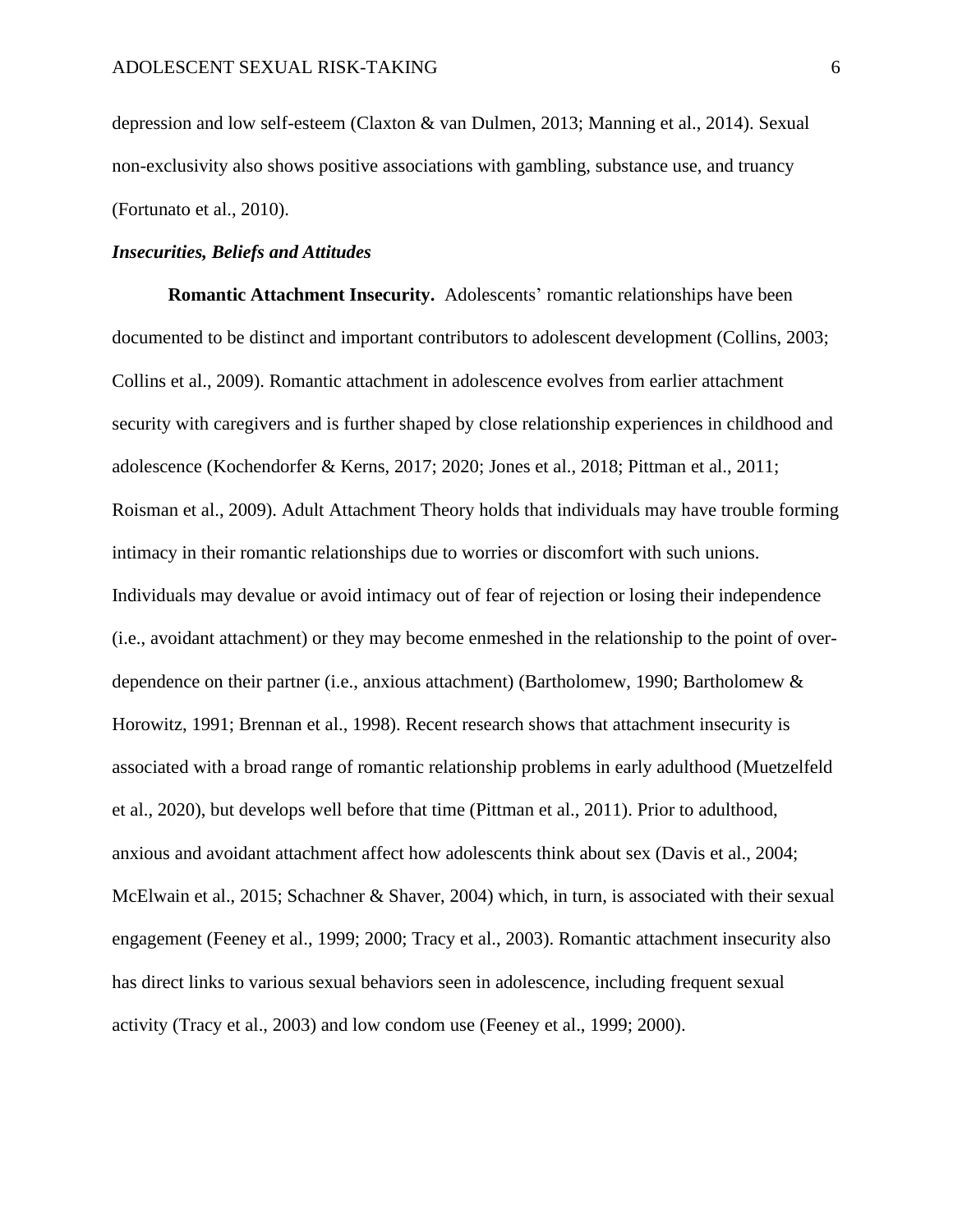Research indicates that anxious and avoidant attachment associate differently with sexual behaviors, but these findings are not always consistent across studies. Both Schachner and Shaver (2004), and Tracy et al. (2003) reported that adolescents with higher levels of avoidant or anxious attachment gave different reasons for engaging in sex, with avoidant adolescents doing so to lose their virginity, and anxious adolescents doing so to express love and to feel emotionally valued by their partners. Tracy et al. (2003) also found that adolescents with higher avoidance were less likely than secure or anxious adolescents to have ever had sexual intercourse, and they reported to have less sexual experience relative to secure and anxious adolescents.

In a small sample of primarily white and African American heterosexual adolescent couples, Letcher and Slesnick (2014) showed that adolescents with higher attachment anxiety participated in greater frequency of risky sexual behaviors (e.g., having more sexual partners and less condom use) compared to adolescents with lower attachment anxiety; no association was found between sexual risk-taking and attachment avoidance. In contrast, a study with a large sample of Canadian adolescents ages 16-20 found that adolescent sexual risk-taking behaviors (i.e., sexual intercourse at a young age and having more sexual partners) were predicted by attachment avoidance but not associated with attachment anxiety (Lemelin et al., 2014). Feeney et al. (2000) found that avoidant attachment was positively associated with consistent condom use among late adolescent males. Finally, multiple studies with adolescent and young adult samples show that greater attachment anxiety is associated with less frequent condom use (Feeney et al., 1999, 2000; Kim & Miller, 2020; MacDonald et al., 2016; Strachman & Impett, 2009); however Bogaert and Sadava, (2002) found that anxious attachment was associated with greater condom use as well as earlier sexual debut, and more lifetime sexual partners.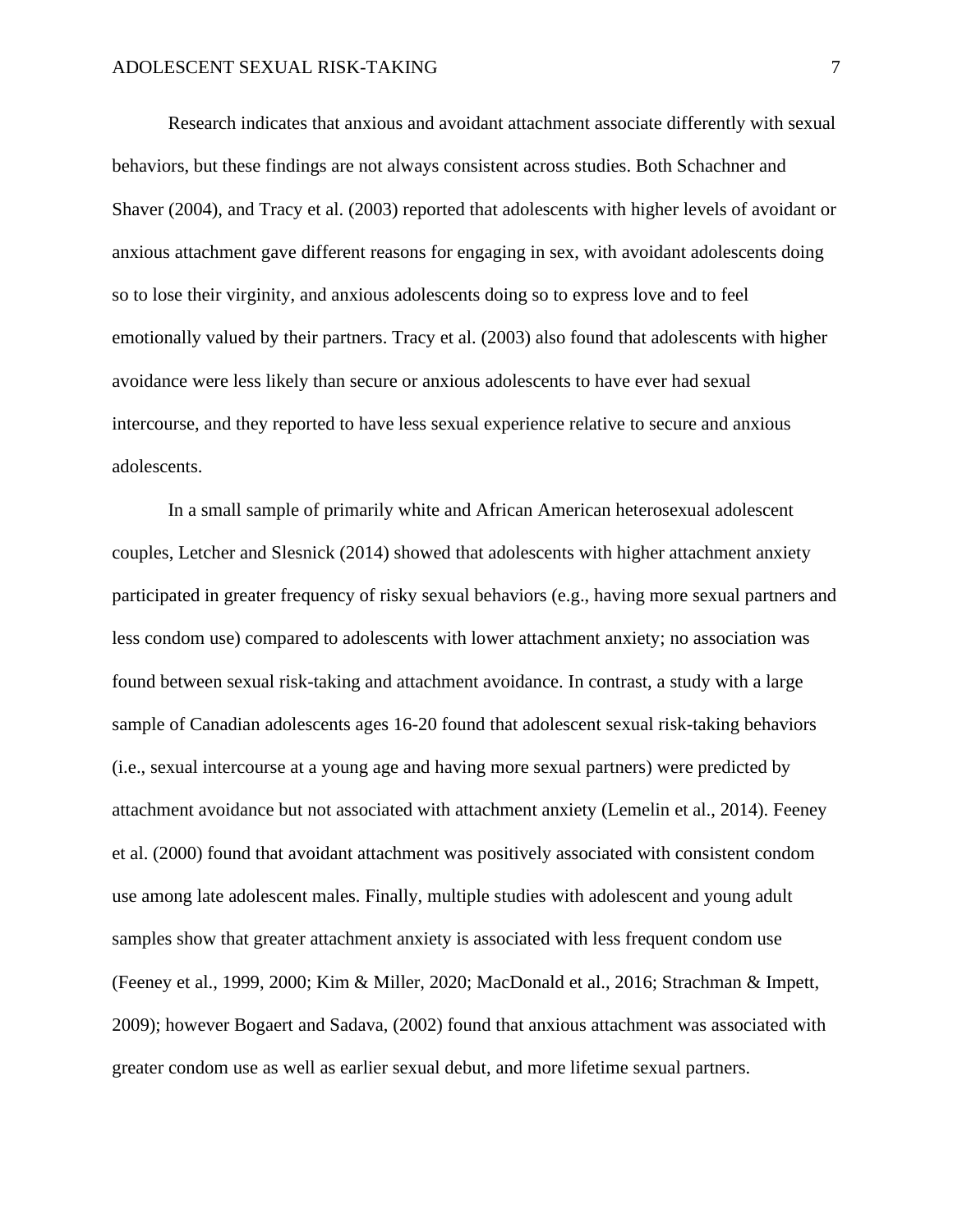Discrepancies across studies may be due to different instruments used to measure attachment and demographic differences among the samples. Based on findings across the research conducted, *we hypothesized that greater attachment anxiety would be related to greater risk across different indicators of sexual risk-taking, especially frequency of sexual activity and inconsistent condom use, whereas, higher levels of attachment avoidance would be associated with risk-taking in areas of having less knowledge of and less emotional connection to a sexual partner (Hypothesis 1)*.

**Constraining Relationship Beliefs**. Just as romantic attachment insecurity has far reaching effects on adolescents' lives, beliefs about romantic relationships that take shape during early adolescence set a foundation for future relationship trajectories that continue to influence relationship experiences across the lifespan. For instance, research has demonstrated a compelling link between characteristics of relationship quality during adolescence and subsequent relationship quality in young adulthood (Madsen & Collins, 2011). Few studies, however, have addressed adolescents' beliefs about relationships and their relative influence on adolescents' sexual activity and romantic relationships (e.g., Gebhardt et al., 2003; Ott et al., 2006).

Adolescents and young adults hold beliefs about relationship characteristics, including expectations for a good relationship, and how partners behave in romantic relationships (Driesmans et al., 2016; Ma et al., 2014; Montgomery, 2005; Sprecher & Metts, 1999). Notably, development of scripts for romantic relationships and potential relationship partners take prominence during adolescence (Furman & Simon, 1999). In Western culture, constraining relationship beliefs often "idealize" the notion of romantic relationships (Larson, 1992). For example, beliefs such as "love is enough to sustain a relationship" may begin to take shape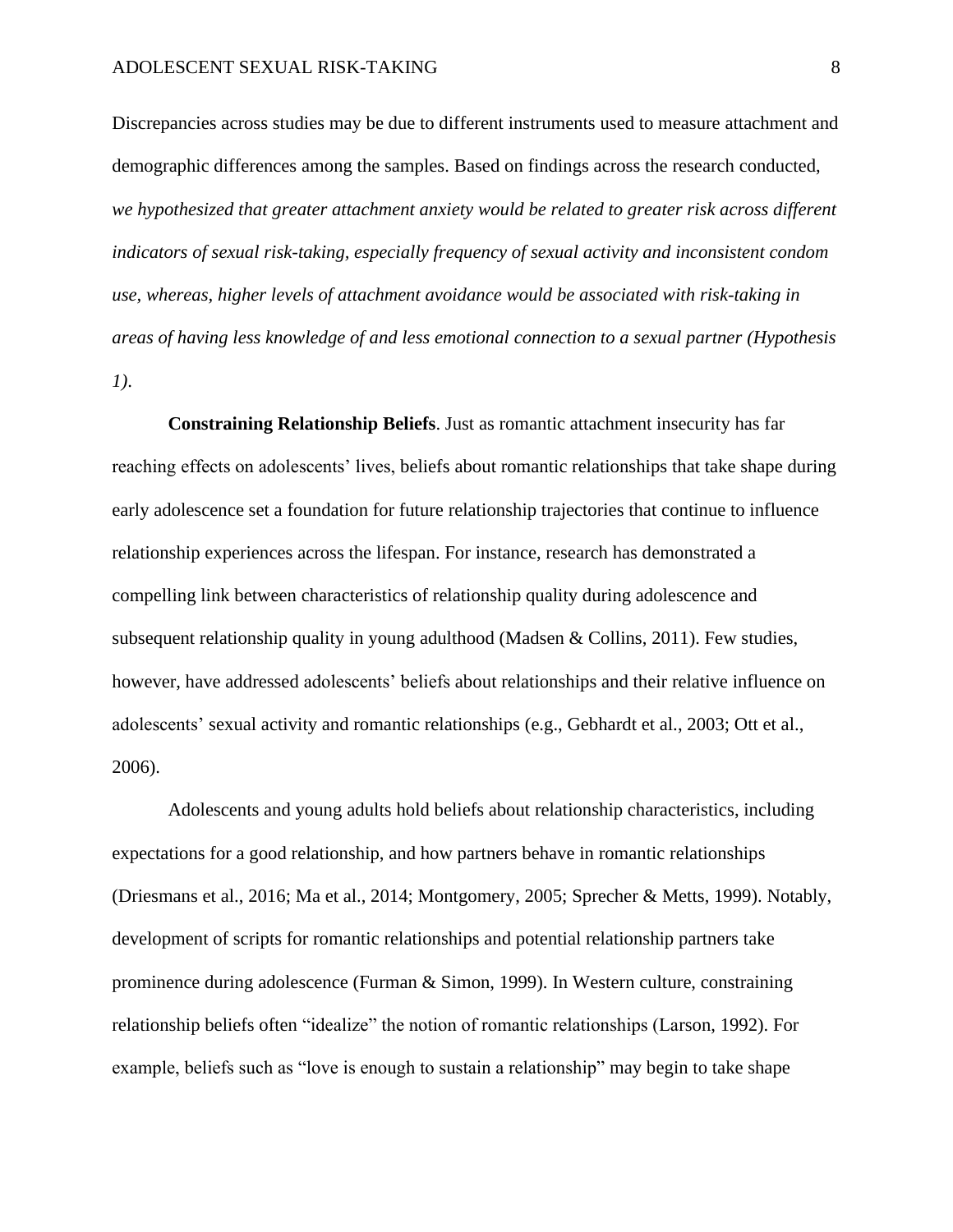during adolescence (Driesmans et al., 2016) and influence partner selection during young adulthood (Cobb et al., 2003).

In a recent study of relationship beliefs among Belgian adolescent girls (ages 11-14), researchers illustrated that adolescents are likely to hold constraining relationship beliefs, such as the belief that one's true love will be nearly perfect (Driesmans et al., 2016). However, few studies address connections between beliefs about relationships and sexual behaviors. One study addressing these connections among ninth graders found that intimacy was valued the most, followed by status, then pleasure as motivation for sexual behavior (Ott et al., 2006). The motives of having sex to build intimacy and to express love also show associations with unprotected sex among adolescents (Gebhardt et al., 2003), and casual sexual partnerships are associated with adolescents' hopes or expectations that such partnerships may lead to more conventional dating relationships (Manning et al., 2006). Consistent with theory and limited past research, *we anticipated that constraining relationship beliefs would predict greater risk across the different indicators of sexual risk-taking (Hypothesis 2)*.

**Healthy Sex Attitudes.** Problem Behavior Theory emphasizes the importance of addressing factors that minimize the likelihood of risk (Jessor, 1991). By considering sexuality as a normative and essential aspect of development, it is important to understand adolescents' management of the inherent risks of sexual activity (Chilman, 1990; Tolman & McClelland, 2011). Furthermore, the Theory of Planned Behavior suggests that adolescents' attitudes about sexual activity affects their intentions and subsequent sexual engagement (McEachan et al., 2011). Thus, holding healthy attitudes about sex, attitudes that emotional connection and having greater maturity should precede sexual engagement, may serve as a protective factor against sexual risk-taking activities such as having multiple sexual partners and/or not using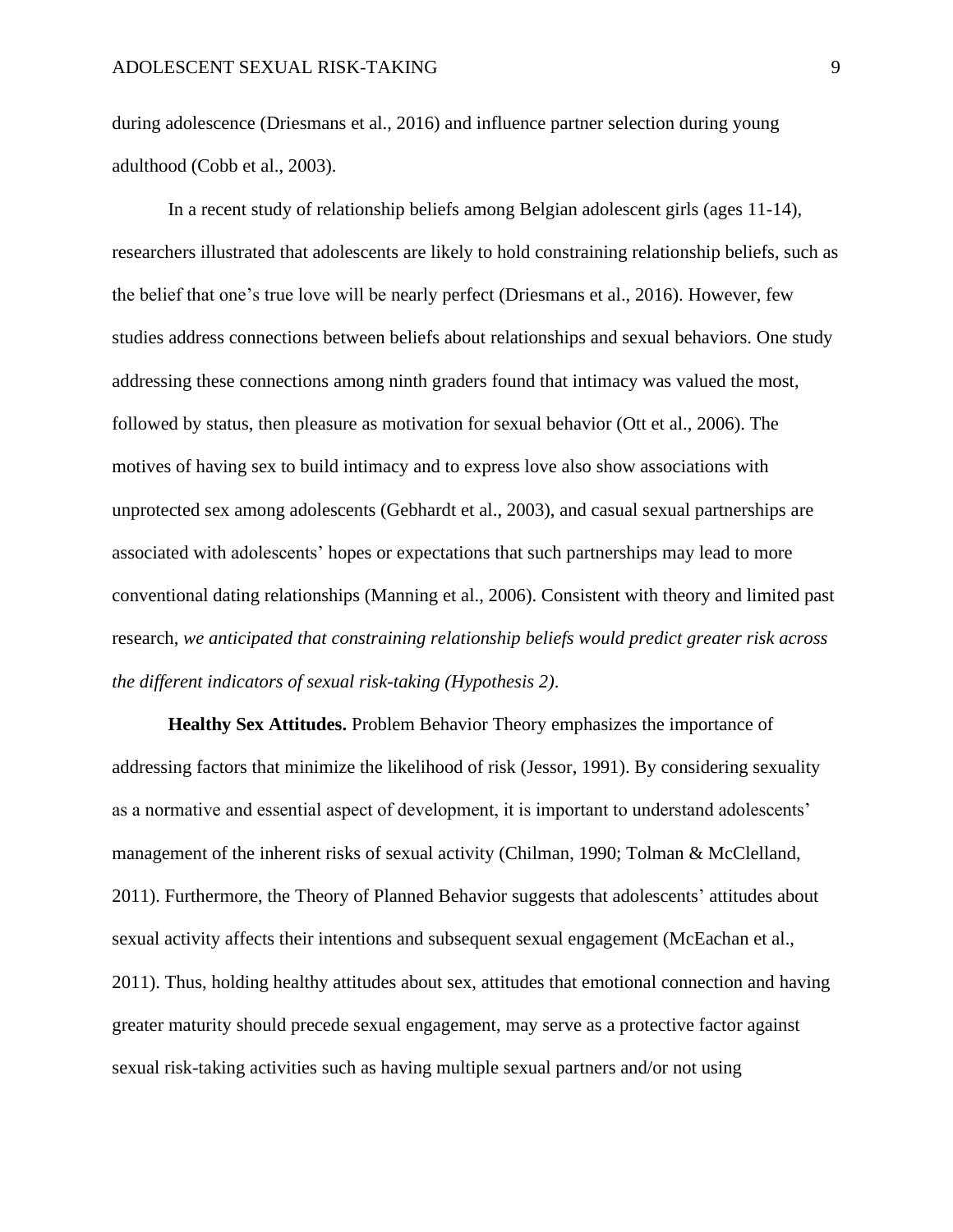contraceptives during sex (Chilman, 1990). Prior research indicates that such attitudes influence sexual decisions and have positive implications for adolescents' well-being (Harden, 2014; McElwain et al., 2015).

Moreover, Bersamin et al. (2006) found that early to middle adolescents' endorsements of negative sexual health expectations (e.g., getting a sexually transmitted infection) negatively predicted engagement in oral sex and vaginal intercourse, and McElwain et al. (2015) indicated that adolescents' endorsement of healthy sex attitudes (e.g., waiting to have sex until one is ready) was related to lower cumulative sexual risk-taking. Finally, a meta-analysis that included studies with samples of adolescents and adults, showed that individuals' beliefs in regard to perceptions of others' thinking of how one should engage in a behavior were associated with their intentions to engage in safer sex behaviors (McEachan et al., 2011). Thus, if adolescents believe it is normative to wait until one is emotionally connected or older before having sex, they are less likely to take sexual risks. Based on prior research and the Theory of Planned Behavior, *we expected that holding healthy sex attitudes would be associated with lower risk across different indicators of sexual risk-taking (Hypothesis 3)*.

Finally, given that romantic attachment security evolves from earlier childhood attachment to caregivers (Connolly & McIsaac, 2011; Pittman et al., 2011; Roisman, 2009), and beliefs and attitudes about romantic relationships and sexual behavior actively take shape during adolescence (Driesmans et al., 2016; Ma et al., 2014; McElwain et al., 2015; Montgomery, 2005), it may be that romantic attachment insecurity also predicts sexual risk-taking through associations with relationship beliefs or attitudes about sex. Furthermore, Problem Behavior Theory posits that risk and protective factors work together to influence risk-taking (Bingham & Crockett, 1996; Jessor, 1991), and prior research shows associations among relationship beliefs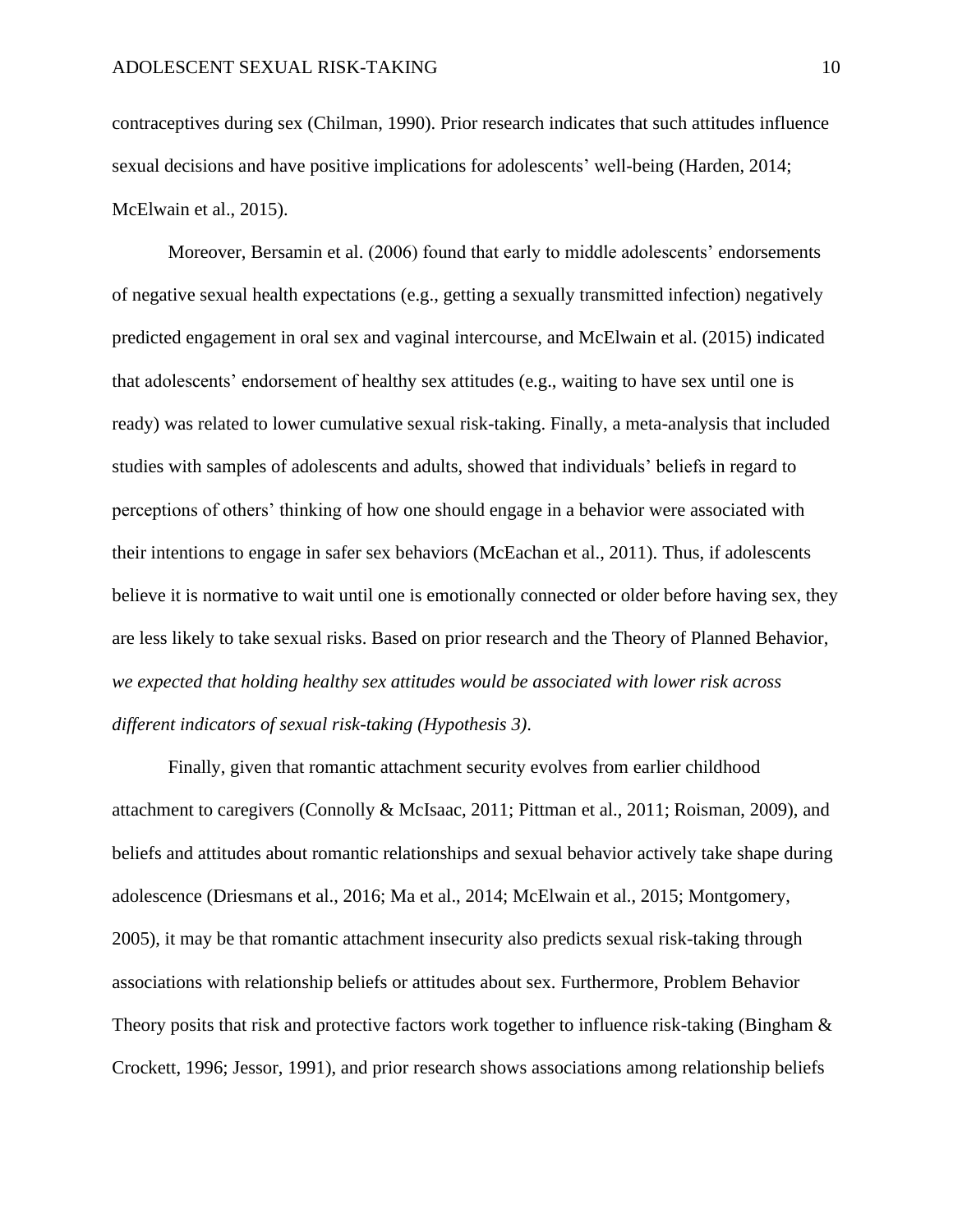and romantic attachment insecurity (Stackert & Bursik, 2003; Turner & Langhinrichsen-Rohling, 2011), as well as between sex attitudes and romantic attachment insecurity (Feeney et al., 2000; McElwain et al, 2015). Thus, *we expected that attachment avoidance and anxiety would show associations with constraining relationship beliefs and healthy sex attitudes, which in turn would predict the different indicators of sexual risk-taking (Hypothesis 4)*.

#### **The Present Study**

The current study examined how romantic attachment insecurity, constraining relationship beliefs, and healthy sex attitudes work together as risk/protective factors to explain sexual risk-taking among adolescents who have experienced vaginal sexual intercourse (see Figure 1). In our first three hypotheses, we tested direct associations among romantic attachment avoidance and anxiety, constraining relationship beliefs and healthy sex attitudes, and the different indicators of sexual risk-taking. We also examined in our fourth hypothesis whether the romantic attachment dimensions show indirect associations with the sexual risk indicators through constraining relationship beliefs and healthy sex attitudes.

#### **Method**

Data from two cohorts were analyzed for this test-replication study. The cohorts were recruited one year apart, for a five-year evaluation project. Written assent/consent for both cohorts was provided by adolescents/parents for data collection. Data were collected during regular school hours from students in public high school health classes across a Southern state in the United States. Only pre-test data (data collected prior to the intervention) were used.

#### **Participants and Procedure**

*Cohort 1*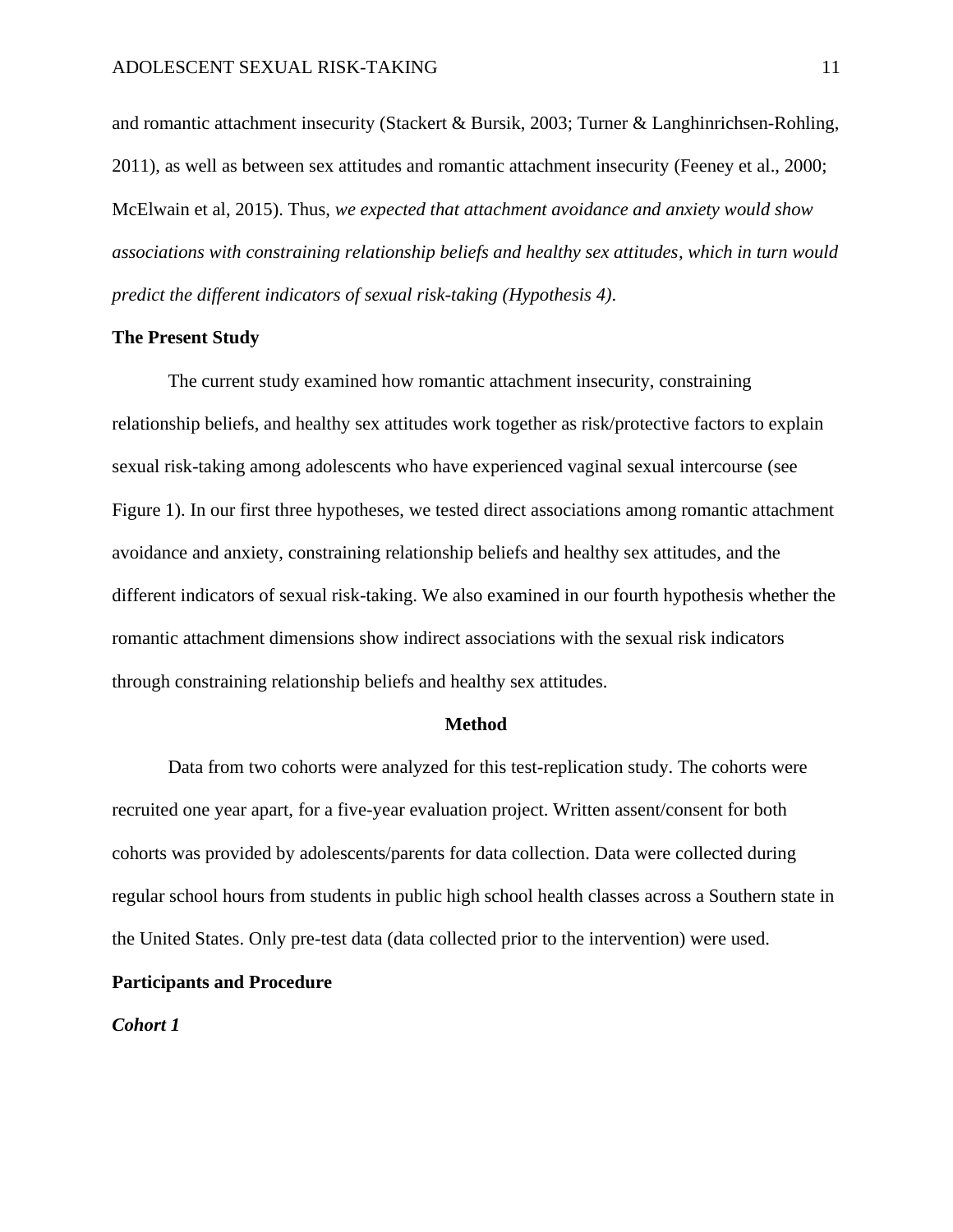The first cohort consisted of 2,577 adolescents recruited during the third year of the project. Adolescents were dropped from this study if they had not had vaginal sexual intercourse  $(n = 1,331)$ , were missing data across all the study variables  $(n = 284)$ , had responses categorized as inconsistent ( $n = 55$ ), or had sex prior to the adolescent developmental period ( $n = 29$ ); adolescence is defined as beginning at the age of 10 (American Psychological Association, 2002).

The final sample was composed of predominately  $10^{th}$  graders (58%;  $N = 878$ ) adolescents). Approximately 35% were 16 years of age  $(M = 16.50; SD = 1.06)$ , 51.1% were females, and more than half received free/reduced lunch (52.6%). Just under half of the adolescents identified as European-Americans (46.2%); the remainder identified as an ethnic minority (44% African Americans, 4.2% Hispanics/Latinos, 2.2% Native Americans, 0.8% Asian Americans, and 2.2% other ethnic backgrounds).

#### *Cohort 2*

The second cohort  $(N = 1.942)$  was recruited during the fourth year of the project. As in cohort 1, adolescents who had not had vaginal sexual intercourse  $(N = 1,051)$ , adolescents who were missing data across all variables of interests to this study  $(n = 66)$ , adolescents whose data on these variables were labeled as inconsistent  $(n = 29)$ , and adolescents who had sex at age nine or younger  $(n = 37)$  were removed from further analyses.

The final sample for cohort 2 consisted of 759 adolescents who were predominately  $10<sup>th</sup>$ graders (55.7%) and approximately 39% were 16 years old ( $M = 15.78$ ;  $SD = .95$ ). Just under half of the sample was female (46.9%) and more than half identified as African Americans (60.7%); the remainder of the sample identified as European-Americans (31.4%),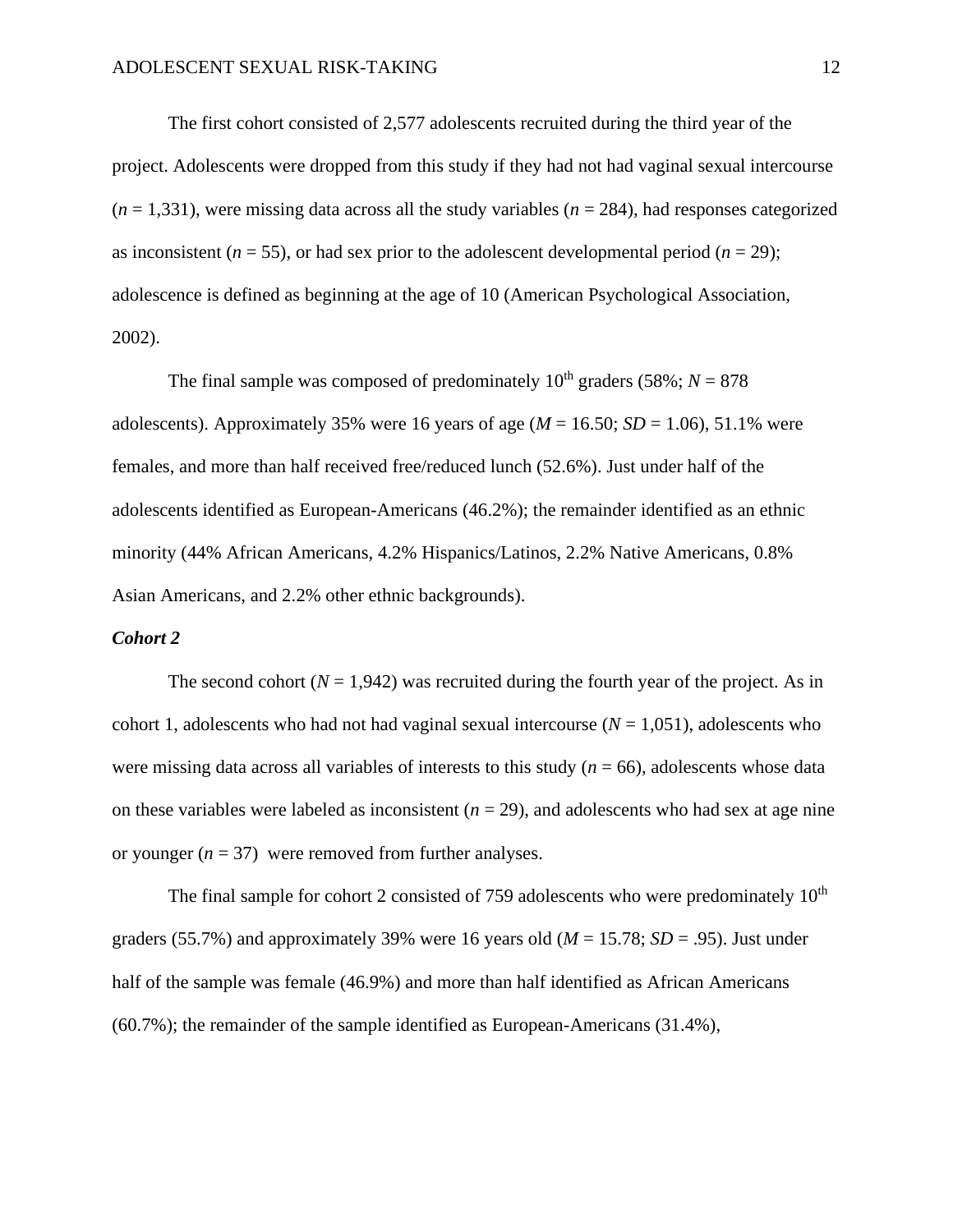Hispanics/Latinos (3.3%), Native Americans (0.7%), Asian Americans (0.3%), and 3.2% other ethnic backgrounds. The majority received free/reduced lunch (65.5%).

#### **Measures for both Cohorts**

#### *Insecure Romantic Attachment*

Insecure romantic attachment was assessed with 18 items from the *Experiences in Close Relationships Scale* (Brennan et al., 1998), with nine items for avoidant attachment (e.g., "I get uncomfortable when a romantic partner wants to be very close"), and nine items for the anxious attachment (e.g., "My desire to be close sometimes scares people away"). Items were rated on a five-point scale ranging from 1 (*strongly disagree*) to 5 (*strongly agree*). Based on an independent sample, correlations between the selected items and the full subscale were .97 for both subscales (Kerpelman et al., 2012). Cronbach alphas for cohorts 1 and 2 were .75 and .74, respectively for avoidance, and .80 and .82 respectively for anxiety. A composite score based on the mean of the items for each attachment dimension was created; higher scores indicated greater romantic attachment insecurity.

#### *Healthy Sex Attitudes*

Seven items from Gardner et al. (2004) were used to assess healthy sex attitudes. The selected items assessed waiting to have sex (e.g., "In future dating relationships, I intend to wait to have sex until I really feel emotionally connected with my partner") and general attitudes regarding sexual intercourse (e.g., "It is risky for young teens to have sex"). Items were rated on a five-point scale ranging from 1 (*strongly disagree*) to 5 (*strongly agree*) (*α* = .69 for cohort 1; *α* = .78 for cohort 2). A composite score based on the mean of the items was created. Higher scores indicated greater healthy sex attitudes.

#### *Constraining Relationship Beliefs*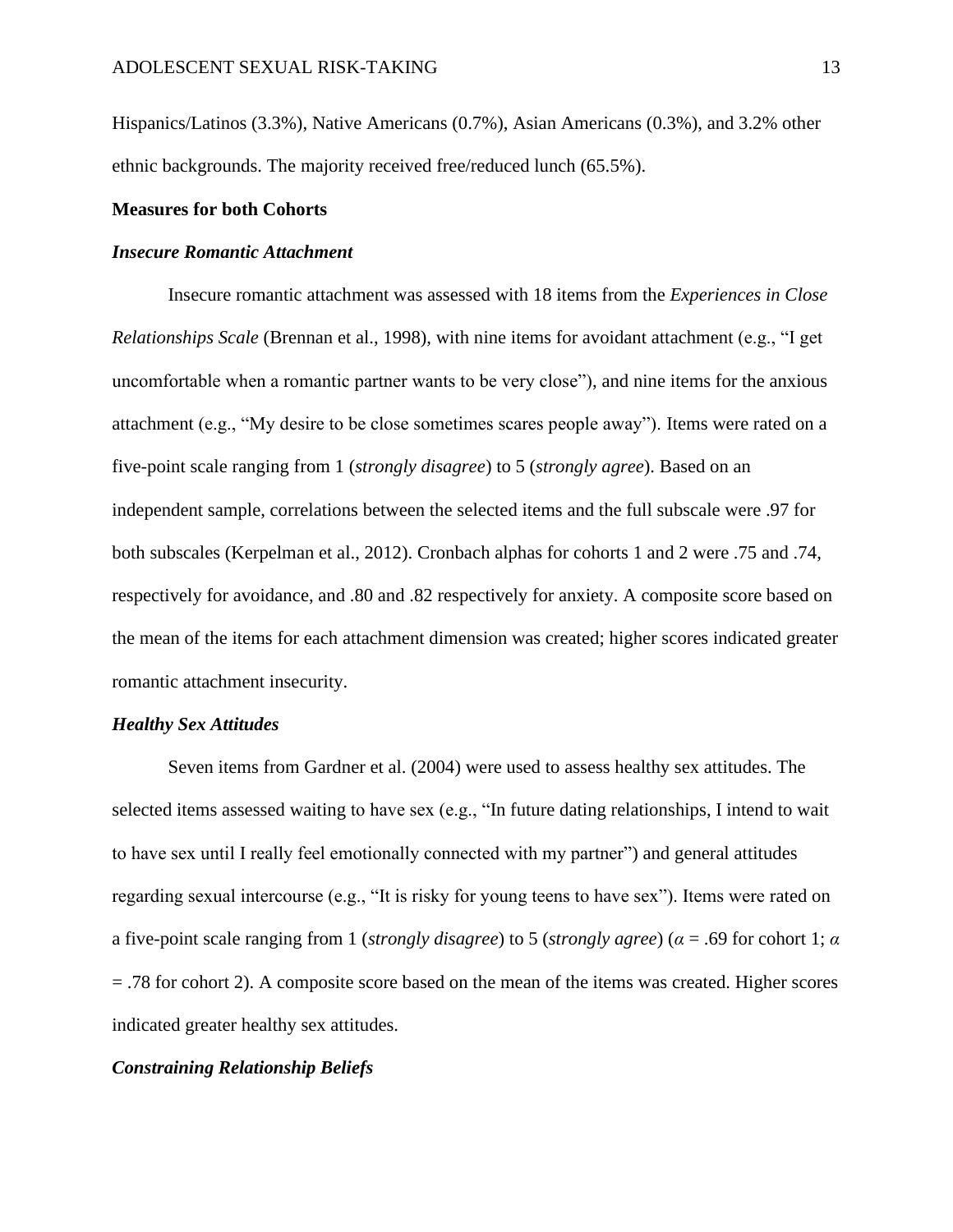Constraining relationship beliefs were assessed with eight items from the *Attitudes and Romance Mate Selection Scale* (Cobb et al., 2003). The selected items assessed the beliefs that there is one person meant for one to marry (e.g., "There is one true love out there who is right for me to marry") and love is enough to sustain a relationship (e.g., "In the end, our feelings of love for each other should be enough to sustain a happy marriage"). Items were rated on a five-point scale ranging from 1 (*strongly disagree*) to 5 (*strongly agree*) (*α* = .76 for cohort 1; *α* = .74 for cohort 2). A composite score based on the mean of the items was calculated. Higher scores indicated more endorsement of constraining relationship beliefs.

#### *Sexual Risk Indicators*

The following five items served as sexual risk indicators: (a) Age at first sex ("How old were you when you first had sexual intercourse?"); Responses ranged from 10-16 years old or older, (b) Number of sexual partners ("During your life, with how many people have you had sexual intercourse?"; 1 (*one person*) – 5 (*five people or more*)), (c) Condom use ("In the last month, how much of the time did you or your sexual partner use a condom (rubber) when you had sexual intercourse?"; 1 (*None of the times*) – 5 (*Always*)), (d) Relationship length ("How long did you know the person with whom you most recently had sexual intercourse?"; 1 (*Knew the person less than a week*) – 5 (*Knew the person for more than six months*)), and (e) Seriousness of relationship ("How serious is the relationship with the person with whom you most recently had sexual intercourse?"; 1 (*We are not dating*) – 4 (*We are dating seriously and only each other*)). Participants in cohort 2 also rated one item assessing frequency of intercourse in the last 30 days ("How often did you have sexual intercourse during the last 30 days?"; 1 (*less than once per week*) – 4 (*four or more times per week*)).

#### *Demographic Covariates*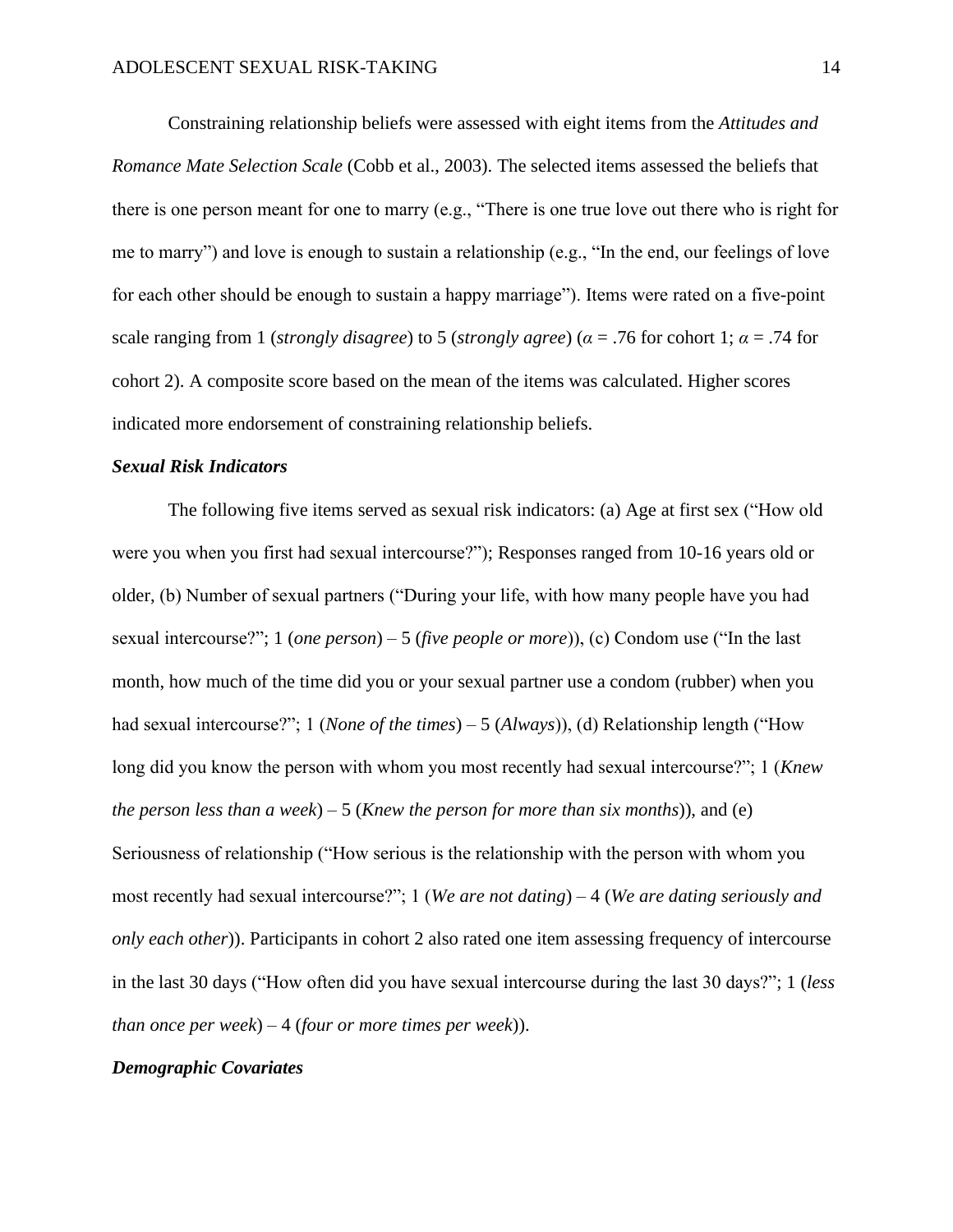Gender, race, age, and socioeconomic status (SES) were examined as covariates given their associations with risky sexual behaviors. Past studies show that adolescents who engage in risky sexual behaviors are more likely to be younger, male, and coming from an ethnic minority background and/or from a lower SES household (Harris et al., 2002; Manning et al., 2000, 2005, 2006). Thus, these demographics were included as covariates in the present study. **Age** was coded in years; all other demographic variables were dichotomized (**Gender:** 0 = *male*, 1 = *female*; **Race:** 0 = *European-American*, 1 = *Minority*; **Free/reduced lunch (proxy for socioeconomic status):**  $0 = No$ ,  $1 = Yes$ ).

#### **Plan of Analysis**

Preliminary analyses (i.e., means, standard deviations, zero-order correlations, chisquares, and t-tests) were conducted in SPSS Version 26 (IBM Corp, 2018). Structural equation modeling (SEM) with indirect effects tested the study hypotheses using MPLUS Version 7 (Muthén & Muthén, 1998-2012). All sexual risk indicators were treated as individual variables in the model predicted by the composite variables of anxious and avoidant attachment, healthy sex attitudes, and constraining relationship beliefs while controlling for demographic covariates. Pathways with indirect effects were included in the model to examine whether insecure romantic attachment predicted any of the sexual risk indicators through healthy sex attitudes or constraining relationship beliefs. The same procedure was conducted for both cohorts (see Figure 1). Given that multiple variables were being controlled for in both models, pathways at *p* < .10 are discussed in the results section.

Full Information Maximum Likelihood (FIML) was used to manage missing data. Model fit for the SEM model was determined by a non-significant chi-square  $(\chi^2)$ , a comparative fit index (CFI) between  $.90 - 1.00$  (Bentler & Bonnett, 1980), a root mean square error of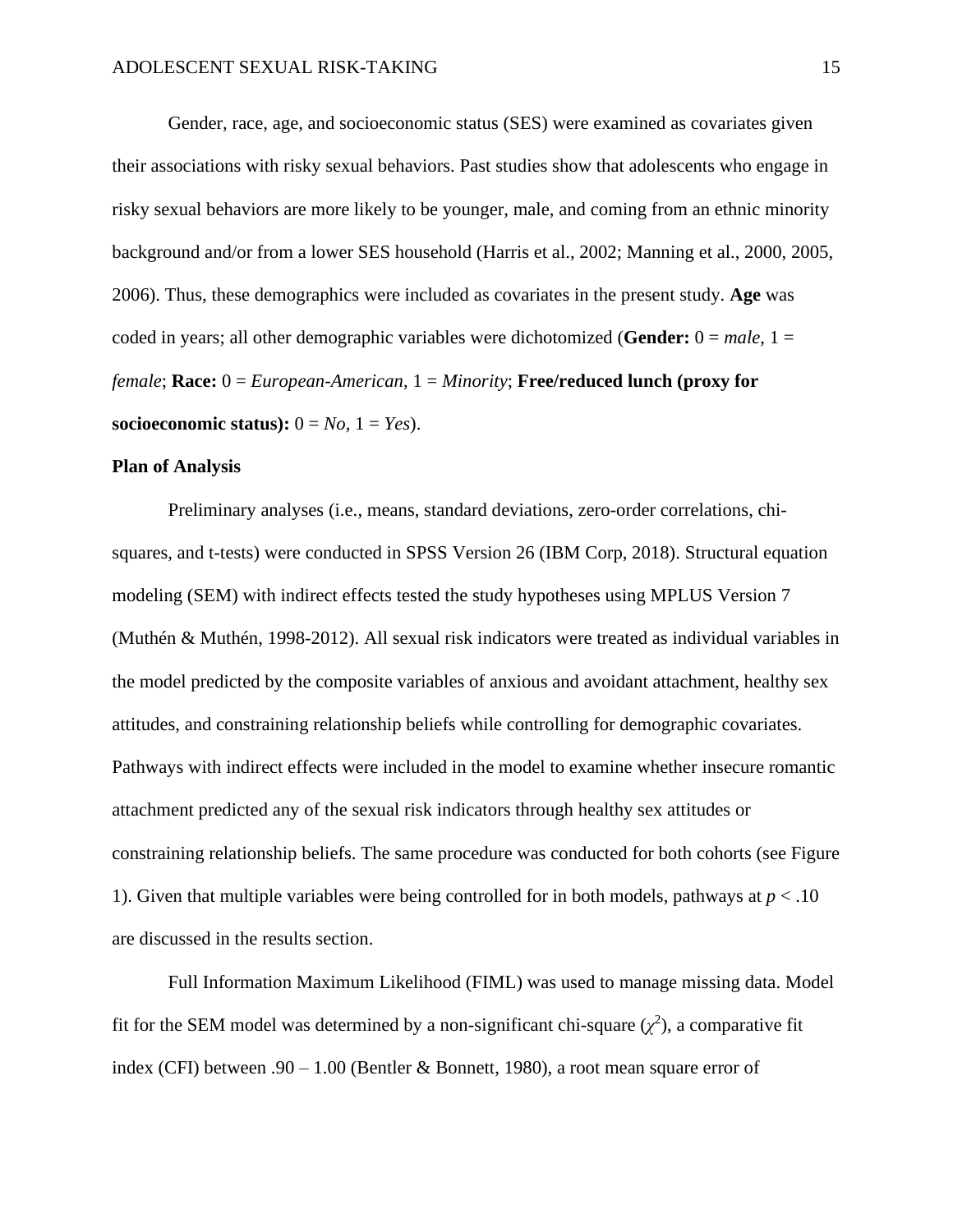approximation (RMSEA) of .10 or lower (Harlow, 2014), and a standardized root mean square residual (SRMR) of .10 or lower (Kline, 2016).

#### **Results**

Intercorrelations across the study variables for both cohorts are presented in Table 1. Mean and percentage differences across cohorts in demographics, predictors, and outcomes are identified in Table 2. Compared to cohort 1, adolescents in cohort 2 were more likely to have received free/reduced lunch, to identify as part of an ethnic minority group, and to be younger. Cohort 2 adolescents also endorsed less constraining relationship beliefs, less healthy sex attitudes, and reported lower scores on anxious attachment relative to cohort 1 adolescents. Regarding sexual risk indicators, adolescents in cohort 2 had sex for the first time at a younger age, had less serious relationships, and had more sexual partners compared to cohort 1 adolescents.

In both cohorts, the  $\chi^2$  of the SEM models were significant (Cohort 1:  $\chi^2 = 11.78$ ,  $p <$ .001; Cohort 2:  $\chi^2 = 16.91$ ,  $p < .001$ ), but this was expected as the  $\chi^2$  is often significant in large samples (Kline, 2016). Although the RMSEAs were slightly above the cutoff for an acceptable model fit (Cohort 1: RMSEA = .11, 90% confidence interval [CI] = [.06, .17]; Cohort 2: RMSEA  $= .14, 90\%$  [CI]  $= [.09, .21]$ , the CFI and SRMR indicated that the model fit the data well (Cohort 1: CFI = .99, SRMR = .01; Cohort 2: CFI = .98, SRMR = .01). Coefficients for the direct paths are found in the top half of the tables and coefficients for the testing of the indirect paths are found in the bottom half of the tables (see Tables  $3 \& 4$ ).

#### **Fully and Partially Replicated Findings**

Across the test and replication samples, healthy sex attitudes were related to having sex for the first time at an older age, a lower number of lifetime sexual partners, and knowing one's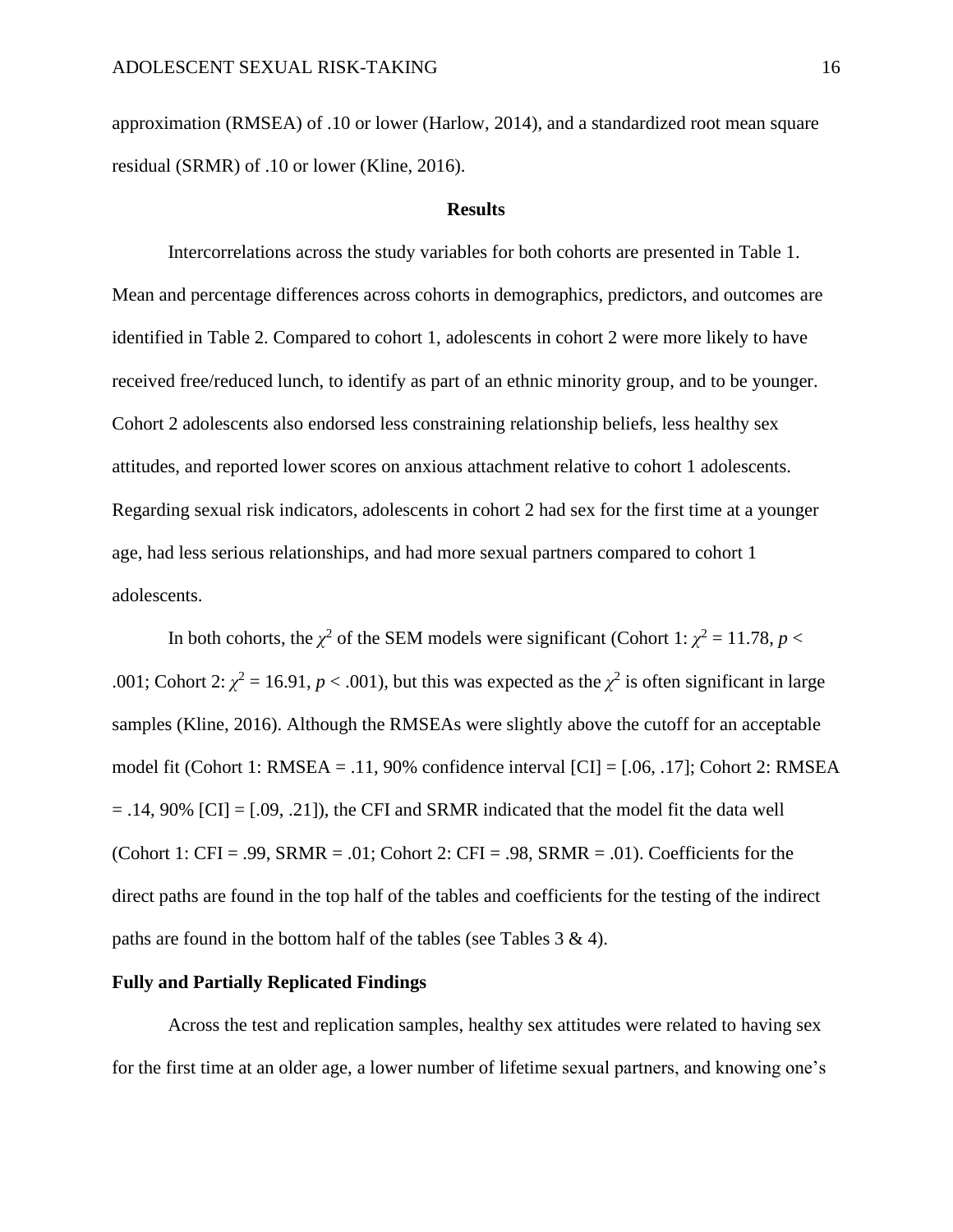sexual partner longer. Avoidant attachment was associated directly with less serious relationships in both cohorts; cohort 2 also had an indirect association through constraining relationship beliefs, where a high score on the avoidant dimension was related to a low endorsement of constraining relationship beliefs (*B* (unstandardized path coefficient) = -.32, *SE* (standard error)  $= .04$ ,  $\beta$  (standardized path coefficient) = -.30,  $p < .001$ ), which was then associated with less commitment to the relationship. Furthermore, in both cohorts, attachment avoidance predicted healthy sex attitudes which then predicted the number of lifetime sexual partners and the length of time knowing the sexual partner. Specifically, a high score on attachment avoidance was related to a low endorsement of healthy sex attitudes (Cohort 1:  $B = -13$ ,  $SE = .03$ ,  $\beta = -13$ ,  $p <$ .001. Cohort 2:  $B = -.09$ ,  $SE = .04$ ,  $\beta = -.08$ ,  $p < .05$ ), which in turn was related to knowing one's sexual partner for a shorter time and having a high number of sexual partners. In cohort 2, avoidant attachment also showed a direct and negative association with length of time knowing the partner. In addition, a higher score on anxious attachment was related to lower condom use, directly in cohort 2 and indirectly through constraining relationship beliefs in cohort 1. In other words, for cohort 1, a high score on the anxious dimension was related to a high score on constraining relationship beliefs ( $B = .10$ ,  $SE = .03$ ,  $\beta = .12$ ,  $p < .01$ ), which was then related to less condom use. Finally, avoidant attachment predicted having sex for the first time at a younger age, directly in cohort 2, and indirectly through lower healthy sex attitudes in cohort 1. Specifically, for cohort 1, a high score on the avoidant dimension was related to a lower endorsement of healthy sex attitudes, which in turn was related to having sex for the first time at a younger age (see Tables 3 & 4).

#### **Nonreplicated Findings**

*Cohort 1*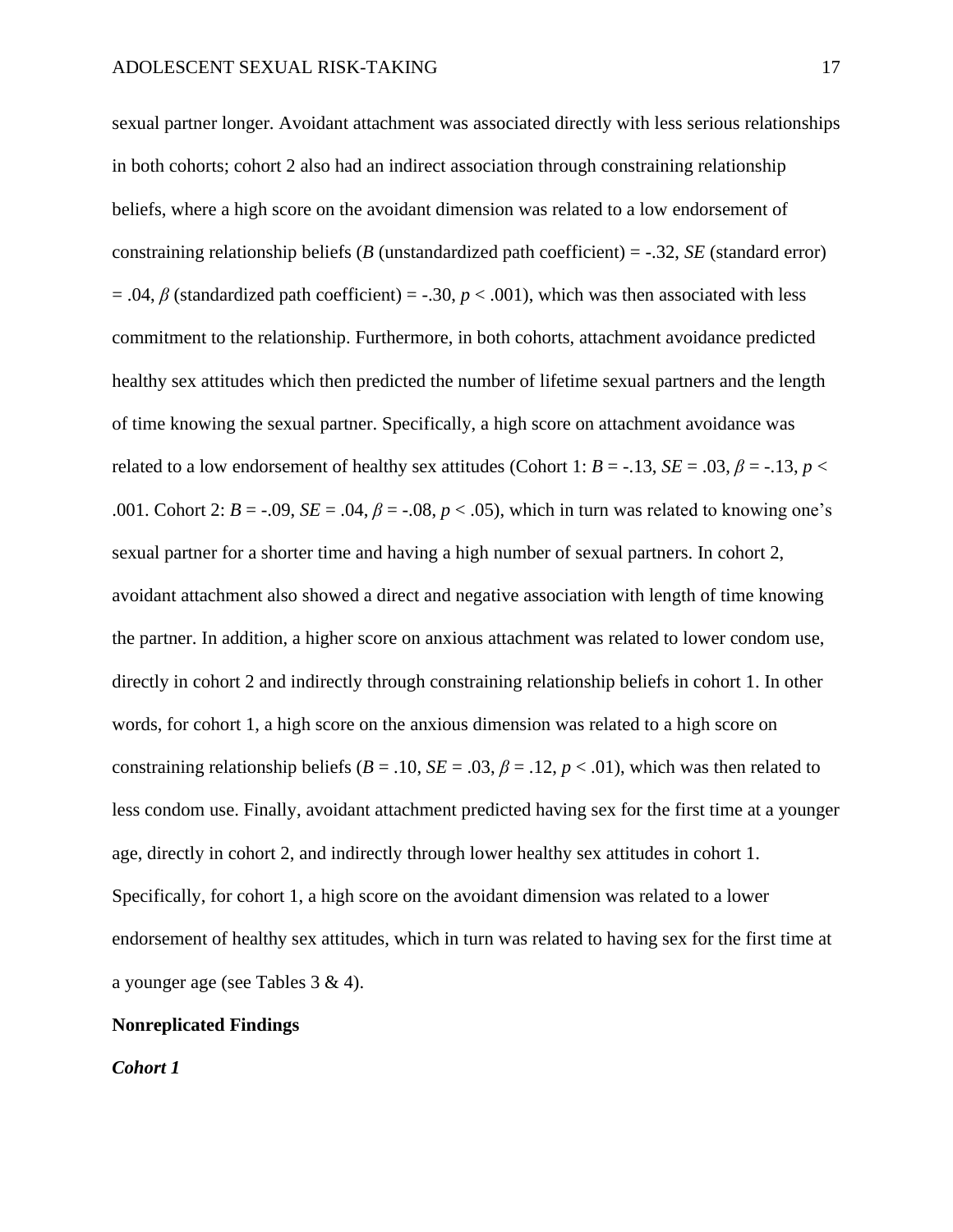Adolescents with high scores on anxious attachment had their first sexual experience at a younger age. Furthermore, adolescents who endorsed constraining relationship beliefs were less likely to use a condom during their recent sexual encounters. However, a high score on avoidant attachment was directly related to greater likelihood of condom use, as well as indirectly related to condom use through lower scores on constraining relationship beliefs. Thus, high avoidant attachment was related to lower constraining relationship beliefs ( $B = -0.29$ ,  $SE = 0.04$ ,  $\beta = -0.28$ , *p* < .001), which were then related to more condom use during sex (see Table 3).

#### *Cohort 2*

Adolescents with higher constraining relationship beliefs were more likely to be in a serious relationship. Furthermore, higher anxious attachment was related positively to constraining relationship beliefs  $(B = .21, SE = .03, \beta = .23, p < .001)$  which in turn were related to being in a more serious relationship. However, higher avoidant attachment was related to lower constraining relationship beliefs which in turn were related to being in a less serious relationship (see Table 4).

#### *Extension of the Model*

A second model was fit for cohort 2 adding frequency of sex as a sexual risk indicator. Healthy sex attitudes were negatively associated with sex frequency ( $B = -0.30$ ,  $SE = 0.05$ ,  $\beta = -0.25$ ,  $p < .001$ ), whereas higher constraining relationship beliefs were related to having sex more often  $(B = .10, SE = .05, \beta = .08, p < .05)$ . In addition, higher anxious attachment was related to higher constraining relationship beliefs ( $B = .21$ ,  $SE = .03$ ,  $\beta = .23$ ,  $p < .001$ ), which in turn were associated with more frequent sex. Finally, higher avoidant attachment was negatively associated with healthy sex attitudes ( $B = -0.09$ ,  $SE = 0.04$ ,  $\beta = -0.08$ ,  $p < 0.05$ ), which in turn were related to higher sex frequency; however, higher avoidant attachment was related to lower constraining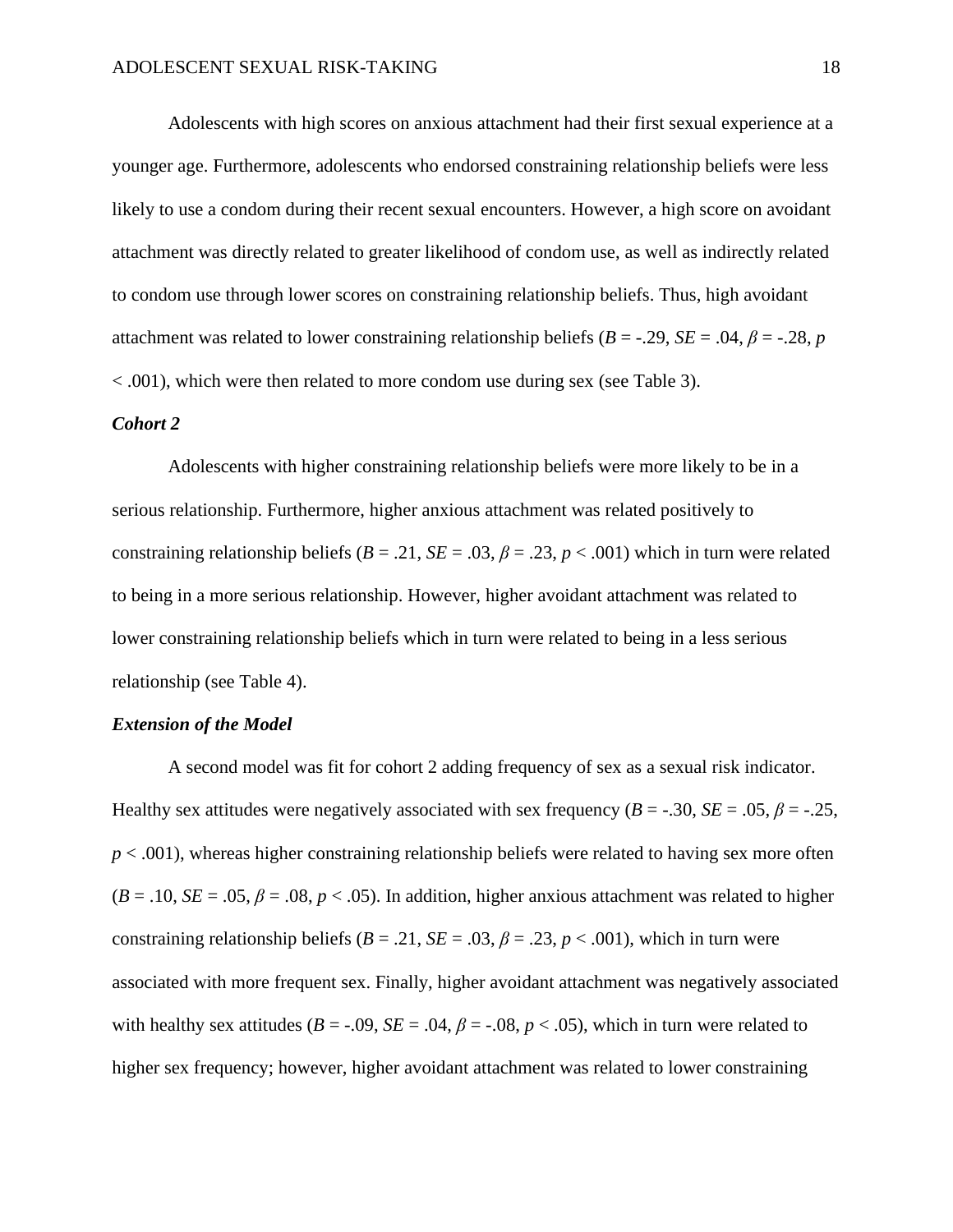relationship beliefs ( $B = -0.32$ ,  $SE = 0.04$ ,  $\beta = -0.30$ ,  $p < 0.001$ ), which were associated with lower sex frequency.

#### **Support of Hypotheses**

Varying support was found across the four study hypotheses. The first hypothesis received some support in each of the cohorts, but the patterns were not consistently replicated. Specifically, attachment avoidance was related to less commitment to one's sexual partner across both cohorts but was related to less time knowing the partner only for the second cohort. Additionally, attachment anxiety predicted greater risk in having sex for the first time at a younger age in cohort 1, and less condom use during sex in cohort 2. Consistent with the second hypothesis, constraining relationship beliefs were related to less condom use in cohort 1 and more frequency of sex in cohort 2. Strongest support was found for the third hypothesis. Across both cohorts, healthy sex attitudes were related to being older when having sex for the first time, having fewer sexual partners in a lifetime, and knowing one's sexual partner for a longer time. Healthy sex attitudes also were related to a lower frequency of sex for the second cohort. Lastly, some support, including replicated paths, was found for the fourth hypothesis. Across both cohorts, indirect associations through healthy sex attitudes were shown in the relationship between attachment avoidance and number of sexual partners and between this predictor and length of time knowing the sexual partner. For cohort 1, both attachment dimensions were indirectly related to condom use through constraining relationship beliefs. High scores on the avoidant dimension also worked through healthy sex attitudes in predicting age at first sex. For cohort 2, both attachment dimensions predicted constraining relationship beliefs, which in turn predicted commitment to one's sexual partner and frequency of sex. Lastly, high scores on the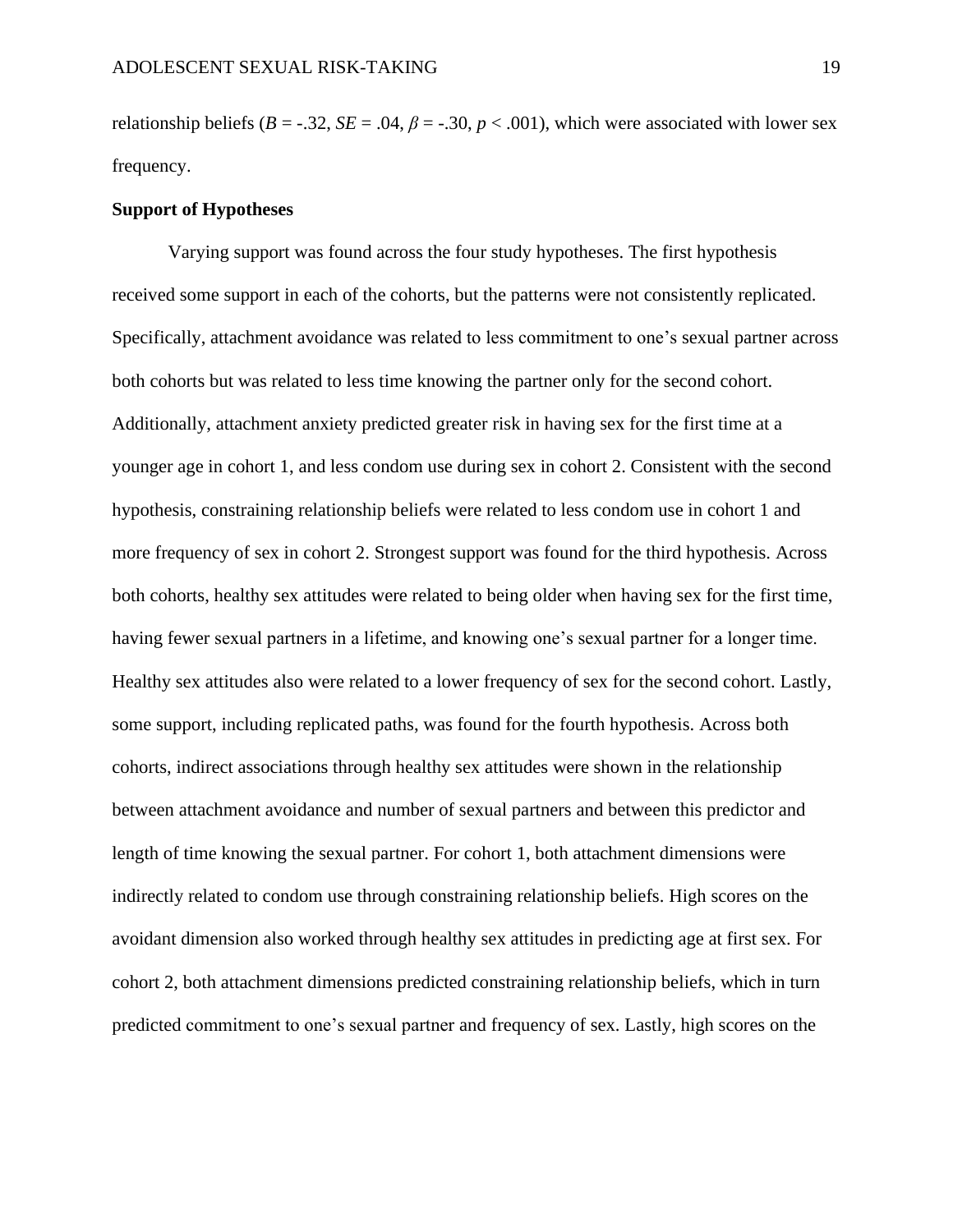avoidant dimension predicted lower healthy sex attitudes which predicted greater frequency of sex.

#### **Discussion**

Guided by theories of problem behavior (Jessor, 1991), planned behavior (Ajzen, 1985), and romantic attachment (Brennan et al., 1998) findings of the current study add to the limited research showing links between adolescents' insecurities, beliefs and attitudes, and their risky sexual engagement. A unique feature of this study is the use of a test-replication approach to validate the findings. Replicated findings include the risk factor of avoidant attachment and its direct association with being in a less serious sexual relationship, and the protective factor of holding healthy sex attitudes and its direct association with lower sexual risk across multiple indicators. The protective nature of healthy sex attitudes is also shown in its intervenience in associations between attachment avoidance with number of sexual partners and length of knowing one's sexual partner. Other findings supported in one of the cohorts, while less robust, are valuable for understanding how adolescents' insecurities, beliefs and attitudes matter for sexual risk-taking. Collectively, the findings support the integration of Problem Behavior Theory, Theory of Planned Behavior, and Adult Attachment Theory in explaining sexual risks among adolescents.

#### **Healthy Sex Attitudes Protect against Sexual Risk**

The replicated findings demonstrate that healthy sex attitudes are protective. When sexually experienced adolescents hold healthy attitudes about sexual decisions and behavior, they have fewer sexual partners, have their first sexual experience after early adolescence, and know their current sexual partners longer. These important findings highlight that adolescents are capable of managing inherent risks of sexual behaviors and engage in lower risk-taking when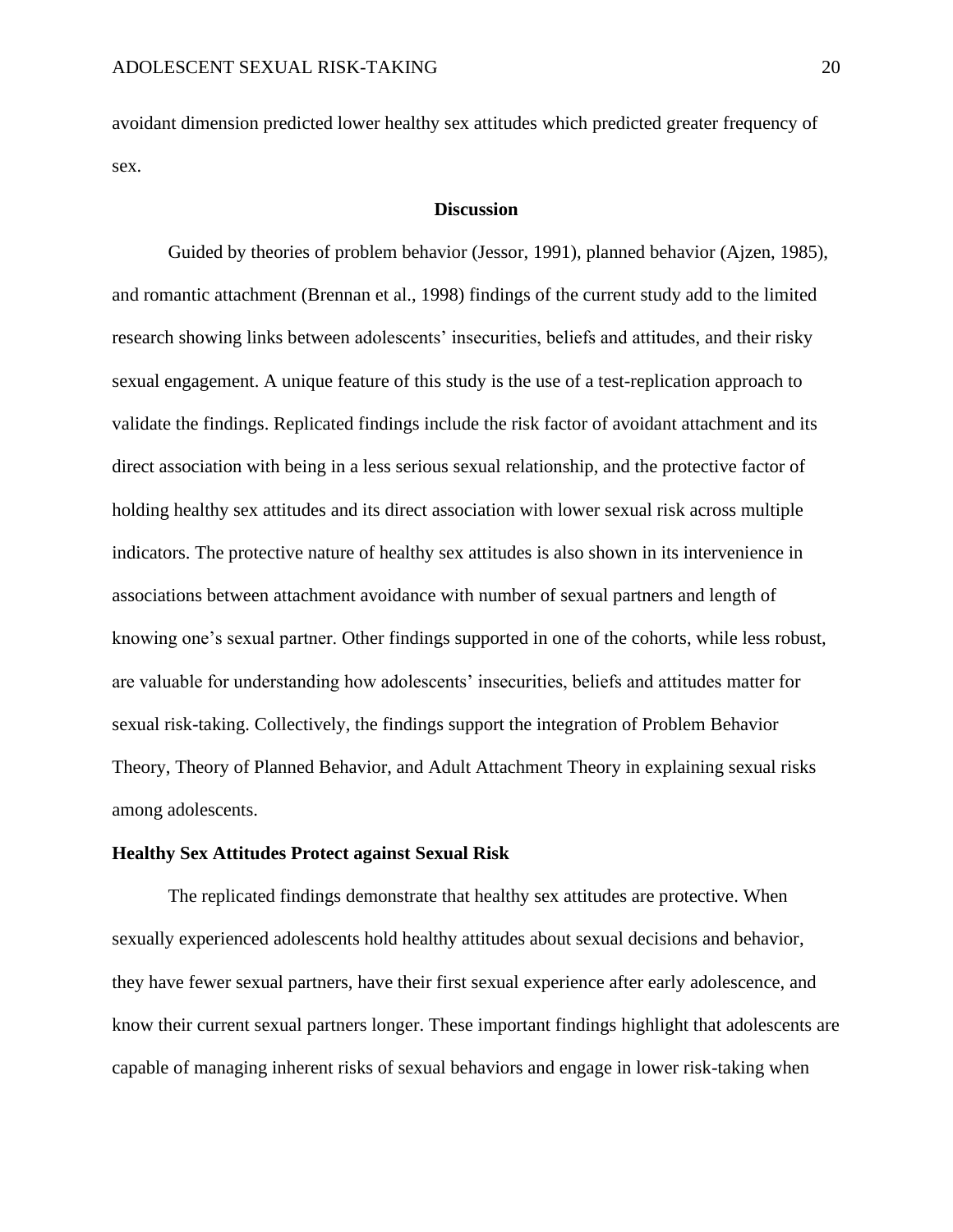their attitudes emphasize having sex within emotionally committed relationships (Harden, 2014; Tolman & McClelland, 2011).

Healthy sex attitudes also were related to lower sex frequency and intervened in the association between avoidant attachment and frequency of sex. This finding along with the replicated findings of healthy sex attitudes intervening in the relationship between avoidant attachment and other sexual risk indicators (i.e., number of sexual partners and length of knowing one's sexual partner) suggest that healthy attitudes about sex helps negate the influence of avoidant attachment on sexual risk-taking activities. Cohesively, these findings further support the protective nature of healthy sex attitudes and fit with past research showing that endorsement of healthy sex attitudes is related to less engagement in sexual risk-taking (Bersamin et al., 2006; McElwain et al., 2015). Taken together, healthy sex attitudes are associated with lower sexual risk and support expectations of the current study.

#### **Factors Associated with Greater Sexual Risk-Taking**

#### *Constraining Relationship Beliefs*

As expected, higher endorsement of constraining relationship beliefs was associated with greater sexual risk for adolescents, however, patterns found for constraining relationship beliefs did not replicate across cohorts. Higher constraining relationship beliefs were associated with less condom use (cohort 1), but also with greater seriousness of the relationship and greater frequency of sex (cohort 2). The findings for lower condom use and greater frequency of sexual activity are consistent with previous research indicating that constraining relationship beliefs influence involvement in sexual behaviors that put adolescents at risk for negative consequences (e.g., Gebhardt et al., 2003; Ott et al., 2006). At first glance, the positive association between constraining beliefs and relationship seriousness may suggest that such beliefs also serve as a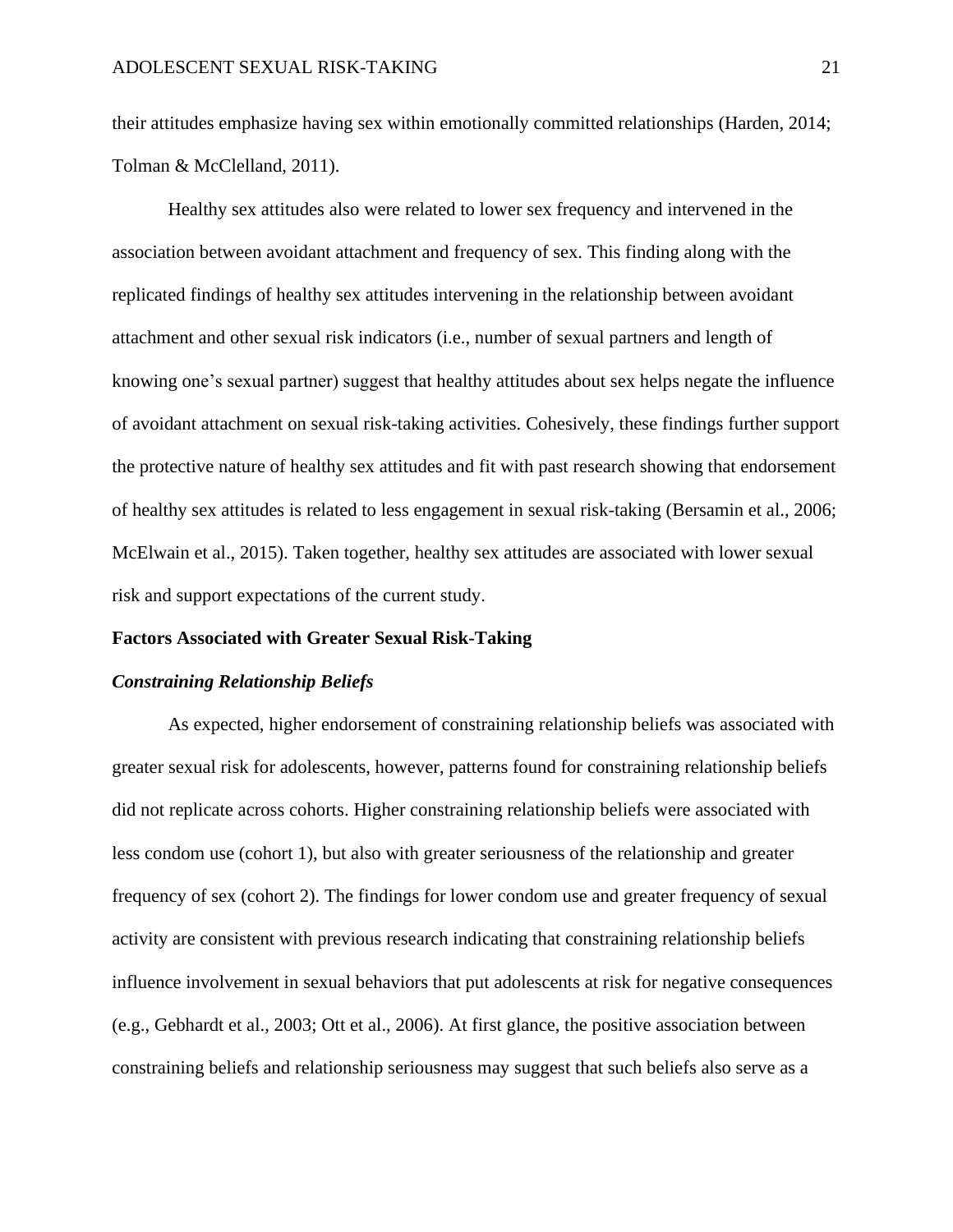protective factor. This finding also overlaps with Sprecher and Metts (1999) showing that such beliefs are related to more commitment to one's partner. However, an alternative explanation may be that some adolescents become committed too early in the relationship elevating their risk. Adolescents who endorse constraining relationship beliefs are more likely to idealize their partner, potentially viewing their dating relationships as "serious" or committed, regardless of what their partners believe. This notion coincides with past findings indicating that some adolescents have sex hoping to become exclusive with their partner (Manning et al., 2006) and may have unprotected sex to build intimacy in their romantic relationship (Gebhardt et al., 2003). Future studies will need to examine both partners' reports of their perceptions of the relationship to investigate this concept more fully.

#### *Romantic Attachment Insecurity*

The replicated findings showed that romantic attachment insecurity affects sexual risk, supporting the use of Adult Attachment Theory to help explain sexual risk-taking among adolescents. Specifically, being higher in avoidant attachment was associated with less commitment to a sexual partner. Moreover, when adolescents were more avoidant, they held lower healthy sex attitudes which was related to less time knowing the sexual partner and having a higher number of sexual partners. Although not fully replicated, avoidant attachment also was directly associated with sexual debut at a younger age and knowing the current sexual partner for a shorter time (cohort 2). Furthermore, condom use was greater when adolescents had a stronger avoidant attachment (cohort 1), consistent with Feeney et al. (2000) showing avoidant adolescent males are more likely to use condoms. Although adolescents higher in attachment avoidance may devalue intimacy and commitment within relationships, they may nevertheless practice some measures to avoid undesired consequences, such as pregnancy. Such behavior may still be means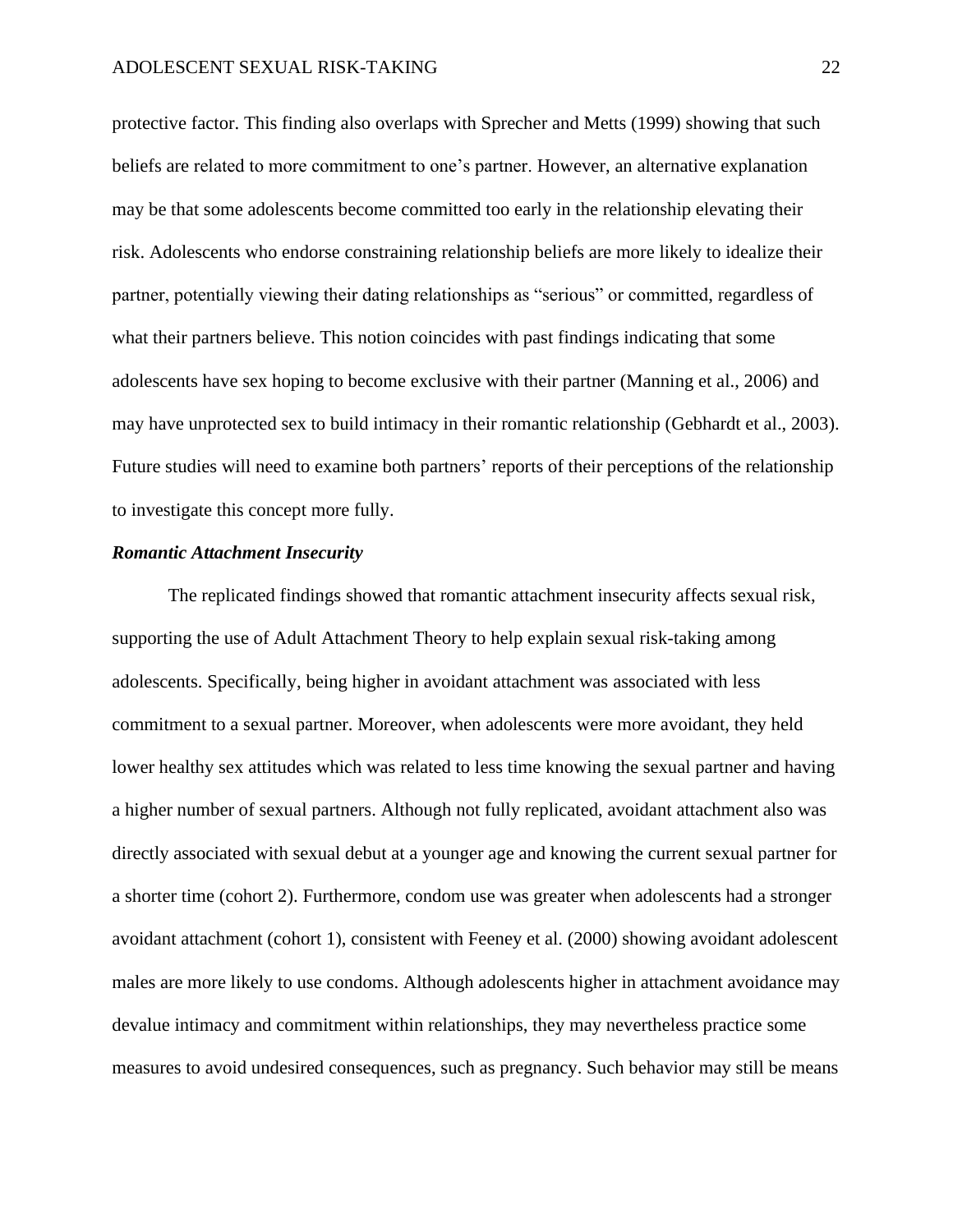to avoid intimacy with a partner, as pregnancy might require an adolescent to commit reluctantly to a partner. Overall, the collective findings reinforce the assumption that adolescents higher in attachment avoidance are less likely to develop emotional intimacy with a sexual partner and may be fearful of commitment (Bartholomew, 1990; Bartholomew & Horowitz, 1991; Olmstead, 2020; Schachner & Shaver, 2004), and are more likely to have sex motivated by losing their virginity rather than intimacy (Tracy et al., 2003).

For adolescents higher in anxious attachment, our findings show a higher likelihood to have sex for the first time at a younger age (cohort 1) and a lower likelihood to use a condom during sex (direct association found in cohort 2; indirect association through constraining relationship beliefs found in cohort 1). Adolescents higher in anxious attachment may view sex as means to feel emotionally valued and to express love to their partner (Schachner & Shaver, 2004; Tracy et al., 2003). They also may have greater dependence on the relationship (Bartholomew, 1990; Bartholomew & Horowitz, 1991), may have sex to avoid losing their partner (Tracy et al., 2003), and thus may be more likely to give in to their partner's demands, increasing negative risks to their well-being by having sex at a young age or not using a condom.

In summary, romantic attachment insecurity was directly or indirectly associated with all six of the sexual risk indicators examined. The dimensions of avoidant and anxious attachment were examined as separate constructs, which allowed for elucidation of how they individually and collectively influence sexual risks among adolescents. In instances of indirect associations, avoidant attachment worked through healthy sex attitudes and constraining relationship beliefs to predict sexual risks. Replicated across cohorts, avoidant attachment was associated with less healthy attitudes toward sex which predicted greater sexual risks. However, in cohort 1, avoidant attachment also was associated with lower constraining relationship beliefs which predicted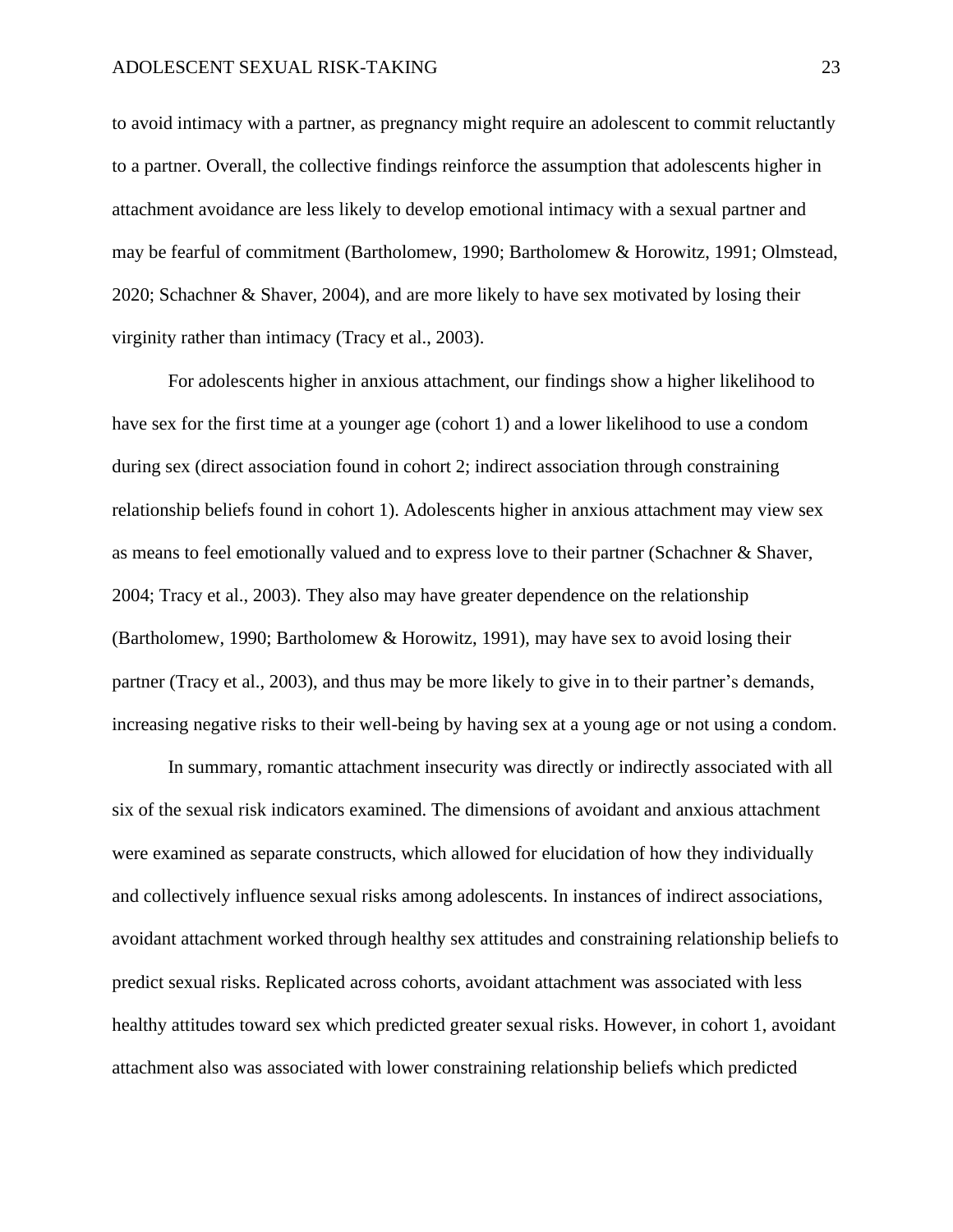more condom use. Attachment avoidance may reduce adolescents' idealization of romantic relationships (Pittman et al., 2011; Schachner & Shaver, 2004) and, in that way, reduce engagement in risk-taking to please a partner. However, our collective findings suggest that adolescents with greater attachment avoidance may engage in sexual risk-taking to meet sexual rather than emotional needs.

#### **Limitations and Future Directions**

The present study makes several meaningful contributions to the literature; however, it is not without limitations. First, not all patterns were replicated across cohorts. This may be due to the demographic differences between the cohorts. Adolescents in the second cohort were more likely to be younger, to receive free/reduced lunch, and to be part of an ethnic minority group. Additionally, adolescents in cohort 2 engaged more extensively in sexual risk-taking than cohort 1 adolescents. On average, these adolescents had sex for the first time at a younger age, were in less serious relationships, had more sexual partners, and endorsed fewer healthy attitudes about sex. This aligns with past studies indicating adolescents who share these demographics are more likely to engage in risky sexual behaviors (Harris et al., 2000; Manning et al., 2000, 2005, 2006). Future studies should test similar models across diverse samples of adolescents to determine how demographic variables may matter for variability in sexual risk indicators and their associations with romantic attachment security and beliefs about relationships and attitudes about sexual activity.

Although findings of the present study support the argument that romantic attachment insecurity, constraining relationship beliefs, and healthy sex attitudes may work as risk and protective factors, this was not the case for all the sexual risk indicators. For instance, healthy sex attitudes did not predict condom use for either cohort. Regardless of whether they endorse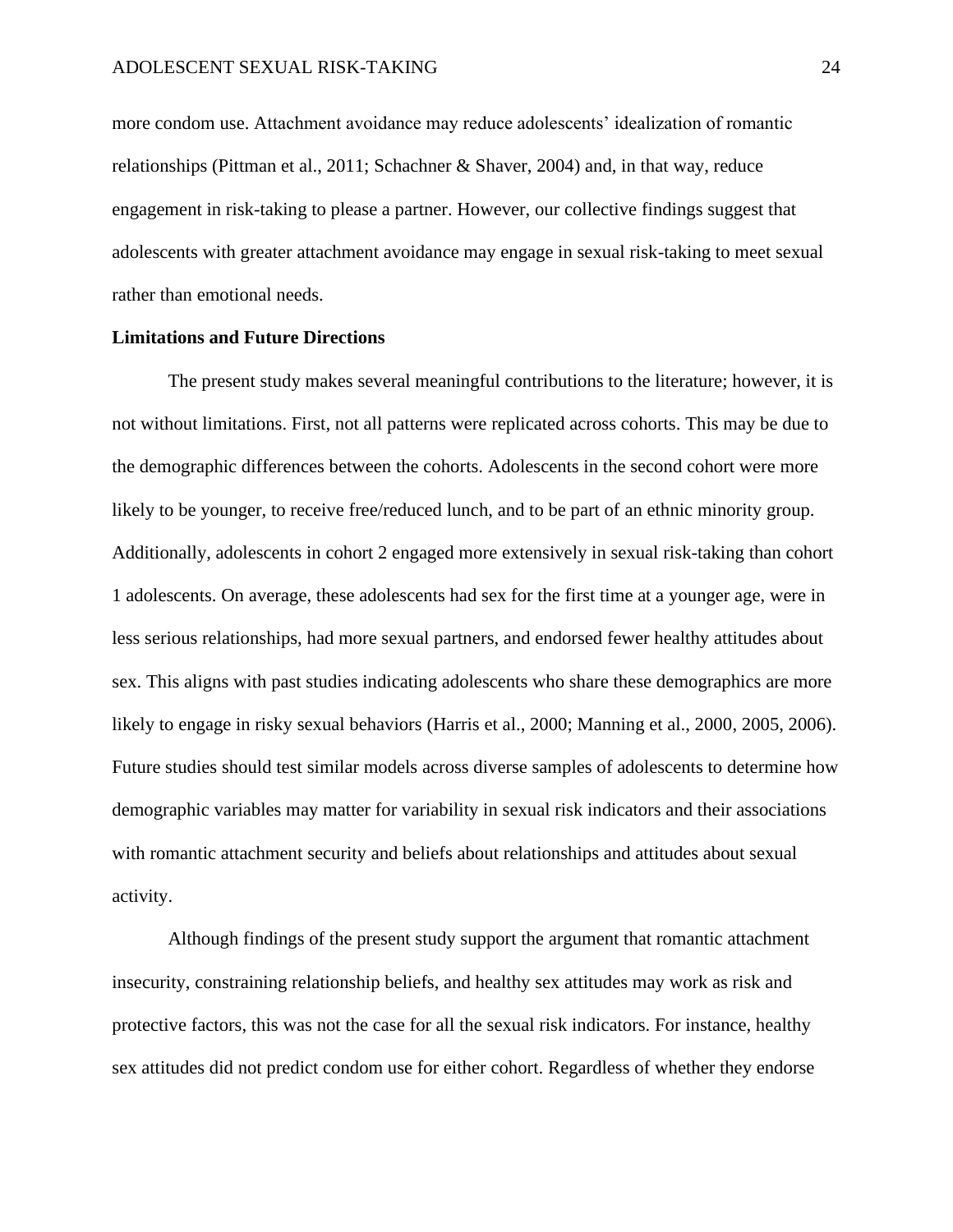healthy sex attitudes, adolescents have varied reasons for not using condoms. Whereas some adolescents do not use condoms because they desire to please their partners or they view using condoms negatively, other adolescents may choose not to use condoms once they are in serious, committed relationships that they believe are exclusive and therefore not a risk for STIs; they also may be using alternative means for birth control. Future research should explore this variability in adolescents' reasoning and condom use decisions.

Although the association between number of sexual partners and attachment avoidance was indirect through healthy sex attitudes, attachment anxiety had no association with the number of sexual partners. Although anxious attachment has shown a positive association with number of sexual partners in adult samples (Bogaert & Sadava, 2002), this may not be evident yet in adolescence. Alternatively, high scores on anxious attachment emphasizes overcommitment to the relationship (Bartholomew, 1990; Bartholomew & Horowitz, 1991). Thus, having many sexual partners may be undesirable for adolescents, including those higher in anxious attachment, seeking to commit to one significant other. Furthermore, holding constraining relationship beliefs refers to an ideology of one being meant for only one partner (e.g., "There is one true love out there who is right for me to marry") (Cobb et al., 2003). While some adolescents endorsing constraining relationship beliefs may not limit their sexual exploration to their ultimate partner choice, others may refrain from sexual activity until they find someone they believe is their one and only. This variability would diminish the overall strength of the association between constraining relationship beliefs and number of sexual partners. Additional research could explore how adolescents connect their sexual behaviors with these beliefs.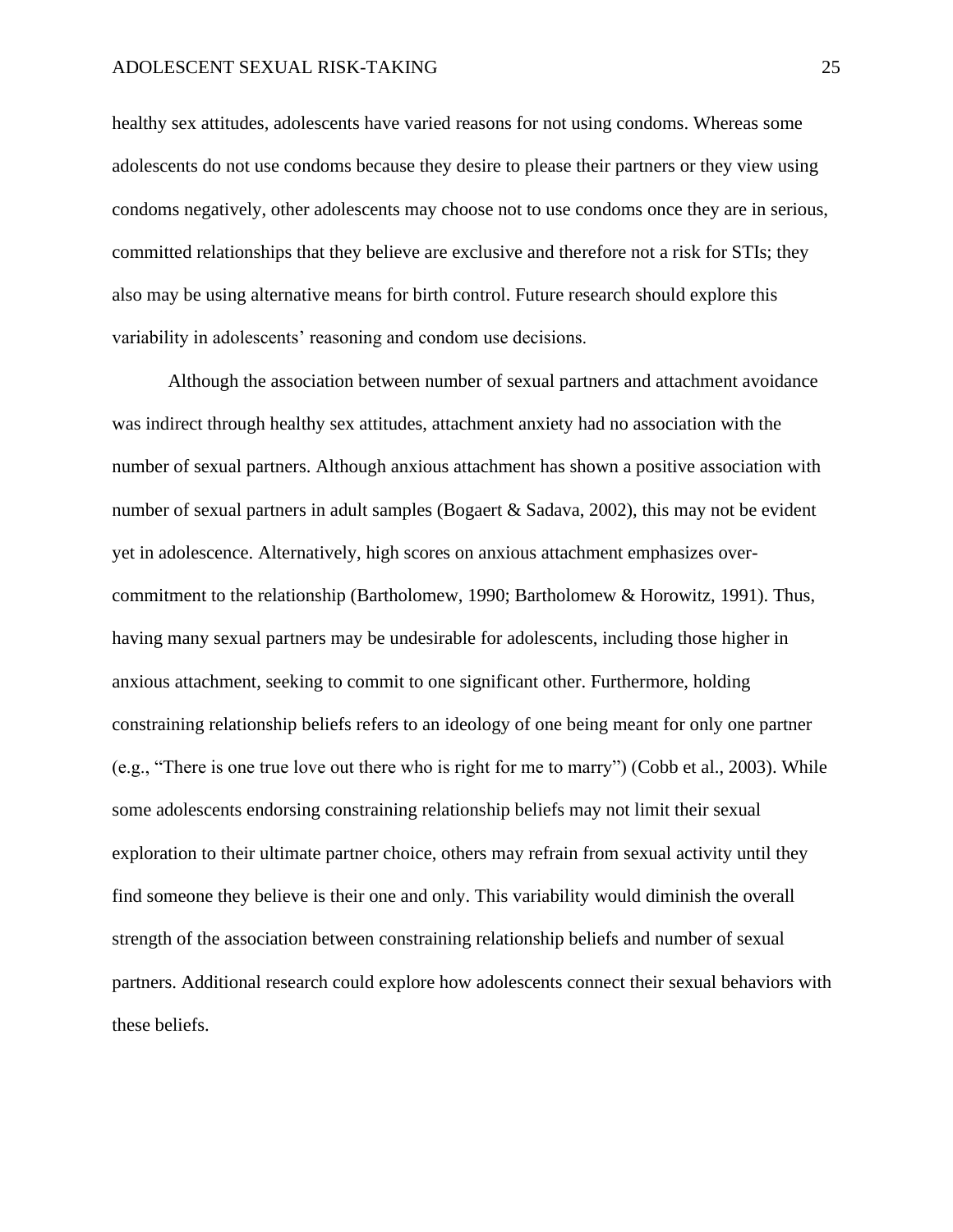The cross-sectional design of this study does not permit determination of temporal order in the identified patterns. Future studies using a longitudinal design could examine whether prior romantic attachment insecurity influences subsequent beliefs and attitudes about relationships and sex and whether such beliefs and attitudes explain concurrent and future sexual risk among adolescents and young adults. It also may be valuable for future research to examine the identified patterns among adolescents in casual dating relationships as such relationships have implications for romantic partnering in early adulthood (Olmstead, 2020). Romantic attachment insecurity may relate to sexual experiences differently among adolescents who are not in committed partnerships (Szielasko et al., 2013). Additionally, the community sample of the present study was collected in a conservative southern state, limiting the kinds of sexual activity assessed. It will be important to examine whether the identified risk and protective factors of the present study influence adolescents' engagement in other risky sexual activities associated with oral and anal sex, and it will be important to include additional predictors found to be associated with adolescent sexual risk-taking such as alcohol/substance use and quality of relationships with parents (American College of Health Association, 2009; Hutchinson et al., 2003; Olmstead, 2020).

In summary, findings of the present study with demographically diverse adolescents using a test-replication approach contribute to the literature by indicating that adolescents' insecurities, beliefs, and attitudes help explain different aspects of sexual risk-taking. Specifically, these findings stress the need to promote healthy attitudes about sex for adolescents to help them avoid engaging in sexual risk-taking. The results also suggest that constraining relationship beliefs should be addressed to prevent adolescents from engaging in sexual activities for the wrong reasons. Additionally, adolescents' romantic attachment insecurity makes them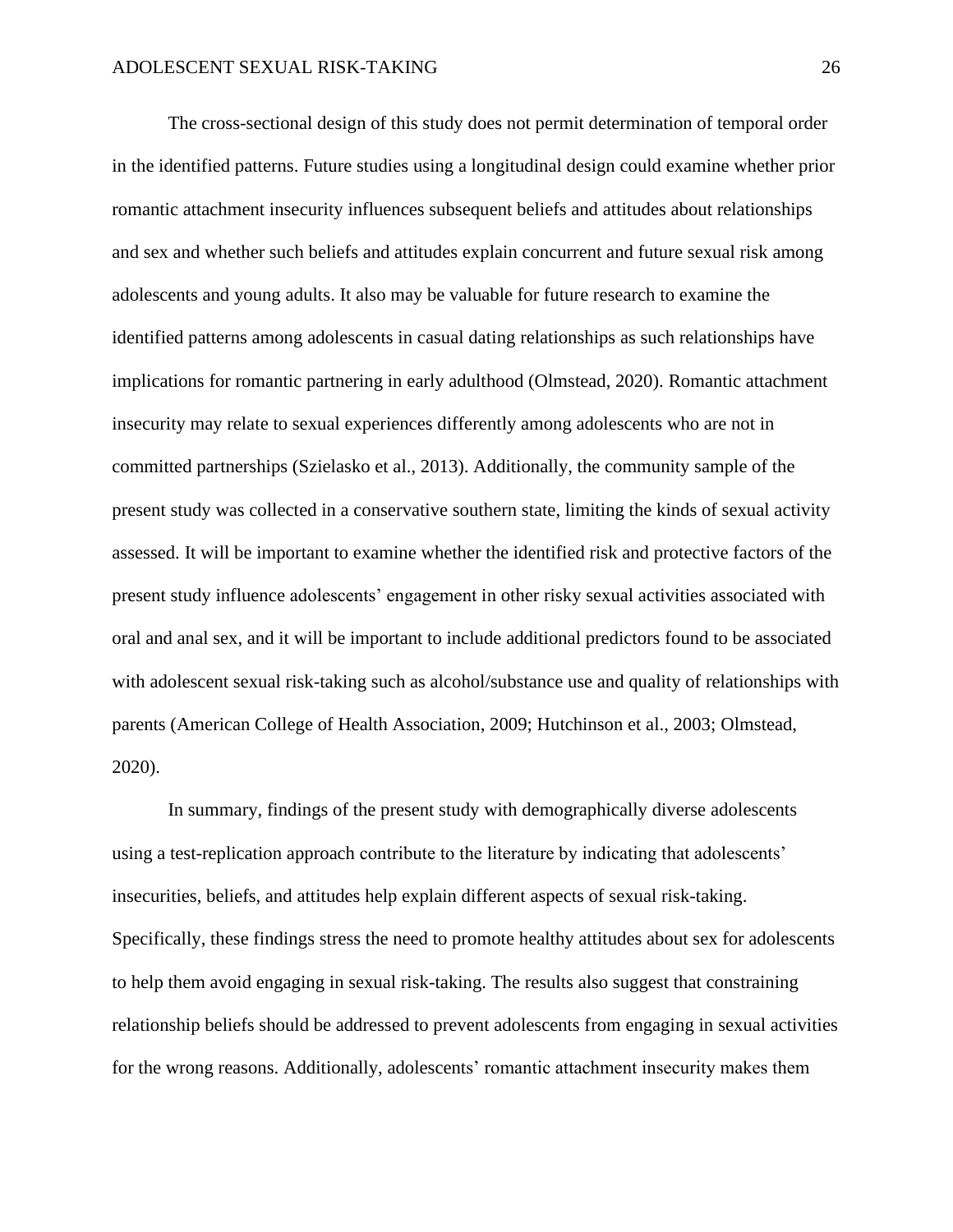susceptible to engaging in sexual risk-taking, but the specific risk-taking varies according to whether they are higher in avoidance or anxiety due to differing reasons for engaging in risktaking. Adolescent sexual health promotion and interventions should not only focus on factors that influence the potential negative psychological and health outcomes of sexual risk-taking, but also on developing healthy sex attitudes and demystifying constraining relationship beliefs. In order to aid in the reduction of potentially detrimental risk-taking among sexually experienced adolescents, research and practice should consider comprehensive approaches that address adolescents past experiences, beliefs about relationships, and sex attitudes.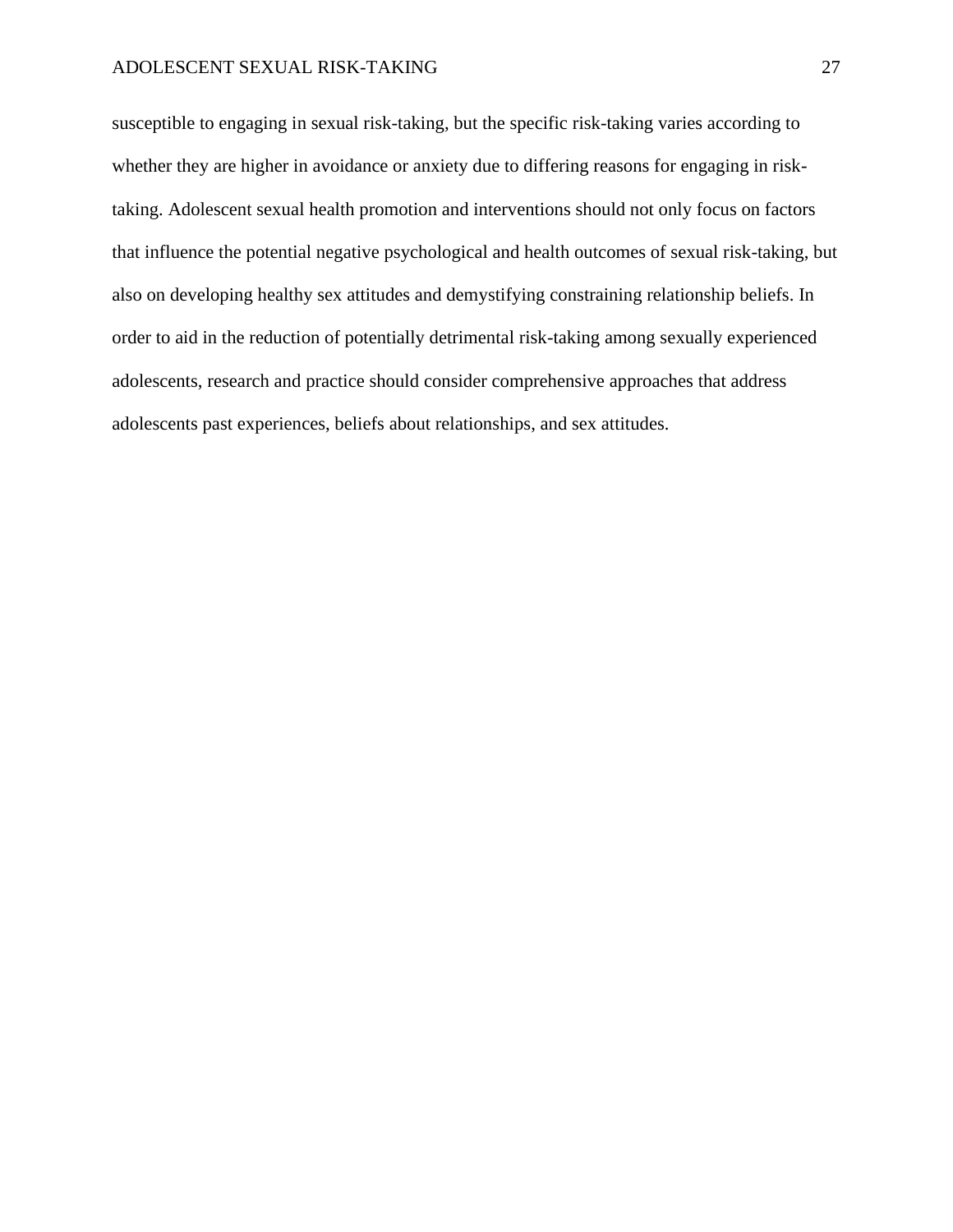#### **References**

- Ajzen, I. (1985). From intentions to actions: A theory of planned behavior. In J. Kuhl  $\&$ J. Beckman (Eds.), *Action-control: From cognition to behavior* (pp. 11–39). Heidelberg: Springer.
- American College Health Association. (2009). National College Health Assessment 2008 Reference Group Data Report. *Journal of American College Health, 57*(5), 477-488.

American Psychological Association. (2002). *Developing adolescents: A reference for professionals*. Retrieved from<https://www.apa.org/pi/families/resources/develop.pdf>

- Bartholomew, K. (1990). Avoidance of intimacy: An attachment perspective. *Journal of Social and Personal Relationships, 7*, 147-178. [https://doi.org/10.1177/0265407590072001](https://doi.org/10.1177%2F0265407590072001)
- Bartholomew, K., & Horowitz, L.M. (1991). Attachment styles among young adults: A test of a four-category model. *Journal of Personal and Social Psychology, 61*, 226-244. <https://doi.org/10.1037/0022-3514.61.2.226>
- Bentler, P. M., & Bonnett, D. G. (1980). Significance tests and goodness of fit in the analysis of covariance structures. *Psychological Bulletin, 88*, 588–606. <https://doi.org/10.1037/0033-2909.88.3.588>
- Bersamin, M. M., Walker, S., Fisher, D. A., & Grube, J. W. (2006). Correlates of oral sex and vaginal intercourse in early and middle adolescence. *Journal of Research on Adolescence, 16*(1), 59-68.<https://doi.org/10.1111/j.1532-7795.2006.00120.x>
- Bogaert, A. F., & Sadava, S. (2002). Adult attachment and sexual behavior. Personal *Relationships, 9*, 191-204. [https://doi.org/10.1111/1475-6811.00012](https://psycnet.apa.org/doi/10.1111/1475-6811.00012)
- Bingham, C. R., & Crockett, L.J. (1996). Longitudinal adjustment patterns of boys and girls experiencing early, middle and late sexual intercourse*. Developmental Psychology, 32*,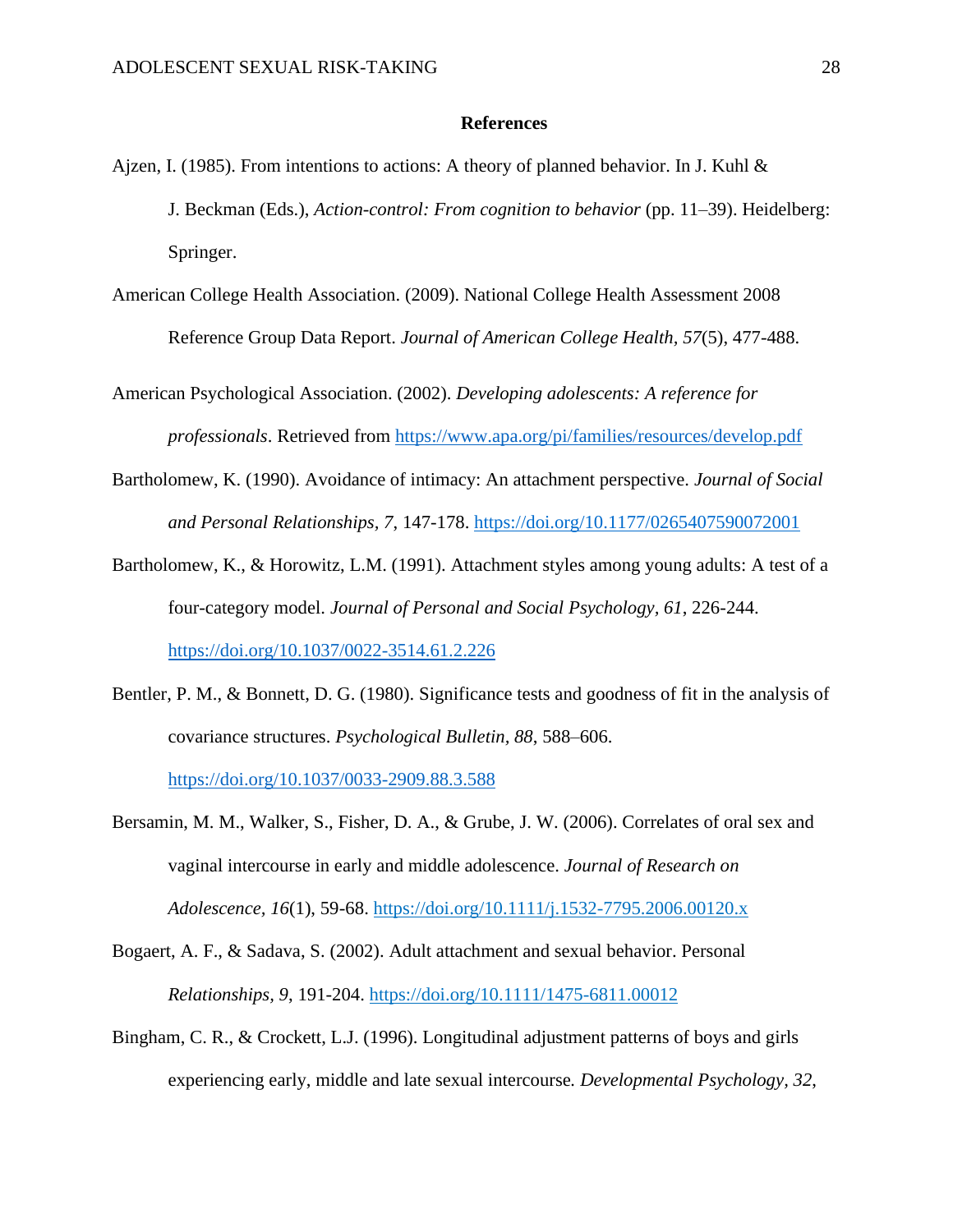647-658. [https://doi.org/10.1037/0012-1649.32.4.647](https://psycnet.apa.org/doi/10.1037/0012-1649.32.4.647)

- Brennan, K. A., Clark, C. L., & Shaver, P. R. (1998). Self-report measurement of adult attachment: An integrative overview. In J. A. Simpson, & W. S. Rholes (Eds.), *Attachment Theory and Close Relationships* (pp. 46-76). New York: Guilford.
- Centers for Disease Control and Prevention. (2018). *Over half of U.S teens have had sexual Intercourse by age 18, new report shows.*

[https://www.cdc.gov/nchs/pressroom/nchs\\_press\\_releases/2017/201706\\_NSFG.htm](https://www.cdc.gov/nchs/pressroom/nchs_press_releases/2017/201706_NSFG.htm)

- Chilman, C. (1990). Promoting Healthy Adolescent Sexuality. *Family Relations, 39*(2), 123-131. <https://doi.org/10.2307/585712>
- Claxton, S. E., van Dulmen, M. H. M. (2013). Casual sexual relationships and experiences in emerging adulthood. *Emerging Adulthood, 1*(2), 138-150. <https://doi.org/10.1177/2167696813487181>
- Cobb, N. P., Larson, J. H., & Watson, W. L. (2003). Development of the attitudes about romance and mate selection scale. *Family Relations, 52*(3), 222-231.

<https://doi.org/10.1111/j.1741-3729.2003.00222.x>

Collins, W.A. (2003). More than myth: The developmental significance of romantic relationships during adolescence. *Journal of Research on Adolescence, 13*, 1-24.

<https://doi.org/10.1111/1532-7795.1301001>

Collins, W. A., Welsh, D. P., & Furman, W. (2009). Adolescent romantic relationships. *Annual Review of Psychology, 60*, 631-652.

<https://doi.org.10.1146/annurev.psych.60.110707.163459>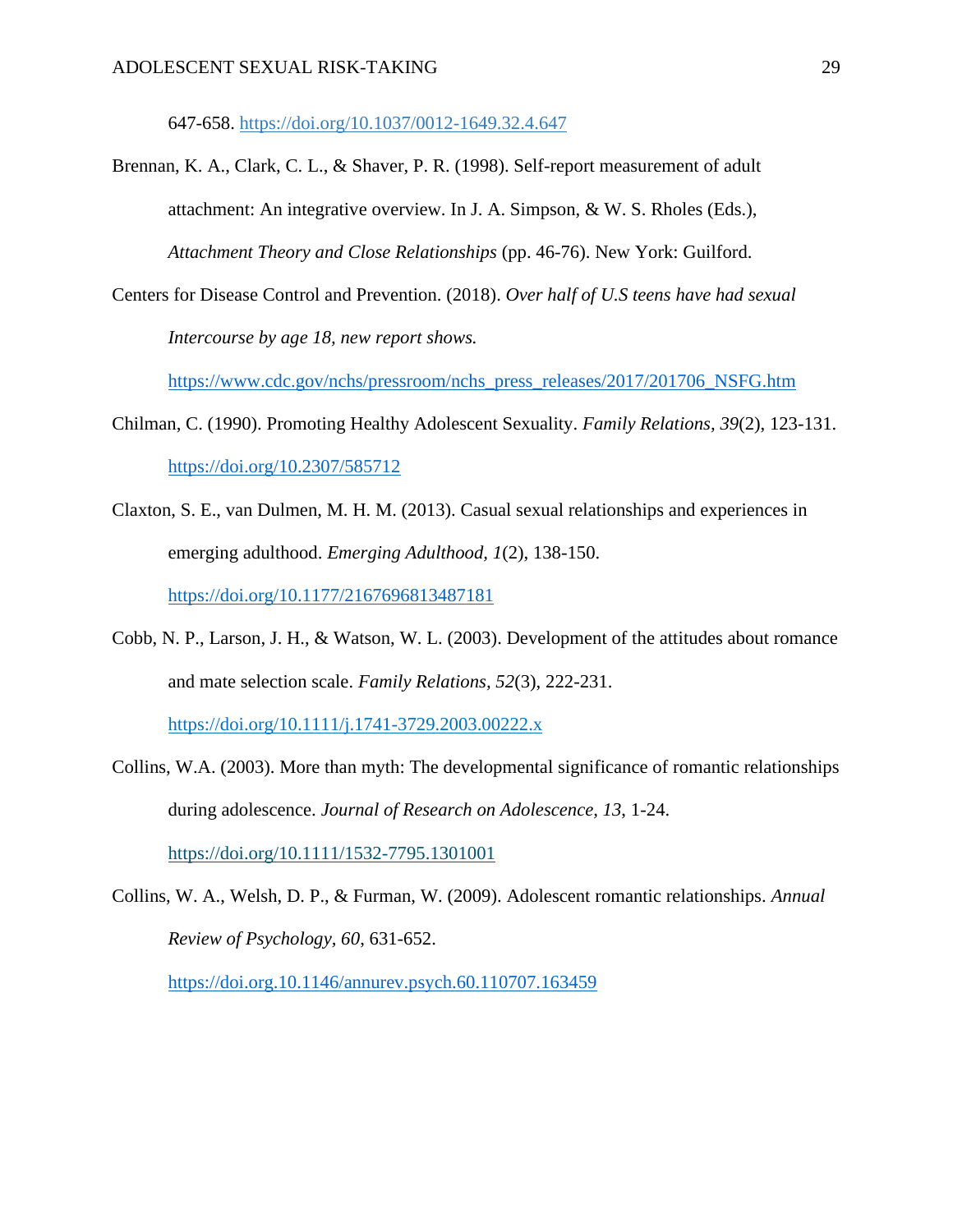- Connolly, J., & McIsaac, C. (2011). Romantic relationships in adolescence. In M. K. Underwood & L. H. Rosen (Eds.), *Social development: Relationships in infancy, childhood, and adolescence* (pp. 180-203). New York, NY: The Guilford Press.
- Costa, F. M., Jessor, R., Donovan, J.E., & Fortenberry J.D. (2017). Understanding early initiation of sexual intercourse in adolescence. In R. Jessor (Ed.), *Problem Behavior Theory and Adolescent Health. Advancing Responsible Adolescent Development* (pp. 297-323). Cham, Switzerland: Springer.
- Cubbins, L. A., & Tanfer, K. (2000). The influence of gender on sex: A study of men's and women's self-reported high-risk sex behavior. *Archives of Sexual Behavior, 29*(3), 229- 257.<https://doi.org/10.1023/A:1001963413640>
- Davis, D., Shaver, P. R., & Vernon, M. L. (2004). Attachment style and subjective motivations for sex. *Personality and Social Psychology Bulletin, 30*, 1076- 1090. [https://doi.org/10.1177/0146167204264794](https://doi.org/10.1177%2F0146167204264794)
- Driesmans, K., Vandenbosch, L., & Eggermont, S. (2016). True love lasts forever: The influence of a popular teenage movie on Belgian girls' romantic beliefs. *Journal of Children and Media*, *10*(3), 304–320.<https://doi.org/10.1080/17482798.2016.1157501>
- Feeney, J. A., Kelly, L., Gallois, C., Peterson, C., & Terry, D. J. (1999). Attachment style, assertive communication, and safer‐sex behavior 1. *Journal of Applied Social Psychology*, *29*, 1964-1983. <https://doi.org/10.1111/j.1559-1816.1999.tb00159.x>
- Feeney, J. A., Peterson, C., Gallois, C., & Terry, D. J. (2000). Attachment style as a predictor of sexual attitudes and behavior in late Adolescence*. Psychology & Health, 14,* 1105-1122. <https://doi.org/10.1080/08870440008407370>

Fortunato, L., Young, A. M., Boyd, C. J., & Fons, C. E. (2010). Hook-up sexual experiences and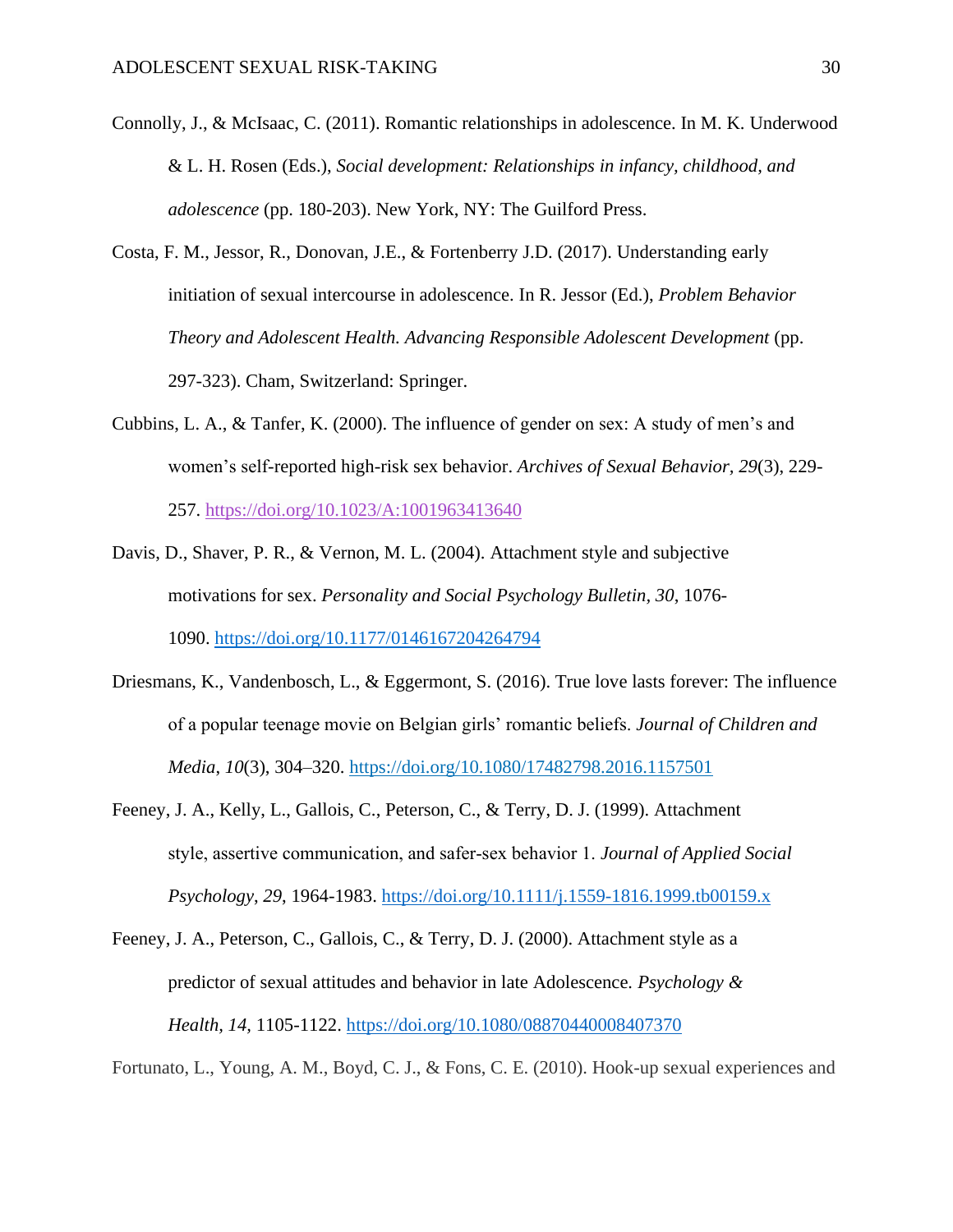problem behaviors among adolescents. *Journal of Child & Adolescent Substance Abuse, 19*, 261-278.<https://doi.org/10.1080/1067828X.2010.488965>

- Furman, W., & Simon, V. A. (1999). Cognitive representations of adolescent romantic relationships. *The development of romantic relationships in adolescence*, 75-98. New York: Cambridge University Press.
- Gardner, S. P., Giese, K., & Parrott, S. M. (2004). Evaluation of the Connections: Relationships and marriage curriculum. *Family Relations, 53*(5), 521-527. <https://doi.org/10.1111/j.0197-6664.2004.00061.x>
- Gebhardt, W. A., Kuyper, L., & Greunsven, G. (2003). Need for intimacy in relationships and motives for sex as determinants of adolescent condom use. *Journal of Adolescent Health, 33*, 154-164. [https://doi.org/10.1016/S1054-139X\(03\)00137-X](https://doi.org/10.1016/S1054-139X(03)00137-X)
- Harden, K. P. (2014). A sex-positive framework for research on adolescent sexuality. *Perspectives on Psychological Science, 9*, 455-469. <https://doi.org/10.1177/1745691614535934>
- Harlow, L. L. (2014). *The essence of multivariate thinking: Basic themes and methods*. Abingdon, UK: Routledge.
- Harris, K. M., Duncan, G. J., & Boisjoly, J. (2002). Evaluating the role of "nothing to lose" attitudes on risky behavior in adolescence. *Social Forces, 80*(3), 1005-1039. <https://doi.org/10.1353/sof.2002.0008>
- Hutchinson, M. K., Jemmott, J. B., Sweet Jemmott L., Braverman, P., & Fong, G. T. (2003). The role of mother–daughter sexual risk communication in reducing sexual risk behaviors among urban adolescent females: a prospective study. *Journal of Adolescent Health. 33*(2), 98-107. [https://doi.org/10.1016/S1054-139X\(03\)00183-6](https://doi.org/10.1016/S1054-139X(03)00183-6)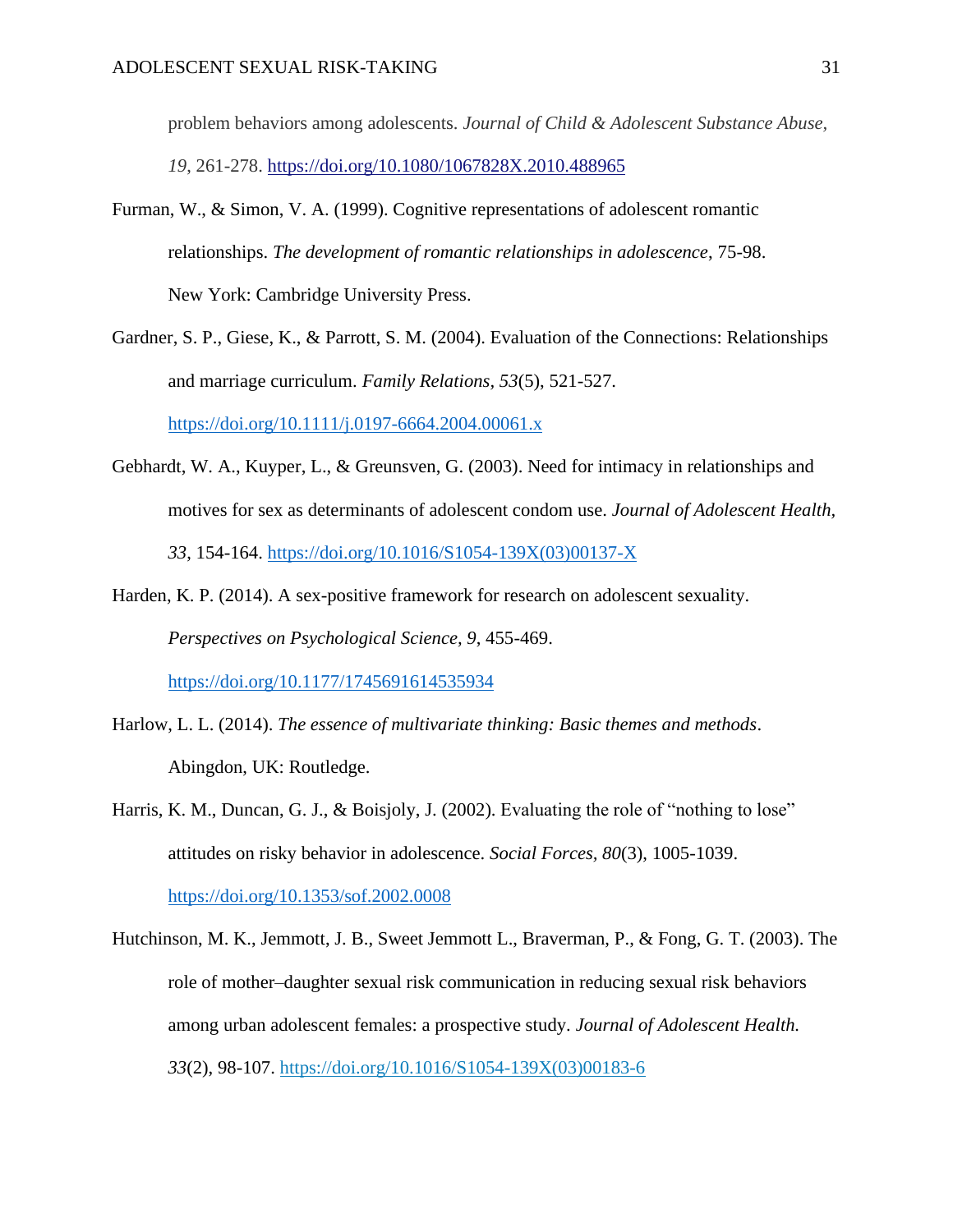IBM Corp. (2018). *IBM SPSS statistics for Windows, version 26.0*. Armonk, NY: IBM Corp.

- Jessor, R. (1991). Risk behavior in adolescence: A psychosocial framework for understanding and action. *Journal of Adolescent Health, 12*, 597-605. [https://doi.org/10.1016/1054-139X\(91\)90007-K](https://doi.org/10.1016/1054-139X(91)90007-K)
- Jones, J.D., Fraley, C.R., Ehrlich, K.B., Stern, J.A., Lejuez, C.W., Shaver, P.R., & Cassidy, J. (2018). Stability of attachment style in adolescence: An empirical test of alternative developmental processes. *Child Development, 89*, 872-880. <https://doi.org/10.1111/cdev.12775>
- Kahn, N. & Halpern, C. T. (2018). Associations between partners of sexual initiation, sexual partnering, and sexual health outcomes from adolescence to early adulthood. Archives of Sexual Behavior, 47, 1791-1810.<https://doi.org/10.1007/s10508-018-1176-9>
- Kerpelman, J., Pittman, J., Adler-Baeder, F., Eryigit, S., & Paulk, A. (2009). Evaluation of a statewide youth-focused relationships education curriculum. *Journal of Adolescence*, *32*, 1359-1370. [https://doi.org/10.1016/j.adolescence.2009.04.006](https://psycnet.apa.org/doi/10.1016/j.adolescence.2009.04.006)
- Kerpelman, J., Pittman, J., Adler-Baeder, F., Stringer, K., Eryigit, Saint-Eloi Cadely, H. & Harrell-Levy, M. (2010). What adolescents bring to and learn from relationship education classes: Does social address matter? *Journal of Couple & Relationship Therapy*, *9*, 95-112.<https://doi.org/10.1080/15332691003694877>

Kerpelman, J. L., Pittman, J. F., Saint-Eloi Cadely, H., Tuggle, F. J., Harrell-Levy, M. K., & Adler-Bader, F. M. (2012). Identity and intimacy during adolescence: Connections among identity styles, romantic attachment, and identity commitment. *Journal of Adolescence, 35*(6), 1427–1439. [https://doi.org/10.1016/j.adolescence.2012.03.008](https://psycnet.apa.org/doi/10.1016/j.adolescence.2012.03.008)

Kim, H. M., & Miller, L.C. (2020). Are insecure attachment styles related to risky sexual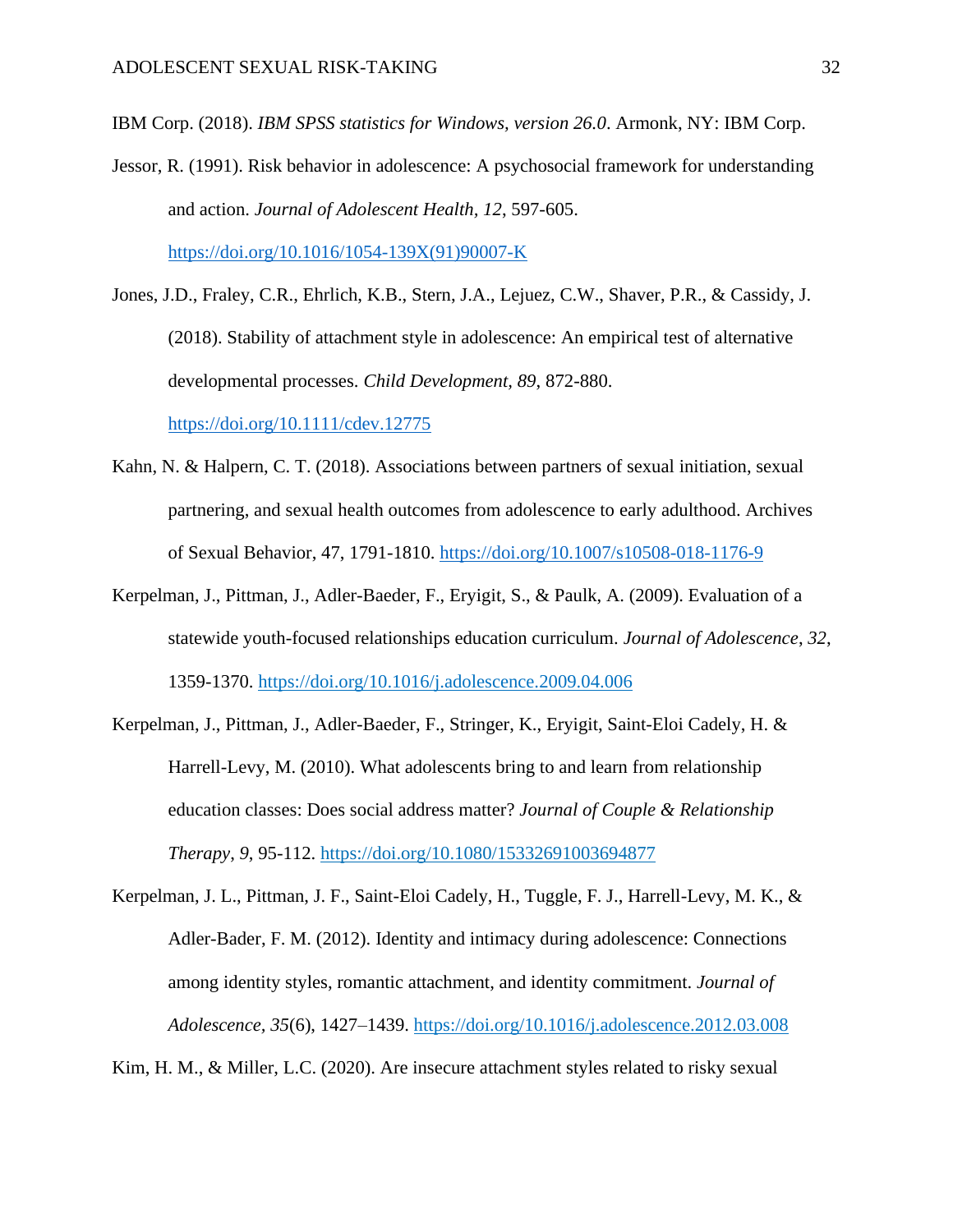behavior: A meta-analysis. *Health Psychology, 39*, 46-57.

<http://dx.doi.org/10.1037/hea0000821>

- Kline, R. B. (2016). *Principles and practice of structural equation modeling*. 4th ed. New York, NY: The Guilford Press.
- Kochendorfer, L. B., & Kerns, K. A. (2017). Perceptions of parent-child attachment relationships and friendship qualities: Predictors of romantic relationship involvement and quality in adolescence. *Journal of Youth and Adolescence*, *46*(5), 1009-1021.

<https://doi.org/10.1007/s10964-017-0645-0>

- Kochendorfer, L. B., & Kerns, K. A. (2020). A meta-analysis of friendship qualities and romantic relationship outcomes in adolescence. *Journal of Research on Adolescence, 30*, 4-25.<https://doi.org/10.1111/jora.12505>
- Larson, J. H. (1992). "You're my one and only": Premarital counseling for unrealistic beliefs about mate selection. *American Journal of Family Therapy, 20*, 242-253. <https://doi.org/10.1080/01926189208250893>
- Lemelin, C., Lussier, Y., Sabourin, S., Brassard, A., & Naud, C. (2014). Risky sexual behaviours: The role of substance use, psychopathic trains, and attachment security among adolescents and young adults in Quebec. *The Canadian Journal of Human Sexuality, 23*, 189–199. <https://doi.org/10.3138/cjhs.2625>
- Letcher, A., & Slesnick, N. (2014). Early relationships of adolescents: Evaluation and observation of romantic attachment and risk behavior. *Journal of Social and Personal Relationships, 31*(3), 366-383. [https://doi.org/10.1177/0265407513496368](https://doi.org/10.1177%2F0265407513496368)
- Ma, Y., Pittman, J. F., Kerpelman, J. L., & Adler-Baeder, F. (2014). Relationship education and classroom climate impact on adolescents' standards for partners/relationships. *Family*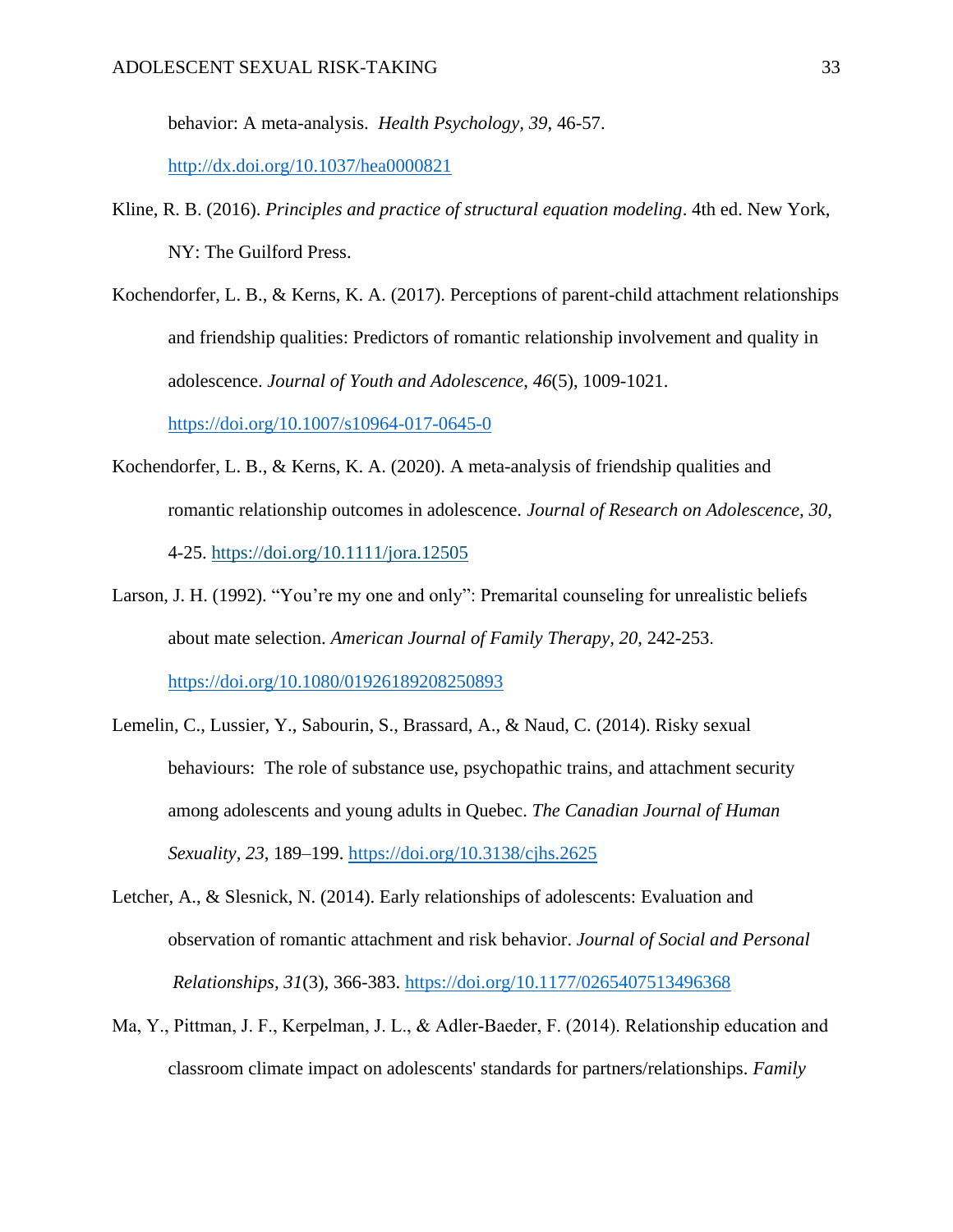*Relations*, *63*(4), 453-468.<https://doi.org/10.1111/fare.12084>

- MacDonald, T.K., McKenna, C., & Mouck, L.C. (2016). The person and the partner: Individual differences moderate the relationship between partner feedback and condom use. *AIDS and Behavior, 20*, 185-196. <https://doi.org/10.1007/s10461-015-1153-4>
- Madsen, S. D., & Collins, W. A. (2011). The salience of adolescent romantic experiences for romantic relationship qualities in young adulthood. *Journal of Research on Adolescence, 21*(4), 789-801.<https://doi.org/10.1111/j.1532-7795.2011.00737.x>
- Manning, W. D., Giordano, P. C., & Longmore, M. A. (2006). Hooking up: The relationship contexts of "nonrelationship" sex. *Journal of Adolescent Research*, *21*(5), 459-483. [https://doi.org/10.1177/0743558406291692](https://doi.org/10.1177%2F0743558406291692)
- Manning, W. D., Longmore, M. A., Copp, J., & Giordano, P. C. (2014). The complexities of adolescent dating and sexual relationships: Fluidity, meaning(s), and implications for young adults' well-being. In E. S. Lefkowitz & S. A. Vasilenko (Eds.), *Positive and negative outcomes of sexual behaviors. New Directions for Child and Adolescent Development, 144,* 53–69.
- Manning, W. D., Longmore, M. A., & Giordano, P. C. (2000). The relationship context of contraceptive use at first intercourse. *Family Planning Perspectives, 32*(3), 104-110. <https://doi.org.10.2307/2648158>
- Manning, W. D., Longmore, M. A., & Giordano, P. C. (2005). Adolescents' involvement in nonromantic sexual activity. *Social Science Research, 34*(2), 384-407. <https://doi.org/10.1016/j.ssresearch.2004.03.001>
- McEachan, R. R. C., Conner, M., Taylor, N. J., & Lawton, R. J. (2011). Prospective prediction of health-related behaviours with the Theory of Planned Behavior: A meta-analysis. *Health*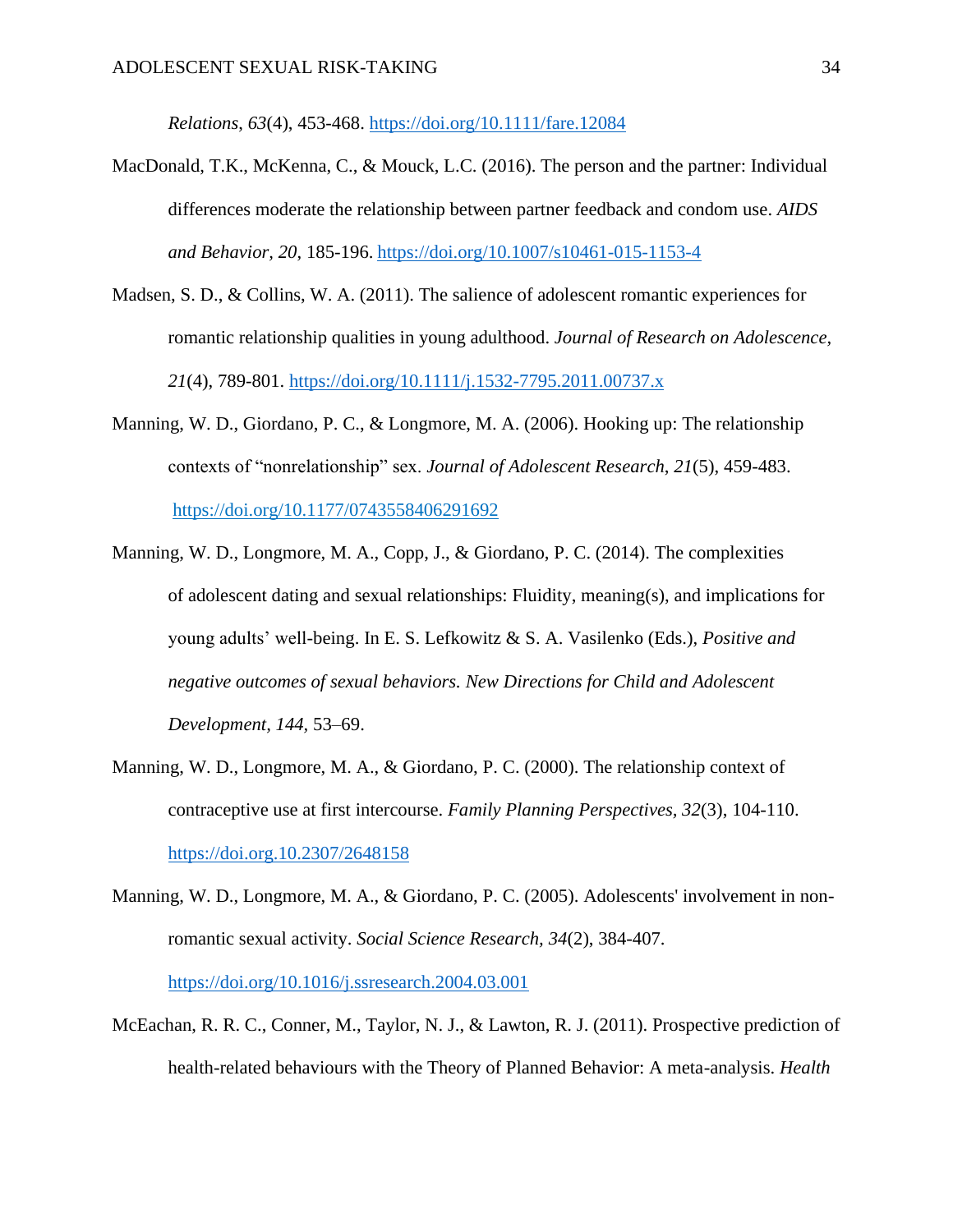*Psychology Review, 5*, 97-144.<https://doi.org/10.1080/17437199.2010.521684>

McElwain, A. D., Kerpelman, J. L., & Pittman, J. F. (2015). The role of romantic attachment security and dating identity exploration in understanding adolescents' sexual attitudes and cumulative sexual risk-taking. *Journal of Adolescence*, *39*, 70-81.

<https://doi.org/10.1016/j.adolescence.2014.12.005>

- McNeill, A. D., Miller, M., Stancil, S., & Randell, K. (2020). 202. Improving sexual and reproductive health care access for adolescents with housing instability. *Journal of Adolescent Health*, *66*(2), S102-S103.<https://doi.org/10.1016/j.jadohealth.2019.11.205>
- Mitchell, C. E., Tanner, J. F., & Raymond, M. A. (2004). Adolescents' perceptions of factors influencing values and sexual initiation: Implications of social marketing initiatives. *Journal of Nonprofit & Public Sector Marketing, 12*(2), 29-49.

[https://doi.org/10.1300/J054v12n02\\_02](https://doi.org/10.1300/J054v12n02_02)

- Misovich, S. J., Fisher, J. D., & Fisher, W. A. (1997). Close relationships and elevated HIV risk Behavior: Evidence and possible underlying psychological processes. *Review of General Psychology, 1*(1), 72-107. [https://doi.org/10.1037/1089-2680.1.1.72.](https://doi.org/10.1037%2F1089-2680.1.1.72)
- Montgomery, M. J. (2005). Psychosocial intimacy and identity: From early adolescence to emerging adulthood. *Journal of Adolescent Research, 20*(3), 346-374.

<https://doi.org/10.1177/0743558404273118>

- Muetzelfeld, H., Megale, A., & Friedlander, M.L. (2020). Problematic domains of romantic relationships as a function of attachment insecurity and gender. *Australian and New Zealand Journal of Family Therapy, 41*, 80-90.<https://doi.org/10.1002/anzf.1401>
- Muthén, L. K., & Muthén, B. O. (1998–2012*). Mplus: Statistical analysis with latent variables. User's guide*. Los Angeles, CA: Muthén & Muthén.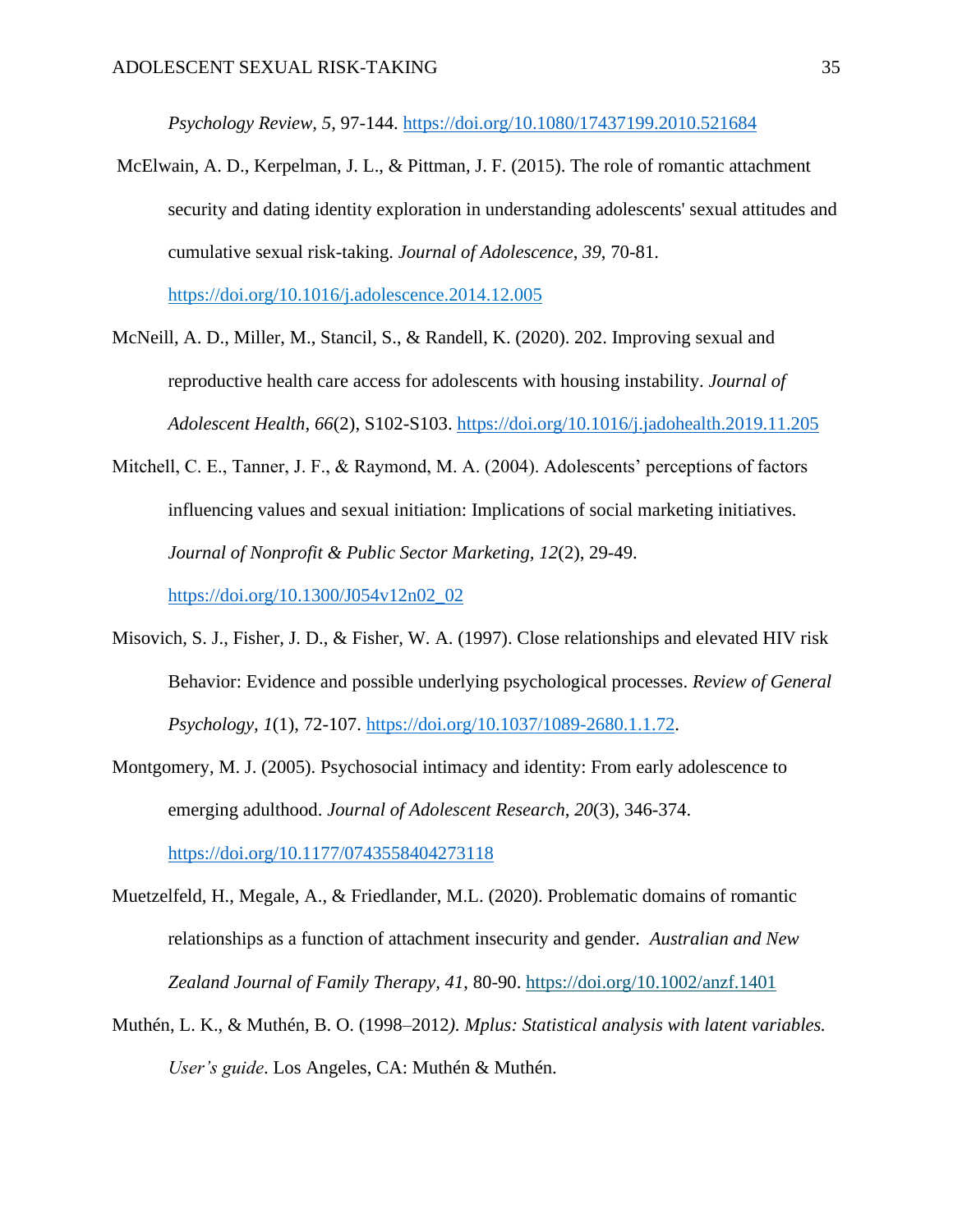- Olmstead, S. B. (2020). A decade review of sex and partnering in adolescence and young adulthood. *Journal of Marriage and Family, 82*, 769-795. <https://doi.org/10.1111/jomf.12670>
- Ott, M. A., Millstein, S. G., Ofner, S., & Halpern‐Felsher, B. L. (2006). Greater expectations: Adolescents' positive motivations for sex. *Perspectives on sexual and reproductive health*, *38*(2), 84-89. <https://doi.org/10.1363/3808406>
- Pittman, J. F., Keiley, M. K., Kerpelman, J. L., & Vaughn, B. E. (2011). Attachment, identity, and intimacy: Parallels between Bowlby's and Erikson's paradigms. *Journal of Family Theory & Review*, 3, 32–46.<https://doi.org/10.1111/j.1756-2589.2010.00079.x>
- Prendergast, L. E., Tombourou, J. W., McMorris, B. J., & Catalano, R. F. (2019). Outcomes of early adolescent sexual behavior in Australia: Longitudinal findings in young adulthood. *Journal of Adolescent Health, 63*, 516-522.

<https://doi.org/10.1016/j.jadohealth.2018.10.006>

Roisman, G. I. (2009). Adult attachment: Toward a rapprochement of methodological cultures. *Current Directions in Psychological Science*, *18*(2), 122-126.

<https://doi.org/10.1111/j.1467-8721.2009.01621.x>

Roisman, G. I., Booth-LaForce, C., Cauffman, E., Spieker, S., & The NICHD Early Child Care Research Network. (2009). The developmental significance of adolescent romantic relationships: Parents and peer predictors of engagement and quality at age 15. *Journal of Youth Adolescence, 38*, 1294-1303.<https://doi.org/10.1007/s10964-008-9378-4>

Saint-Eloi Cadely, H., Kerpelman, J. L., & Pittman, J. F. (2018). Connections among identity,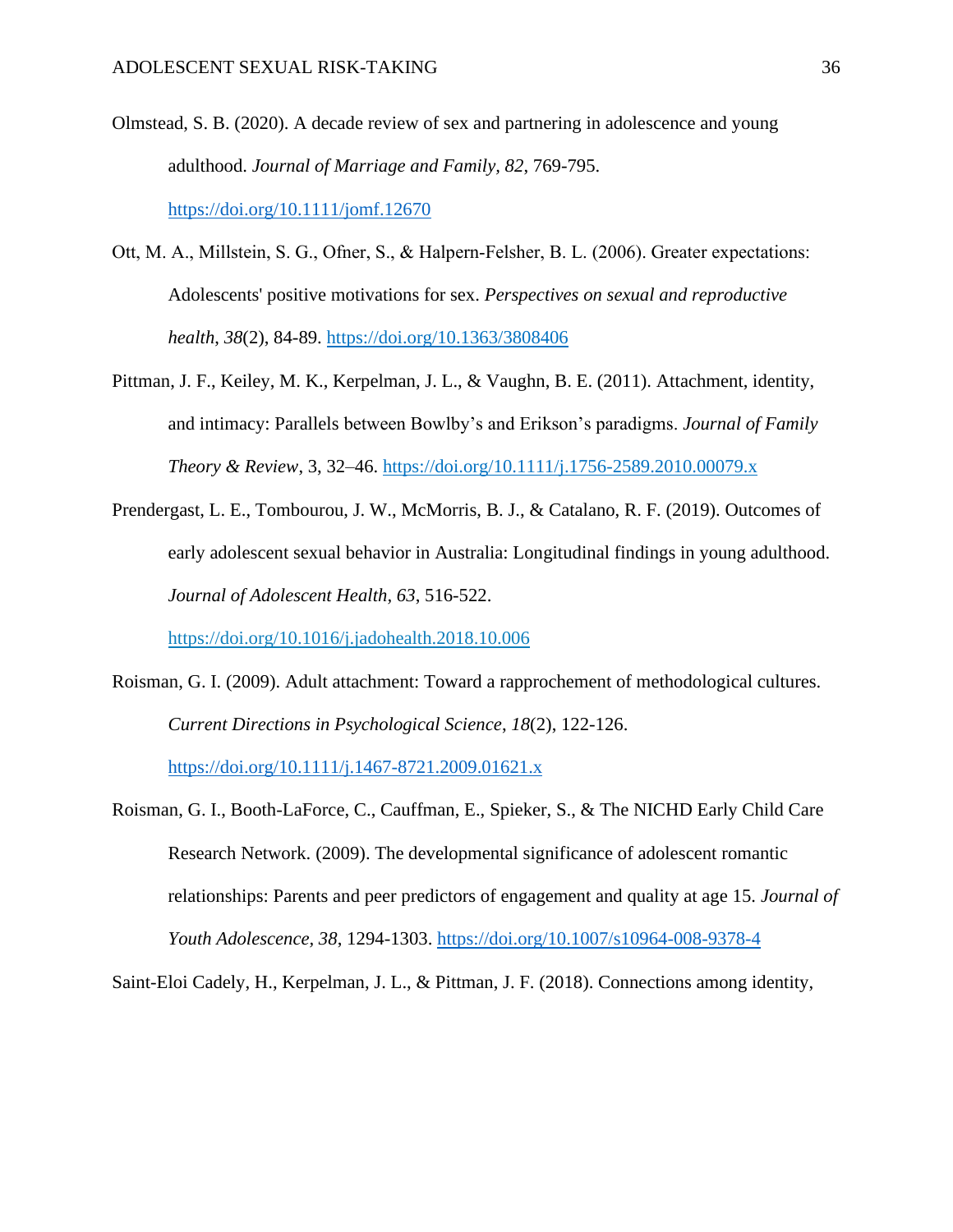attachment, and psychological dating aggression during adolescence. *Identity: An International Journal of Theory and Research, 18*(1), 44-59. [https://doi.org/10.1080/15283488.2017.1410158.](https://doi.org/10.1080/15283488.2017.1410158)

- Schachner, D. A., & Shaver, P. R. (2004). Attachment dimensions and sexual motives. *Personal relationships*, *11*, 179-195. <https://doi.org/10.1111/j.1475-6811.2004.00077.x>
- Sprecher, S., & Metts, S. (1999). Romantic beliefs: Their influence on relationships and patterns of change over time. *Journal of Social and Personal Relationships*, *16*(6), 834-851. <https://doi.org/10.1177%2F0265407599166009>
- Stackert, R. A., & Bursik, K. (2003). Why am I unsatisfied? Adult attachment style, gendered irrational relationship beliefs, and young adult romantic relationship satisfaction. *Personality and Individual Differences, 34*, 1419-1429. [https://doi.org/10.1016/S0191-](https://doi.org/10.1016/S0191-8869(02)00124-1) [8869\(02\)00124-1](https://doi.org/10.1016/S0191-8869(02)00124-1)
- Stevens, C.J., Gillman, A.S., Gardiner, C.K., Montanaro, E. A., Bryan, A.D., & Conner, M. (2019). Feel good now or regret it later? The respective roles of affective attitudes and anticipated affective reactions for explaining health-promoting and health risk behavioral intentions. *Journal of Applied Social Psychology, 49*, 331-348. <https://doi.org/10.1111/jasp.12584>
- Strachman, A., & Impett, E. A. (2009). Attachment orientations and daily condom use in dating relationships. *Journal of Sex Research, 46*(4), 319-329.

<https://doi.org/10.1080/00224490802691801>

Szielasko, A. L., Symons, D. K., & Price, E. L. (2013). Development of an attachment-informed measure of sexual behavior in late adolescence. *Journal of Adolescence, 36*, 361-370. <https://doi.org/10.1016/j.adolescence.2012.12.008>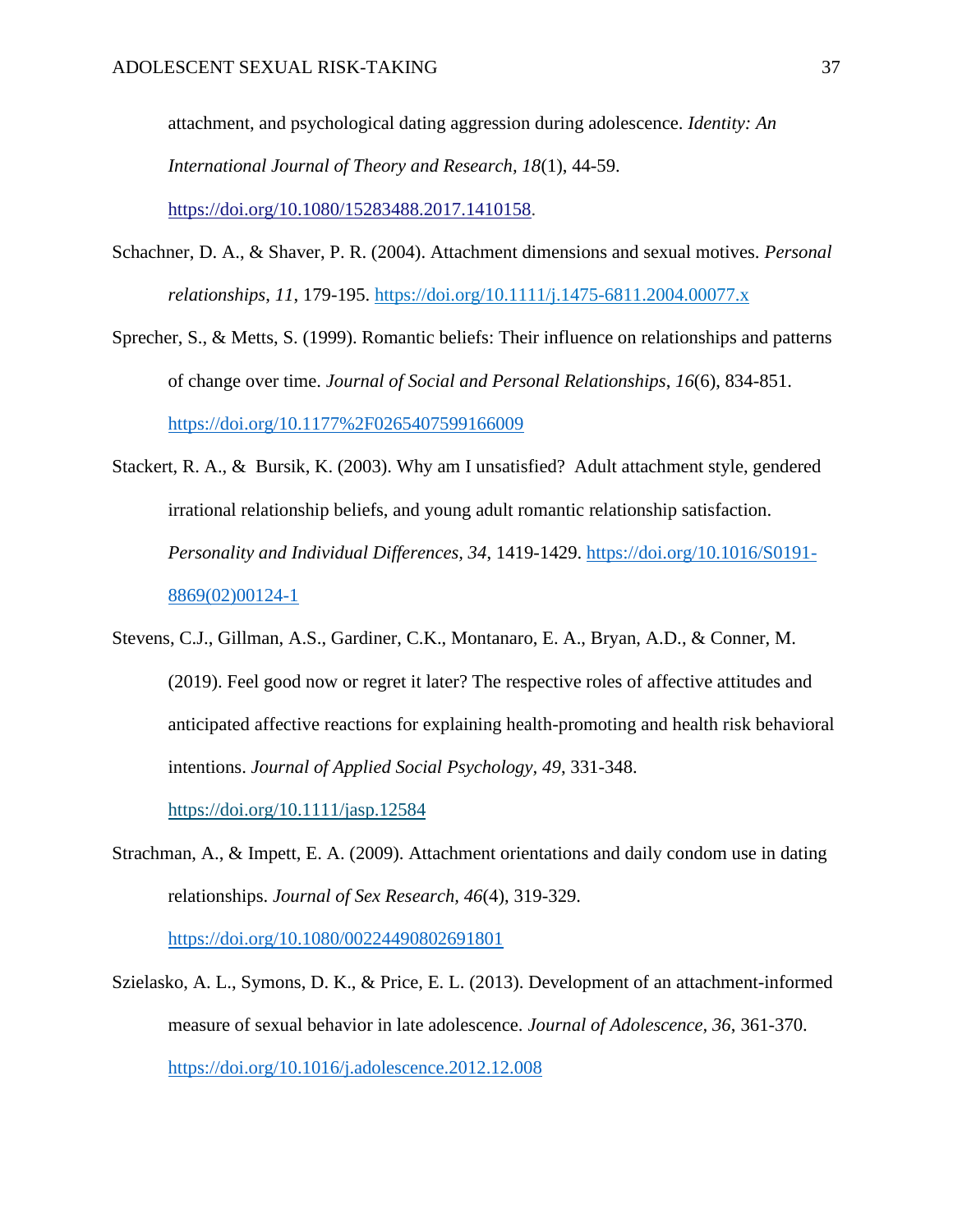- Tolman, D. L., & McClelland, S. I. (2011). Normative sexuality development in adolescence: A decade in review, 2000-2009. *Journal of Research on Adolescence, 21*(1), 242-255. <https://doi.org/10.1111/j.1532-7795.2010.00726.x>
- Tracy, J. L., Shaver, P. R., Albino, A. W., & Cooper, M. L. (2003). Attachment styles and adolescent sexuality. In P. Florsheim (Ed.), *Adolescent romantic relations and sexual behavior: Theory, research, and practical implications* (pp. 137-159). Mahwah, NJ, US: Lawrence Erlbaum Associates Publishers.
- Turner, L.A., & Langhinrichsen-Rohling, J. (2011). Attachment, relationship beliefs, and partner-specific assertiveness and psychological aggression among college students. *Partner Abuse, 2*, 387-403. https//doi.org.10.1891/1946-6560.2.4.387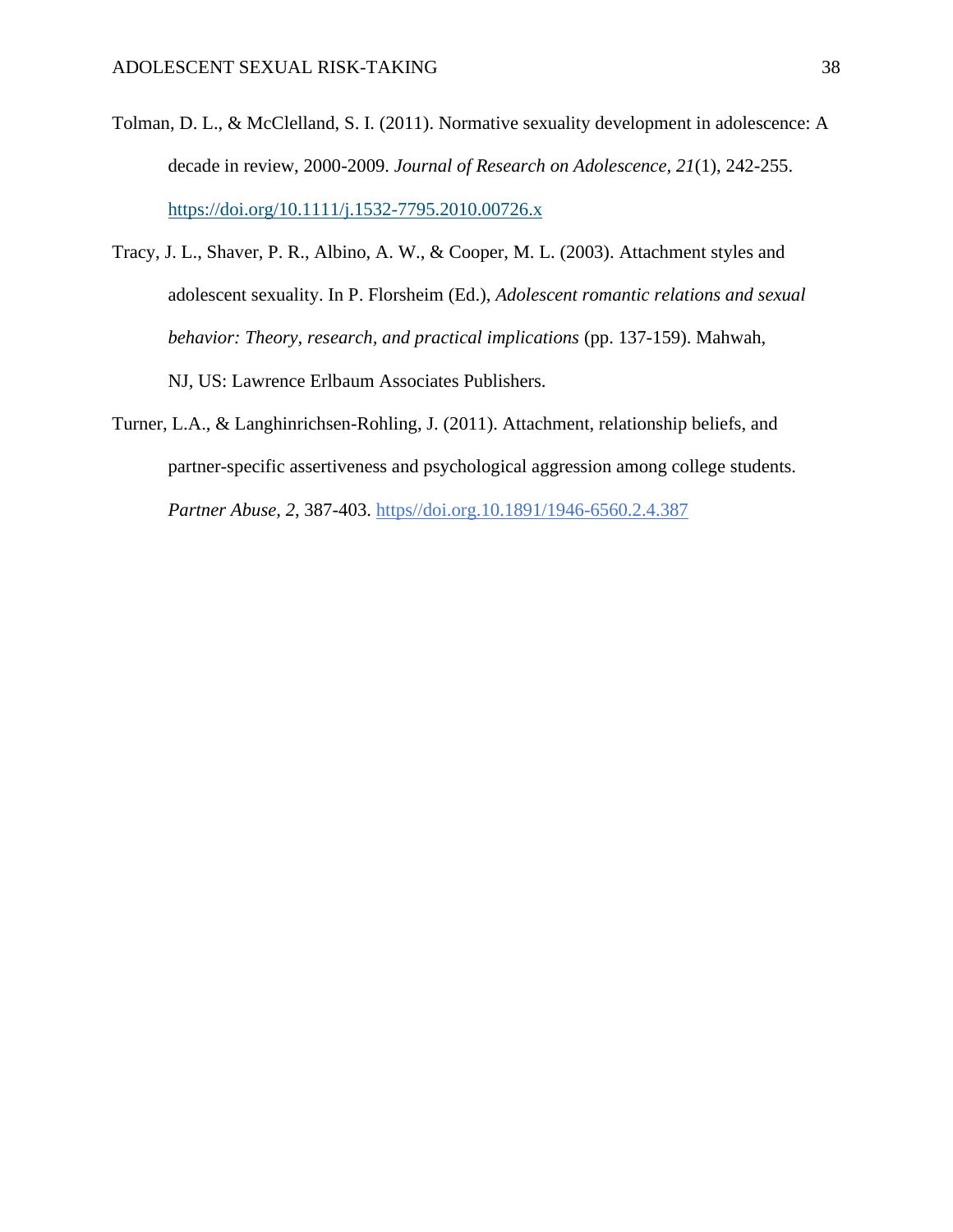| Variable                   |          | $\boldsymbol{2}$ | 3         | $\overline{4}$ | 5              | 6              | $\tau$         | 8              | 9         | 10                       |
|----------------------------|----------|------------------|-----------|----------------|----------------|----------------|----------------|----------------|-----------|--------------------------|
| 1. Anxious                 | $\sim$   | $.28***$         | $.02\,$   | $.17***$       | .05            | $.00\,$        | $-0.09*$       | $-.02$         | .01       | .04                      |
| 2. Avoidant                | $.25***$ | $\blacksquare$   | $-.12***$ | $-.23***$      | $-.13***$      | $.13***$       | .01            | $-.14***$      | $-.19***$ | $-.04$                   |
| 3. Sex Attitudes           | .03      | $-.17***$        | $\sim$    | $.25***$       | $.24***$       | $-.27***$      | $-.03$         | $.30***$       | $.19***$  | $-.20***$                |
| 4. Beliefs                 | .07      | $-.26***$        | $.26***$  | $\blacksquare$ | $.12***$       | $-.14***$      | $-.04$         | $.12***$       | $.23***$  | .05                      |
| 5. 1 <sup>st</sup> Sex Age | $-.04$   | $-.09*$          | $.23***$  | $.07$          | $\blacksquare$ | $-.46***$      | .03            | $.15***$       | $.15***$  | $-.05$                   |
| 6. # of partners           | .03      | $.10^{**}$       | $-.27***$ | $-.12**$       | $-.44***$      | $\blacksquare$ | $-.02$         | $-.21***$      | $-.13***$ | $.14***$                 |
| 7. Condom Use              | $-.03$   | $.10***$         | $-.06$    | $-.12**$       | .03            | $-.03$         | $\blacksquare$ | .04            | $-.03$    | $-.18***$                |
| 8. Length w/<br>partner    | .03      | $-.06$           | $.27***$  | $.09***$       | $.13***$       | $-.18***$      | $.08^{\ast}$   | $\blacksquare$ | $.24***$  | $-.04$                   |
| 9. Serious<br>relationship | $-.03$   | $-.25***$        | $.21***$  | $.15***$       | $.19***$       | $-.11***$      | $-.06$         | $.28***$       |           | $.24***$                 |
| 10. Sex<br>frequency       |          |                  |           |                |                |                |                |                |           | $\overline{\phantom{a}}$ |

Table 1. *Correlations between insecure attachment, healthy sex attitudes, constraining relationship beliefs, and sexual risk indicators*.

*Note*. Correlations for cohort 1 ( $N = 878$ ) appear in the lower left and cohort 2 ( $N = 759$ ) in the upper right diagonals. Sex Attitudes = Healthy Sex Attitudes; Beliefs = Constraining Relationship Beliefs;  $1<sup>st</sup>$  Sex Age = Age at first sex.  $p < .05,$  \*\**p* < .01, \*\*\**p* < .001.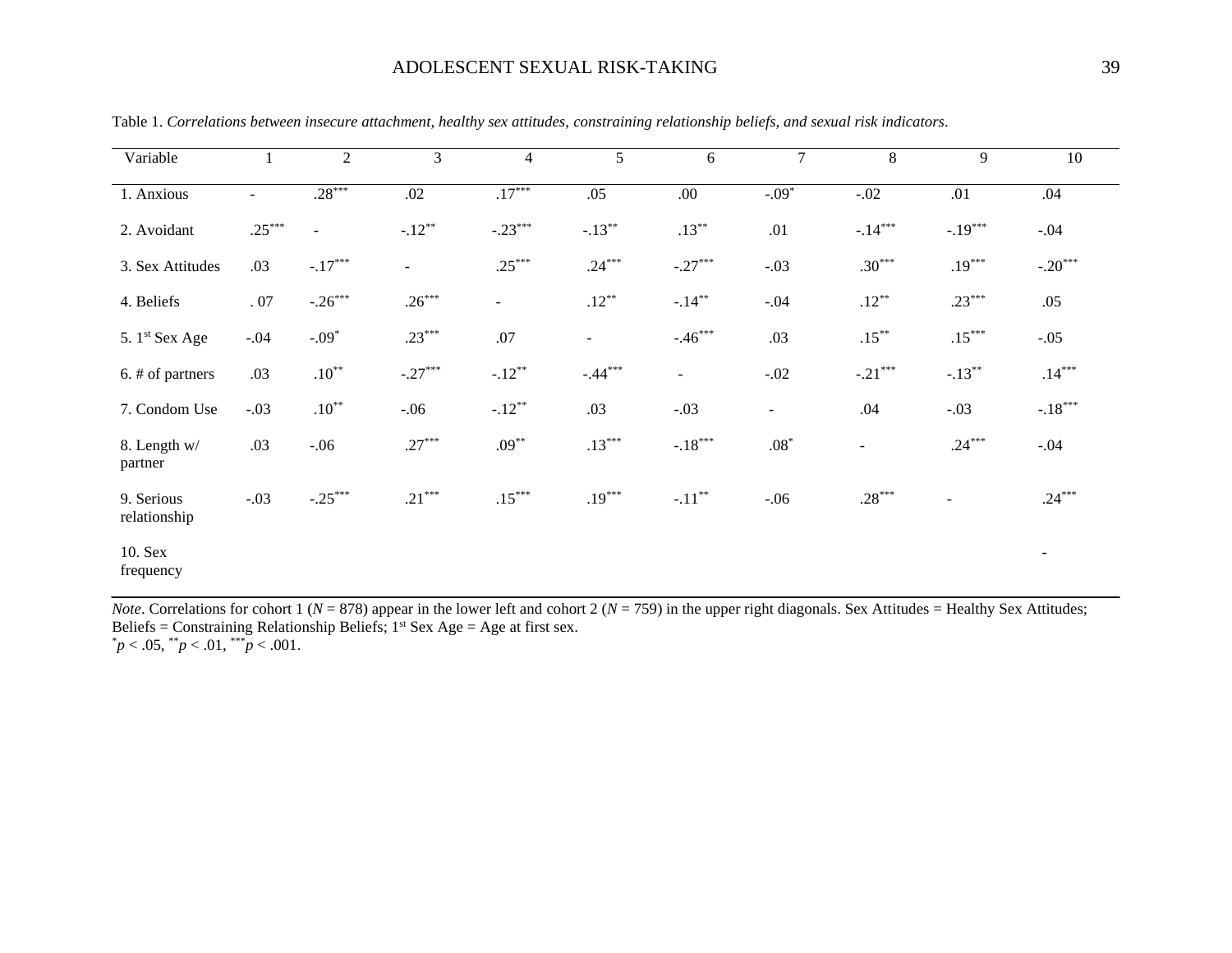Table 2. *Differences across cohorts in demographics and reports of insecure attachment dimensions,* 

|                                 | Cohort 1<br>$(n = 878; 53.6\%)$ | Cohort 2<br>$(n = 759; 46.4\%)$ |
|---------------------------------|---------------------------------|---------------------------------|
|                                 |                                 |                                 |
| <b>Cross-Tabulation Results</b> |                                 |                                 |
| <b>Sex</b>                      |                                 |                                 |
| Male $(48.3\%)^+$               | 47.7%                           | 51.7%                           |
| Female (49.2%) <sup>+</sup>     | 52.3%                           | 48.3%                           |
| Race***                         |                                 |                                 |
| Whites $(39.3\%)^+$             | 46.5%°                          | 31.5% <sup>u</sup>              |
| Minorities $(60.2\%)^+$         | 53.5% <sup>u</sup>              | 68.5%°                          |
| Free/Reduced Lunch***           |                                 |                                 |
| No $(37.9\%)^+$                 | 44.6%°                          | 33.3%u                          |
| Yes $(58.6\%)$ <sup>+</sup>     | 55.4% <sup>u</sup>              | 66.7%°                          |
| <b>T-Test Results</b>           | M(SD)                           | M(SD)                           |
| Age***                          | 16.50(1.06)                     | 15.78 (.95)                     |
| <b>Insecure Attachment</b>      |                                 |                                 |
| Anxious Dimension**             | 2.70(.85)                       | 2.59(.84)                       |
| <b>Avoidant Dimension</b>       | 2.09(0.72)                      | 2.12(.71)                       |
| Sex Attitudes**                 | 3.80(.78)                       | 3.68(.81)                       |
| Beliefs**                       | 3.71(.77)                       | 3.58(.77)                       |
| <b>Risky Sexual Engagement</b>  |                                 |                                 |
| 1st Sex Age <sup>**</sup>       | 14.17(1.41)                     | 13.94 (1.48)                    |
| # of Sexual Partners*           | 2.50(1.50)                      | 2.67(1.52)                      |
| Condom Use                      | 3.65(1.59)                      | 3.78(1.54)                      |
| Length w/Partner                | 4.18(1.20)                      | 4.22(1.15)                      |
| Serious Relationship**          | 2.83(1.36)                      | 2.61(1.38)                      |

*healthy sex attitudes, constraining relationship beliefs, and sexual risk indicators* (*N* = 1,637).

*Note*. <sup>+</sup>Percentages of the total sample. <sup>o</sup>(Overrepresented), <sup>u</sup>(Underrepresented). Sex Attitudes = Healthy Sex Attitudes; Beliefs = Constraining Relationship Beliefs; 1st Sex  $\overrightarrow{Age} = \overrightarrow{Age}$  at first sex.  $p < .05,$  \*\* $p < .01,$  \*\*\* $p < .001$ .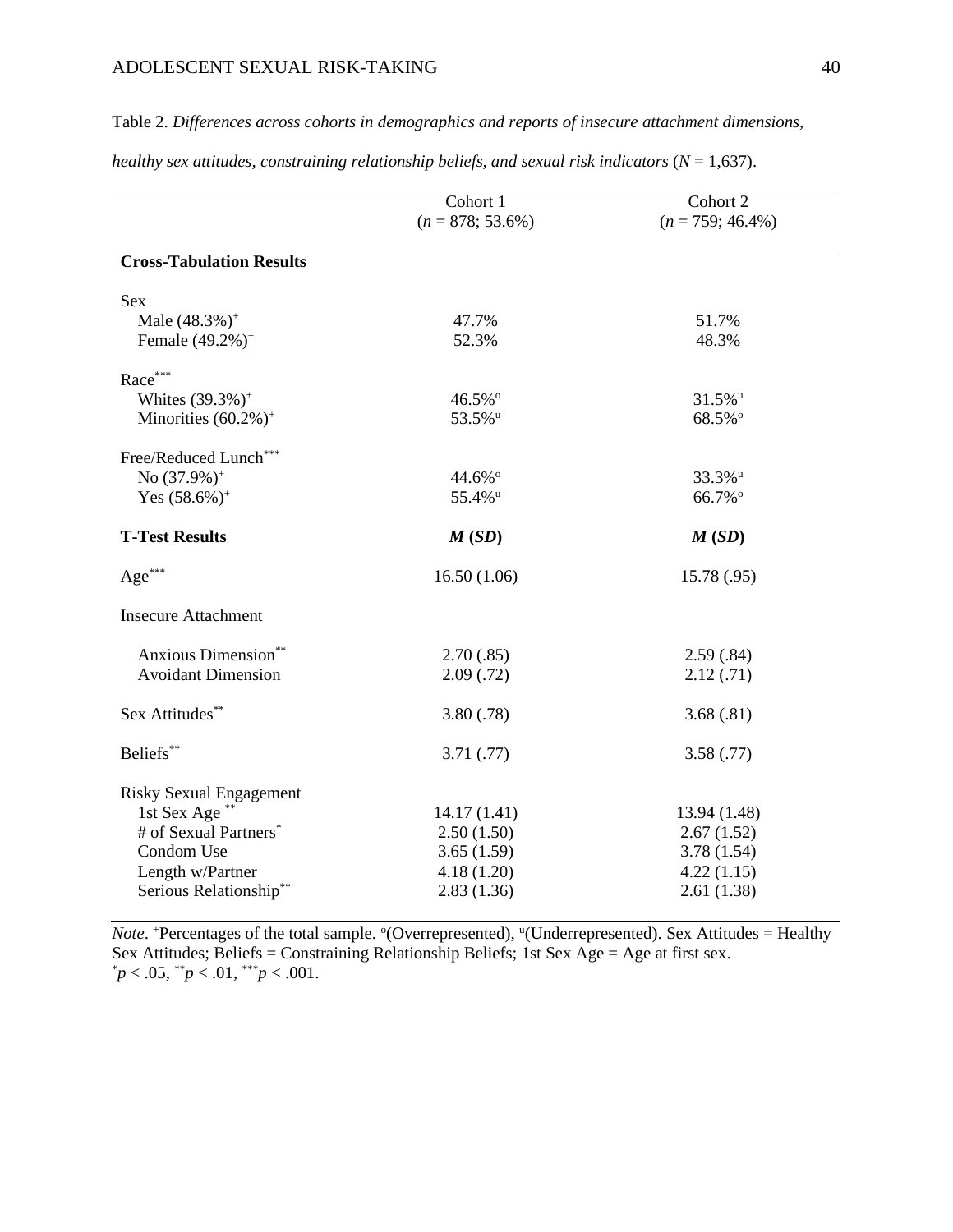Table 3. *Cohort 1: Standardized and unstandardized parameter estimates, indirect effects, R-squares, and fit statistics for insecure attachment dimensions, healthy sex attitudes,* 

|                                                                     | Age at First Sex |                |               | Number of Sex Partners |                |                  | Condom Use       |                |                  |                  | Length w/ Partner |             | Serious Relationship |                |            |  |
|---------------------------------------------------------------------|------------------|----------------|---------------|------------------------|----------------|------------------|------------------|----------------|------------------|------------------|-------------------|-------------|----------------------|----------------|------------|--|
|                                                                     | B                | (S.E)          | $\beta$       | $\boldsymbol{B}$       | (S.E)          | $\beta$          | $\boldsymbol{B}$ | (S.E)          | $\beta$          | $\boldsymbol{B}$ | (S.E)             | $\beta$     | $\boldsymbol{B}$     | (S.E)          | $\beta$    |  |
| <b>Anxious Dimension</b>                                            | $-.11$           | (.06)          | $-.072$       | .07                    | (.06)          | .04              | $-.06$           | (.07)          | $-.03$           | .01              | (.05)             | .01         | $-.00$               | (.06)          | $-.00$     |  |
| <b>Avoidant Dimension</b>                                           | $-.03$           | (.07)          | $-.01$        | .02                    | (.07)          | .01              | .16              | (.08)          | .07 <sup>~</sup> | $-.02$           | (.06)             | $-.01$      | $-.42$               | (.07)          | $-.22*$    |  |
| <b>Sex Attitudes</b>                                                | .24              | (.07)          | $.13*$        | $-42$                  | (.07)          | $-.22*$          | $-.00$           | (.08)          | $-.00$           | .29              | (.06)             | $.19*$      | .11                  | (.07)          | .06        |  |
| <b>Beliefs</b>                                                      | $-.05$           | (.06)          | $-.03$        | $-.06$                 | (.07)          | $-.03$           | $-.17$           | (.08)          | $-.08*$          | .00              | (.06)             | .00         | .05                  | (.06)          | .03        |  |
| Gender                                                              | .36              | (.11)          | $.13*$        | $-.10$                 | (.12)          | $-.03$           | $-.04$           | (.13)          | $-.01$           | .35              | (.10)             | $.15*$      | .55                  | (.11)          | $.20*$     |  |
| Race                                                                | $-.57$           | (.10)          | $-.20*$       | .57                    | (.11)          | $.19*$           | .46              | (.12)          | $.14*$           | $-.05$           | (.09)             | $-.02$      | $-.10$               | (.10)          | $-.03$     |  |
| Free/Reduced Lunch                                                  | $-0.06$          | (.10)          | $-.02$        | .01                    | (.11)          | .00              | $-.19$           | (.12)          | $-.06$           | $-.07$           | (.09)             | $-.03$      | .08                  | (.10)          | .03        |  |
| Age                                                                 | .34 <sub>g</sub> | (.04)          | $.25*$        | .21                    | (.05)          | $.15*$           | $-.13$           | (.05)          | $-.09*$          | $-.02$           | (.04)             | $-.01$      | .11                  | (.04)          | $.08*$     |  |
| <b>Anxious Dimension</b>                                            |                  |                |               |                        |                |                  |                  |                |                  |                  |                   |             |                      |                |            |  |
| <b>Total effects</b>                                                | $-.11$           | (.06)          | $-.072$       | .06                    | (.06)          | .03              | $-.08$           | (.07)          | $-.04$           | .02              | (.05)             | .01         | .00                  | (.05)          | .00        |  |
| Total indirect effects                                              | .00              | (.01)          | .00           | $-.02$                 | (.01)          | $-.01$           | $-.02$           | (.01)          | $-.012$          | .01              | (.01)             | .00.        | .01                  | (.01)          | .00.       |  |
| Specific Indirect Effects<br><b>Sex Attitudes</b><br><b>Beliefs</b> | .01<br>$-.00$    | (.01)<br>(.01) | .00<br>$-.00$ | $-.01$<br>$-.01$       | (.01)<br>(.01) | $-.01$<br>$-.00$ | .00<br>$-.02$    | (.00)<br>(.01) | .00<br>$-.012$   | .01<br>.00       | (.01)<br>(.01)    | .00<br>.00. | .00<br>.00           | (.00)<br>(.01) | .00<br>.00 |  |
|                                                                     |                  |                |               |                        |                |                  |                  |                |                  |                  |                   |             |                      |                |            |  |
| <b>Avoidant Dimension</b><br><b>Total effects</b>                   | $-.04$           | (.07)          | $-.02$        | .10                    | (.07)          | .05              | .21              | (.08)          | $.09*$           | $-.06$           | (.06)             | $-.03$      | $-.45$               | (.07)          | $-.24*$    |  |
| Total indirect effects                                              | $-.02$           | (.02)          | $-.01$        | .07                    | (.03)          | $.04*$           | .05              | (.02)          | $.02*$           | $-.04$           | (.02)             | $-.022$     | $-.03$               | (.02)          | $-.02$     |  |
|                                                                     |                  |                |               |                        |                |                  |                  |                |                  |                  |                   |             |                      |                |            |  |
| Specific Indirect Effects<br><b>Sex Attitudes</b>                   | $-.03$           | (.01)          | $-.02*$       | .06                    | (.02)          | $.03*$           | .00              | (.01)          | .00              | $-.04$           | (.01)             | $-.02*$     | $-.01$               | (.01)          | $-.01$     |  |
| <b>Beliefs</b>                                                      | .01              | (.02)          | .01           | .02                    | (.02)          | .01              | .05              | (.02)          | $.02*$           | $-.00$           | (.02)             | $-.00$      | $-.01$               | (.02)          | $-.01$     |  |
| R-Squares                                                           |                  |                |               |                        |                |                  |                  |                |                  |                  |                   |             |                      |                |            |  |
| <b>Sex Attitudes</b>                                                | .28              |                |               |                        |                |                  |                  |                |                  |                  |                   |             |                      |                |            |  |
| 1st Sex Age                                                         | .16              |                |               |                        |                |                  |                  |                |                  |                  |                   |             |                      |                |            |  |
| Number of Partners                                                  | .14              |                |               |                        |                |                  |                  |                |                  |                  |                   |             |                      |                |            |  |
| Condom Use                                                          | .04              |                |               |                        |                |                  |                  |                |                  |                  |                   |             |                      |                |            |  |
| Length w/ Partner                                                   | .09              |                |               |                        |                |                  |                  |                |                  |                  |                   |             |                      |                |            |  |
| Serious Rel.                                                        | .13              |                |               |                        |                |                  |                  |                |                  |                  |                   |             |                      |                |            |  |
| <b>Beliefs</b>                                                      | .14              |                |               |                        |                |                  |                  |                |                  |                  |                   |             |                      |                |            |  |
|                                                                     |                  |                |               |                        |                |                  |                  |                |                  |                  |                   |             |                      |                |            |  |

*and constraining relationship beliefs predicting sexual risk indicators* (*N* = 878).

*Note*. Sex Attitudes = Healthy Sex Attitudes; Beliefs = Constraining Relationship Beliefs; 1st Sex Age = Age at first sex.  $\tilde{\gamma}$  < .10,  $\tilde{\gamma}$  < .05.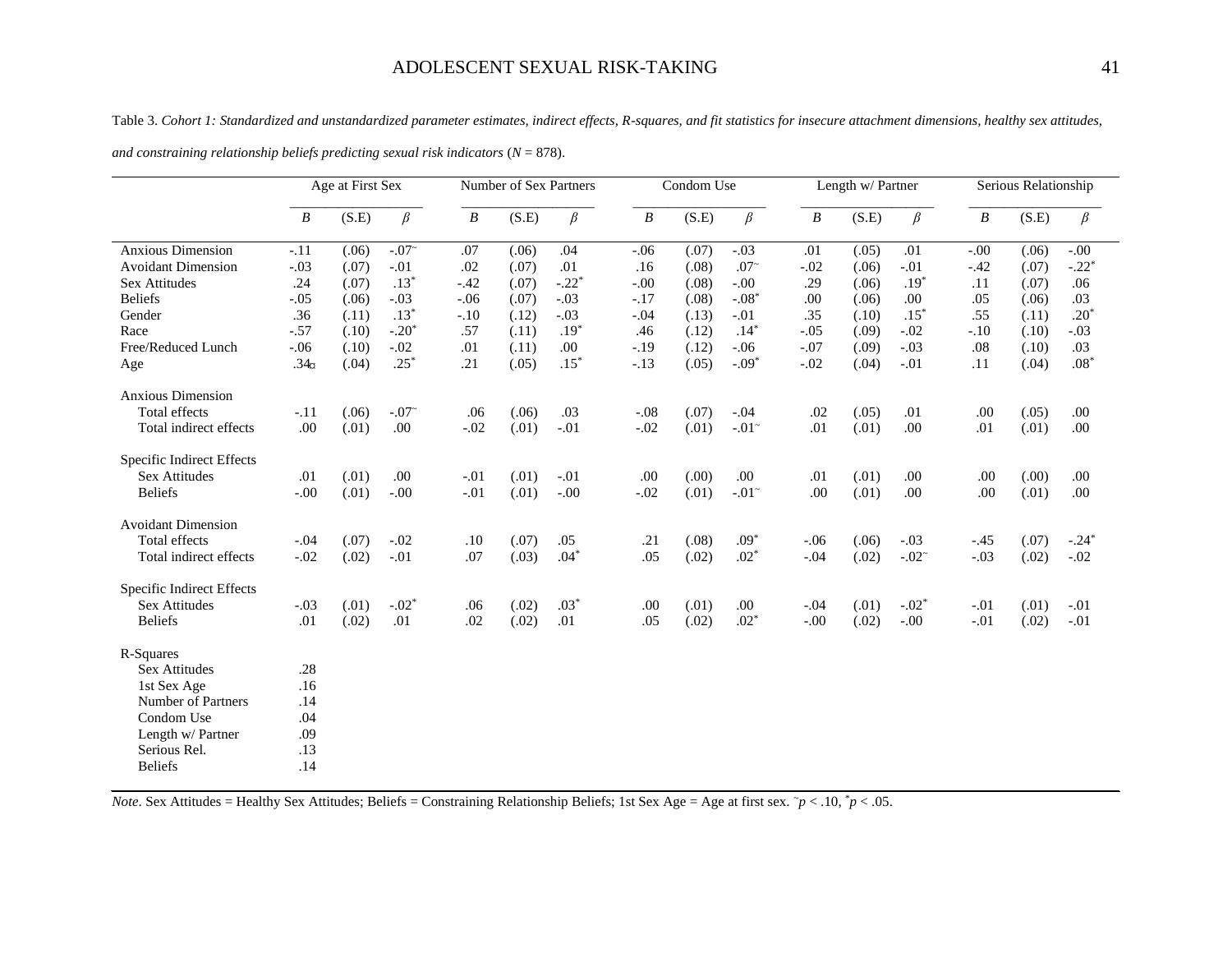Table 4. *Cohort 2: Standardized and unstandardized parameter estimates, indirect effects, R-squares, and fit statistics for insecure attachment dimensions, healthy sex attitudes,* 

|                           | Age at First Sex |       |         | Number of Sex Partners |       |         | Condom Use       |       |         |                  | Length w/ Partner |                  | Serious Relationship |       |         |
|---------------------------|------------------|-------|---------|------------------------|-------|---------|------------------|-------|---------|------------------|-------------------|------------------|----------------------|-------|---------|
|                           | B                | (S.E) | $\beta$ | $\boldsymbol{B}$       | (S.E) | $\beta$ | $\boldsymbol{B}$ | (S.E) | $\beta$ | $\boldsymbol{B}$ | (S.E)             | $\beta$          | $\boldsymbol{B}$     | (S.E) | $\beta$ |
| <b>Anxious Dimension</b>  | .04              | (.06) | $.02\,$ | .04                    | (.07) | .02     | $-.14$           | (.08) | $-.07°$ | $-.01$           | (.05)             | $-.00$           | .00                  | (.07) | .00     |
| <b>Avoidant Dimension</b> | $-.18$           | (.08) | $-.08*$ | .13                    | (.09) | .06     | .04              | (.09) | .02     | $-.17$           | (.06)             | $-.11*$          | $-.27$               | (.08) | $-.14*$ |
| <b>Sex Attitudes</b>      | .15              | (.07) | $.08*$  | $-41$                  | (.08) | $-.22*$ | .02              | (.09) | .01     | .32              | (.06)             | $.23*$           | .09                  | (.07) | .05     |
| Beliefs                   | .03              | (.07) | .02     | $-.12$                 | (.08) | $-.06$  | $-.01$           | (.08) | $-.00$  | .02              | (.06)             | .02              | .27                  | (.07) | $.15*$  |
| Gender                    | .80              | (.12) | $.27*$  | $-.21$                 | (.13) | $-.07$  | $-.23$           | (.14) | $-.082$ | .28              | (.10)             | $.12*$           | .39                  | (.12) | $.14*$  |
| Race                      | $-.40$           | (.11) | $-.12*$ | .33                    | (.12) | $.10*$  | .27              | (.13) | $.08*$  | .18              | (.09)             | .07 <sup>~</sup> | $-.09$               | (.11) | $-.03$  |
| Free/Reduced Lunch        | $-.25$           | (.11) | $-.08*$ | .17                    | (.12) | .05     | $-.06$           | (.13) | $-.02$  | $-.10$           | (.09)             | $-.04$           | $-.03$               | (.11) | $-.01$  |
| Age                       | $.50\alpha$      | (.05) | $.32*$  | .17                    | (.06) | $.11*$  | $-.01$           | (.06) | $-.01$  | .03              | (.04)             | .03              | .17                  | (.05) | $.12*$  |
| <b>Anxious Dimension</b>  |                  |       |         |                        |       |         |                  |       |         |                  |                   |                  |                      |       |         |
| <b>Total effects</b>      | .05              | (.06) | .03     | .02                    | (.07) | .01     | $-.14$           | (.07) | $-.080$ | $-.00$           | (.05)             | $-.00$           | .06                  | (.06) | .04     |
| Total indirect effects    | .00              | (.02) | .00     | $-.02$                 | (.02) | $-.01$  | $-.00$           | (.02) | $-.00$  | $-.00$           | (.02)             | $-.00$           | .05                  | (.02) | $.03*$  |
| Specific Indirect Effects |                  |       |         |                        |       |         |                  |       |         |                  |                   |                  |                      |       |         |
| Sex Attitudes             | $-.00$           | (.00) | $-.00$  | .01                    | (.01) | .00     | .00              | (.00) | .00     | $-.01$           | (.01)             | $-.00$           | $-0.00$              | (.00) | $-.00$  |
| <b>Beliefs</b>            | .01              | (.01) | $-.00$  | $-.03$                 | (.02) | $-.01$  | $-.00$           | (.02) | $-.00$  | .00              | (.01)             | .00.             | .06                  | (.02) | $.03*$  |
| <b>Avoidant Dimension</b> |                  |       |         |                        |       |         |                  |       |         |                  |                   |                  |                      |       |         |
| <b>Total effects</b>      | $-.20$           | (.07) | $-.10*$ | .20                    | (.08) | $.10*$  | .04              | (.09) | .02     | $-.21$           | (.06)             | $-.13*$          | $-.36$               | (.08) | $-.19*$ |
| Total indirect effects    | $-.02$           | (.02) | $-.01$  | .07                    | (.03) | $.03*$  | .00              | (.03) | .00     | $-.04$           | (.02)             | $-.02$           | $-.09$               | (.02) | $-.05*$ |
| Specific Indirect Effects |                  |       |         |                        |       |         |                  |       |         |                  |                   |                  |                      |       |         |
| <b>Sex Attitudes</b>      | $-.01$           | (.01) | $-.01$  | .04                    | (.02) | $.02*$  | $-0.00$          | (.01) | $-.00$  | $-.03$           | (.01)             | $-.02*$          | $-.01$               | (.01) | $-.00$  |
| <b>Beliefs</b>            | $-.01$           | (.02) | $-.00$  | .04                    | (.02) | $.02\,$ | .00              | (.03) | .00     | $-.01$           | (.02)             | $-.00$           | $-.08$               | (.02) | $-.04*$ |
| R-Squares                 |                  |       |         |                        |       |         |                  |       |         |                  |                   |                  |                      |       |         |
| <b>Sex Attitudes</b>      | .29              |       |         |                        |       |         |                  |       |         |                  |                   |                  |                      |       |         |
| 1st Sex Age               | .25              |       |         |                        |       |         |                  |       |         |                  |                   |                  |                      |       |         |
| Number of Partners        | .12              |       |         |                        |       |         |                  |       |         |                  |                   |                  |                      |       |         |
| Condom Use                | .02              |       |         |                        |       |         |                  |       |         |                  |                   |                  |                      |       |         |
| Length w/ Partner         | .12              |       |         |                        |       |         |                  |       |         |                  |                   |                  |                      |       |         |
| Serious Rel.              | .12              |       |         |                        |       |         |                  |       |         |                  |                   |                  |                      |       |         |
| <b>Beliefs</b>            | .15              |       |         |                        |       |         |                  |       |         |                  |                   |                  |                      |       |         |

*and constraining relationship beliefs predicting sexual risk indicators* (*N* = 759).

*Note*. Sex Attitudes = Healthy Sex Attitudes; Beliefs = Constraining Relationship Beliefs; 1st Sex Age = Age at first sex.  $\tilde{\gamma}$  < .10,  $\tilde{\gamma}$  < .05.